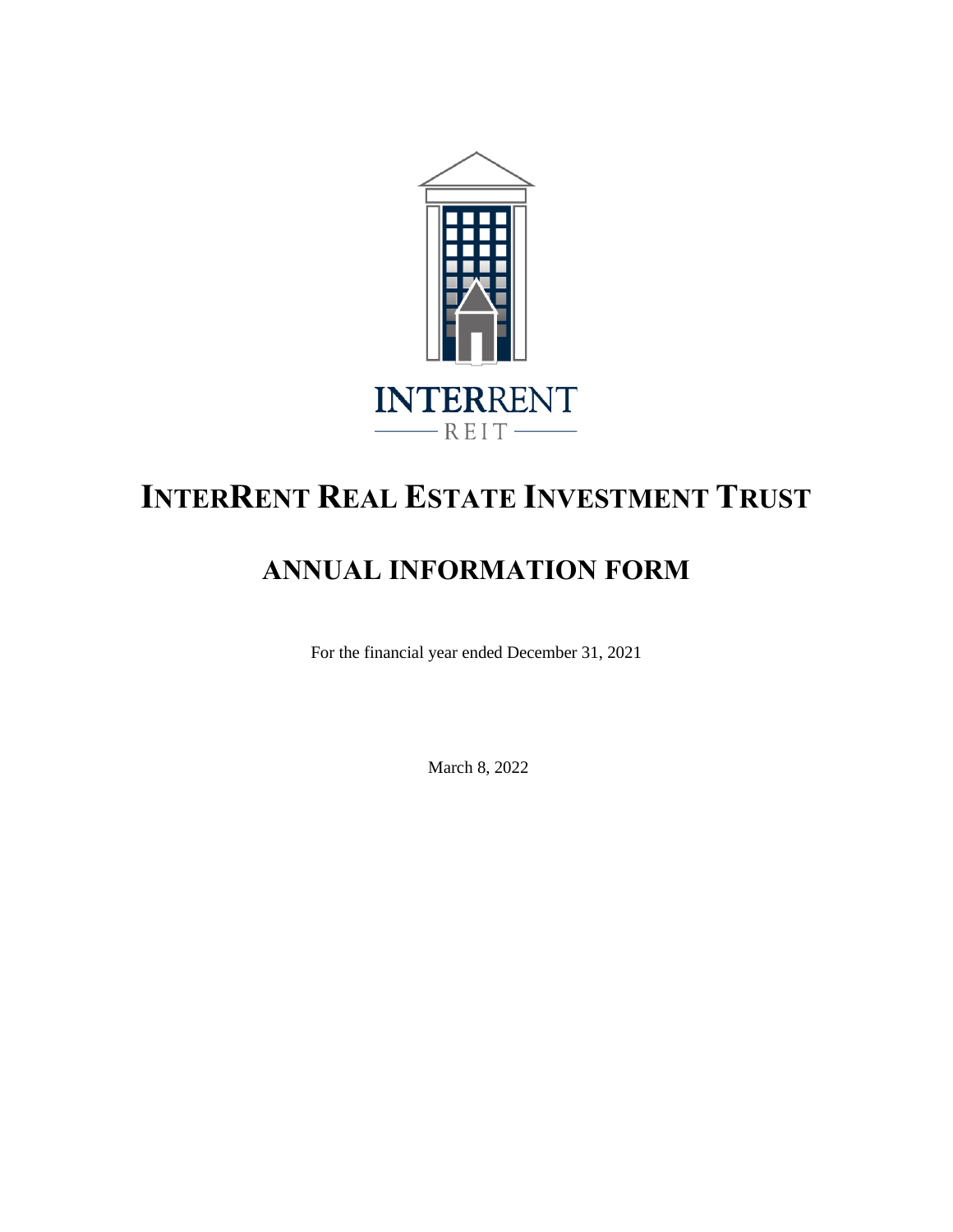# **TABLE OF CONTENTS**

| APPENDIX A - INTERRENT REAL ESTATE INVESTMENT TRUST - CHARTER OF THE AUDIT<br><b>COMMITTEE</b> |  |
|------------------------------------------------------------------------------------------------|--|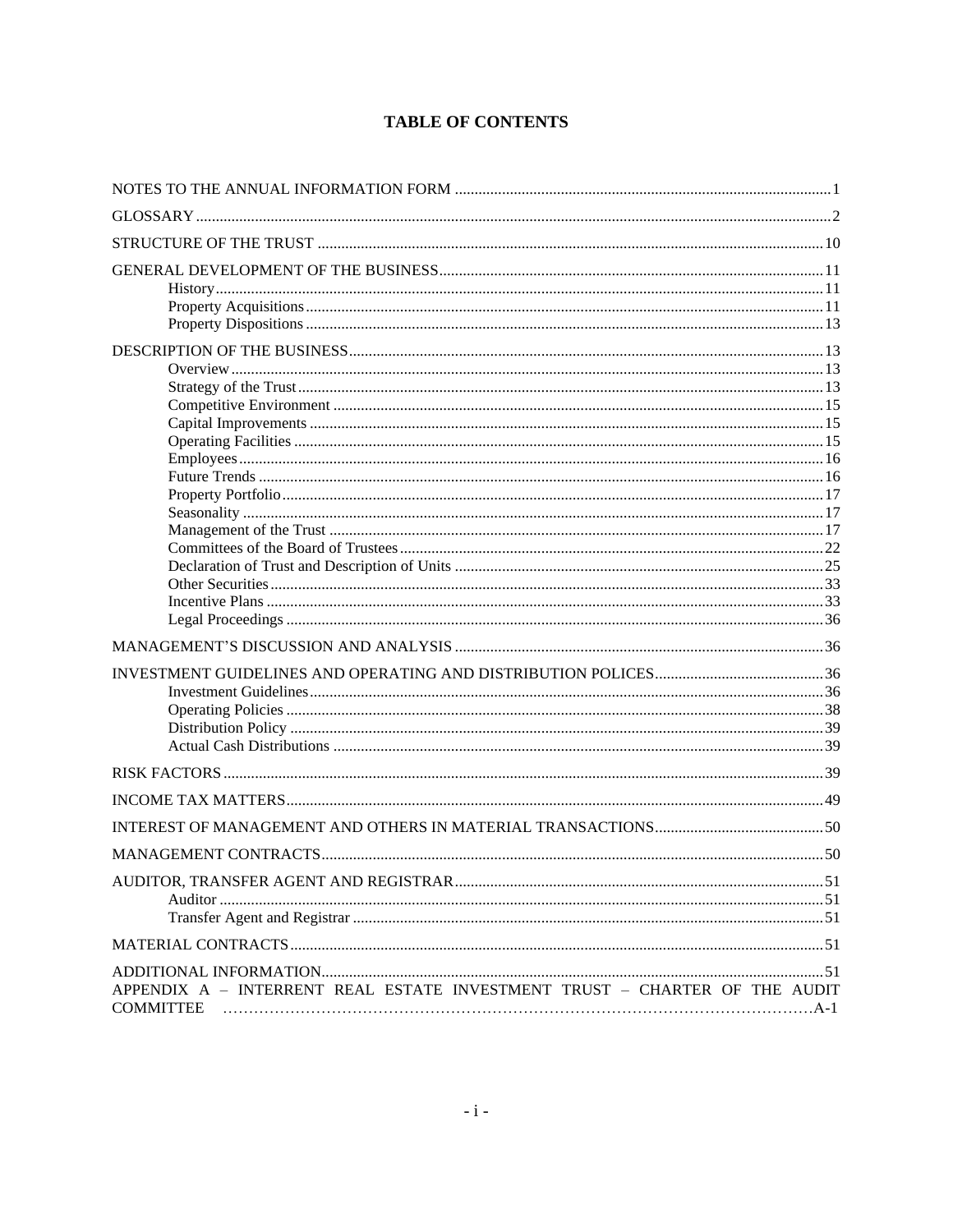#### **NOTES TO THE ANNUAL INFORMATION FORM**

#### <span id="page-2-0"></span>*Forward-Looking Statements*

This annual information form ("**AIF**") contains "forward-looking statements" within the meaning of applicable securities legislation under the headings "Description of the Business", "Future Trends", "Risk Factors" and elsewhere in this AIF. Forward-looking statements include, but are not limited to, statements with respect to current expectations of management of InterRent Real Estate Investment Trust ("**InterRent REIT**" or the "**Trust**") respecting financial performance, cash flow, proposed acquisitions and expansion, equity and debt offerings, markets for growth, financial position, comparable real estate investment trusts, demand for rental units, capitalization rates, opportunities for rent increases, effect of capital expenditures, the real estate industry and real estate market conditions, interest, inflation and unemployment rates, the labour market, immigration rates, the expected impact of COVID-19 pandemic, and the economy generally. Generally, these forward-looking statements can be identified by the use of forward-looking terminology such as "plans", "expects" or "does not expect", "is expected", "budget", "scheduled", "estimates", "forecasts", "intends", "anticipates" or "does not anticipate", or "believes", or variations of such words and phrases or state that certain actions, events or results "may", "could", "would", "might" or "will be taken", "occur" or "be achieved". Forward-looking statements are subject to known and unknown risks, uncertainties and other factors that may cause the actual results, level of activity, performance or achievements of the Trust to be materially different from those expressed or implied by such forwardlooking statements, including, but not limited to: the duration and impact of COVID-19 on the business, operations and financial condition of the Trust and its residents, as well as on the economy in general, the risks related to the public financial market for the Trust's securities; the general risks associated with real property ownership and acquisition; that future accretive acquisition opportunities will be identified and/or completed by the Trust; risk management; liquidity; debt financing; credit risk; competition; general uninsured losses; interest rate fluctuations, environmental matters; restrictions on redemptions of outstanding securities of the Trust; lack of availability of growth opportunities; diversification; potential Unitholder (as defined herein) liability; potential conflicts of interest; the availability of sufficient cash flow; fluctuations in cash distributions; the market price of the Units (as defined herein); the failure to obtain additional financing; dilution; reliance on key personnel; changes in legislation; failure to obtain or maintain mutual fund trust status; and delays in obtaining governmental approvals or financings as well as those additional factors discussed herein. In addition, certain material assumptions are applied by the Trust in making forward-looking statements including, without limitation, factors and assumptions regarding overall national economic activity, regional economic and demographic factors including employment rates and immigration trends; inflationary and deflationary factors; long, medium and short term interest rates; availability of financing; housing starts; housing affordability; provincial government housing policies; and CMHC policies. The Trust has attempted to identify important factors that could cause actual results to differ materially from those contained in forward-looking statements, however, there may be other factors that cause results not to be as anticipated, estimated or intended. There can be no assurance that such statements will prove to be accurate, as actual results and future events could differ materially from those anticipated in such statements. Accordingly, readers should not place undue reliance on forward-looking statements. The Trust does not undertake to update any forward-looking statements, except in accordance with applicable securities laws.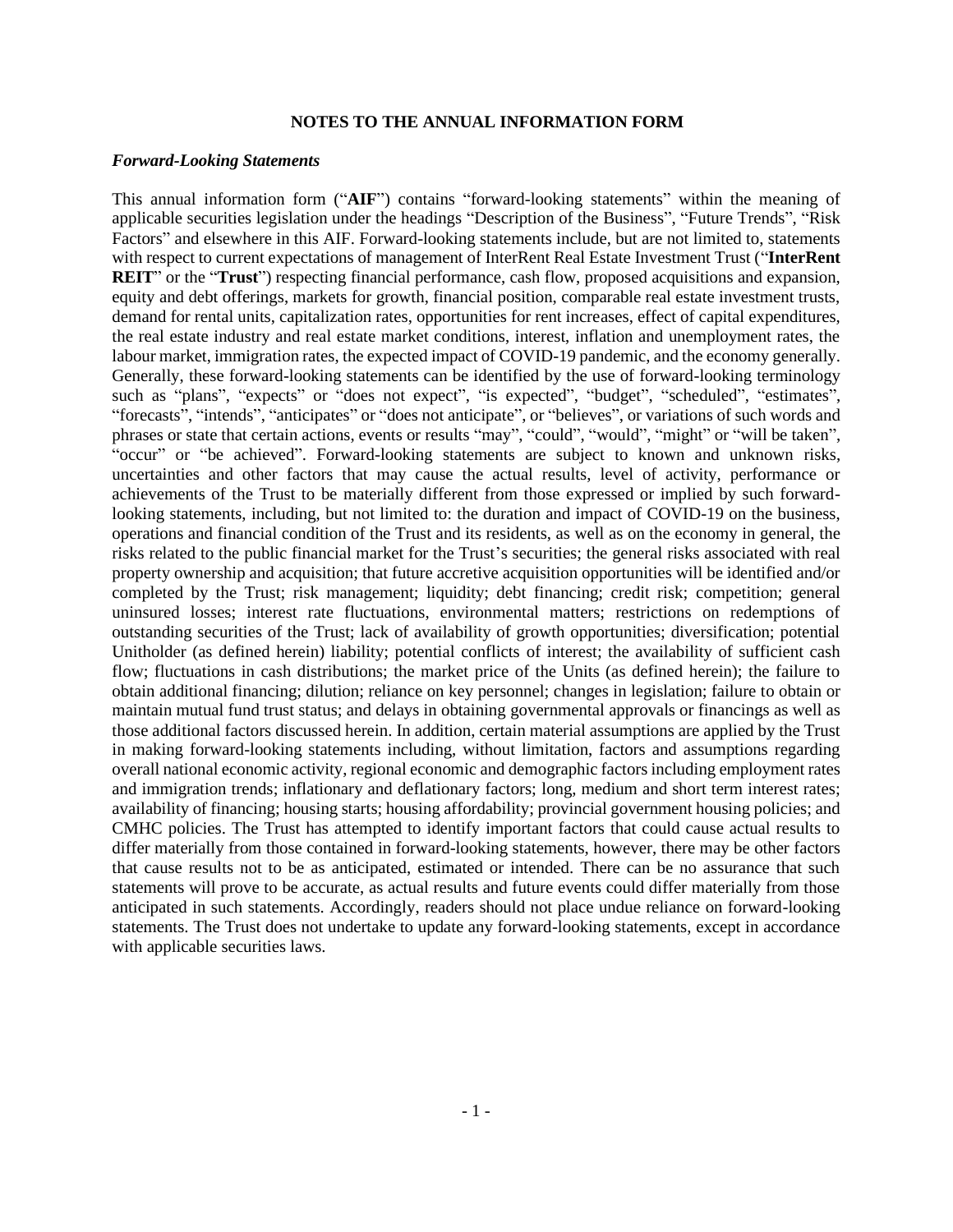#### **GLOSSARY**

<span id="page-3-0"></span>The following terms used in this AIF have the meanings set forth below:

"**Affiliate**" of a person means any person or company that would be deemed to be an affiliated entity of such person within the meaning of Ontario Securities Commission Rule 45-106 – *Prospectus and Registration Exemptions*;

"**AIF**" means this annual information form, together with the appendices attached hereto which are incorporated herein by reference;

"**Amalco**" means InterRent International Properties Inc., the corporation continuing from the amalgamation of IIP and IP pursuant to the Arrangement;

"**Amended and Restated Declaration of Trust**" means the amended and restated declaration of trust of the Trust dated as of May 21, 2019;

"**Arrangement**" means the arrangement completed on December 7, 2006 under section 182 of the OBCA involving, among other things, the transfer by Shareholders of all of the issued and outstanding Shares to the Trust in exchange for Units based upon the Exchange Ratio, all as more particularly set forth in the Arrangement Agreement;

"**Arrangement Agreement**" means the agreement made effective October 16, 2006 between IIP, IA, IP, IR, the Trust, InterRent Trust, the Holdings Partnership, InterRent LP No. 1, InterRent LP No. 2, InterRent LP No. 3, InterRent LP No. 4, Newman Family Trust, 2115511 Ontario Inc., PurchaseCo, Park Place GP, Park Place LP, Silvercreek Parkway Inc., J.P. McClintock Investments Limited, Silvercreek Parkway GP, Silvercreek Parkway No. 2 GP, J.W. McClintock Management Inc., S.N.B. Properties Inc., MPM Canada Residential Property Management Inc., Park Place 2000, Silvercreek Parkway LP, Silvercreek Parkway LP No. 2, Jilani Group Inc., Adelaide Development Corp., Paul Roberts and the shareholders of MPM Canada Residential Property Management Inc.; pursuant to which the parties agreed to implement the Plan of Arrangement, which is attached to the Arrangement Circular as Appendix H;

"**Arrangement Circular**" means the information circular of IIP dated October 17, 2006 in connection with the special meeting of Shareholders held on November 24, 2006;

"**Asset Purchase Agreement**" means the asset purchase agreement entered into between InterRent REIT and CLV on February 6, 2018 to internalize the property, asset and project management functions of the Trust;

"**Board**" **or** "**Board of Trustees**" means the board of Trustees of the Trust;

"**CLV**" means CLV Group Inc.;

"**CMHC**" means the Canada Mortgage and Housing Corporation;

"**Contributed Assets**" means all of the assets of IIP and Silverstone including, without limitation, the revenue producing Properties of IIP and the applicable Silverstone entities, the beneficial interests in various trusts, the beneficial interests in various real Properties (including those held by Affiliates) listed under the heading "The Trust – The Properties" in the Arrangement Circular and including the shares of Affiliates of IIP and the securities of the applicable Silverstone entities that hold the revenue producing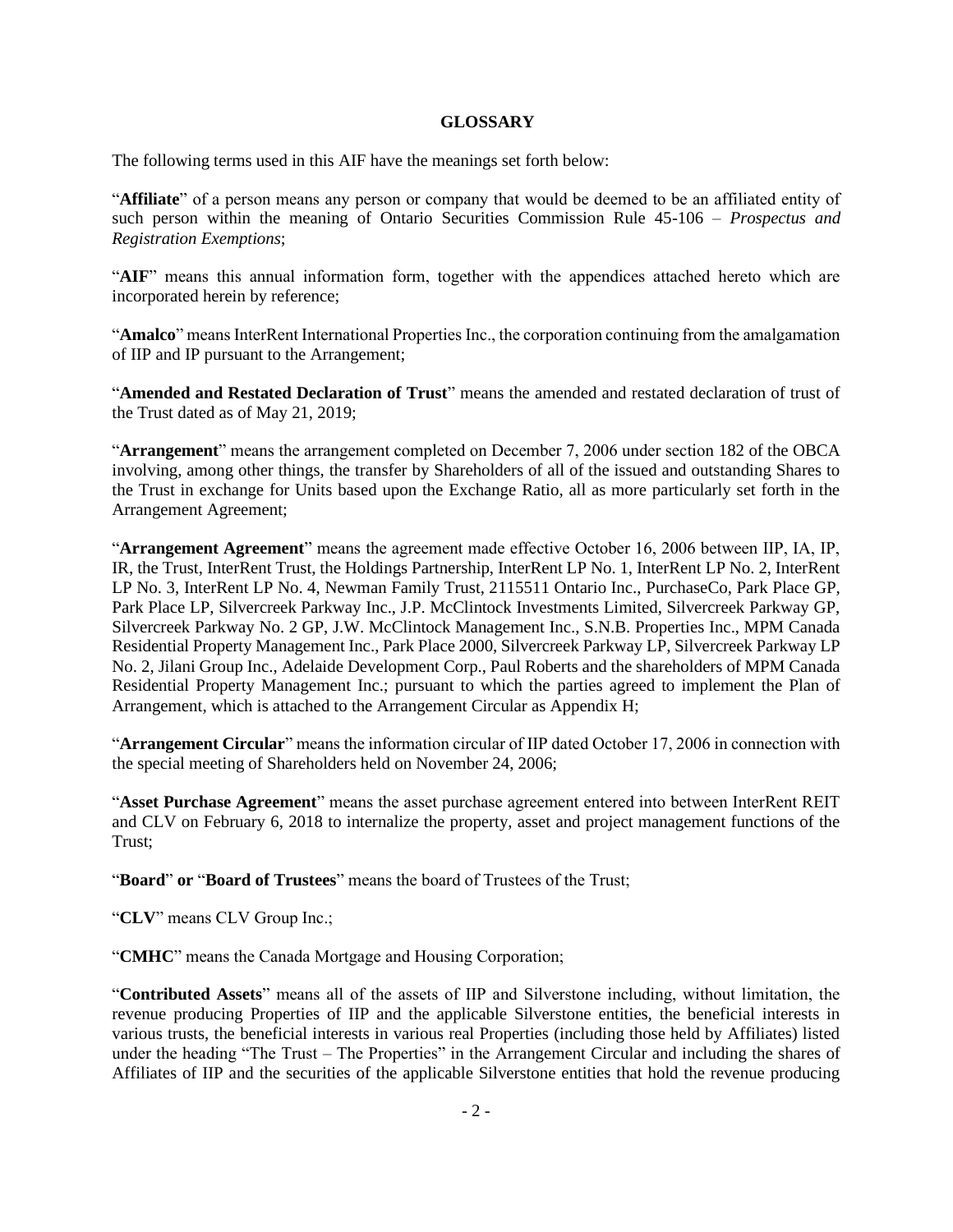Properties to be transferred, assigned, conveyed and set over, directly or indirectly, to the Trust pursuant to the Arrangement Agreement;

"**Control Person**" when used in respect of an issuer, has the meaning ascribed thereto in the *Securities Act*  (Ontario);

"**CRA**" means the Canada Revenue Agency;

"**Distributable Income**" means, for any period, the net income of the Trust and its applicable consolidated subsidiaries for such period set out in its consolidated financial statements as determined in accordance with GAAP, subject to certain adjustments, including: (a) adding or adding back the following items, as the case may be: unrealized losses, depreciation, amortization (except for amortization of deferred financing costs incurred after December 7, 2006), deferred income tax expense, losses on dispositions of assets and amortization of any net discount on long-term debt assumed from vendors of Properties at rates of interest less than fair value incurred after December 7, 2006; (b) deducting the following items: unrealized gains, deferred income tax credits, maintenance capital expenditures, interest on convertible debentures to the extent not already deducted in computing net income, gains on dispositions of assets and amortization of any net premium on long-term debt assumed from vendors of Properties at rates of interest greater than fair value incurred after December 7, 2006; and (c) any other adjustments as determined by the Trustees in their discretion, all as more particularly defined in Section 5.1 of the Amended and Restated Declaration of Trust;

"Distribution Date" means, in respect of a Distribution Period, the 15<sup>th</sup> day of the month immediately following the month in which a distribution is declared, or such other date as the Trustees may determine from time to time:

"**Distribution Period**" means each month, or such other period determined by the Trustees;

"**Exchange Agreement**" means the agreement between the Trust, New InterRent and the Holdings Partnership whereby the Holdings Partnership Class B LP Units, InterRent Warrants, Options granted under the Stock Option Plan and Debentures are exchangeable for Units rather than Shares;

"**Exchange Ratio**" means the ratio of one Unit for every ten Shares held;

"**GAAP**" means Canadian generally accepted accounting principles, which for InterRent REIT, means International Financial Reporting Standards ("IFRS"), being the generally accepted accounting principles adopted by InterRent REIT on January 1, 2011; see "Adoption of IFRS" in the December 31, 2011 MD&A for more details;

"**GP No. 1**" means InterRent GP No. 1 Limited, the general partner of InterRent LP No. 1 and a corporation created under the laws of the Province of Ontario;

"**GP No. 2**" means InterRent GP No. 2 Limited, the general partner of InterRent LP No. 2 and a corporation created under the laws of the Province of Ontario;

"**GP No. 3**" means InterRent GP No. 3 Limited, the general partner of InterRent LP No. 3 and a corporation created under the laws of the Province of Ontario;

"**GP No. 4**" means InterRent GP No. 4 Limited, the general partner of InterRent LP No. 4 and a corporation created under the laws of the Province of Ontario;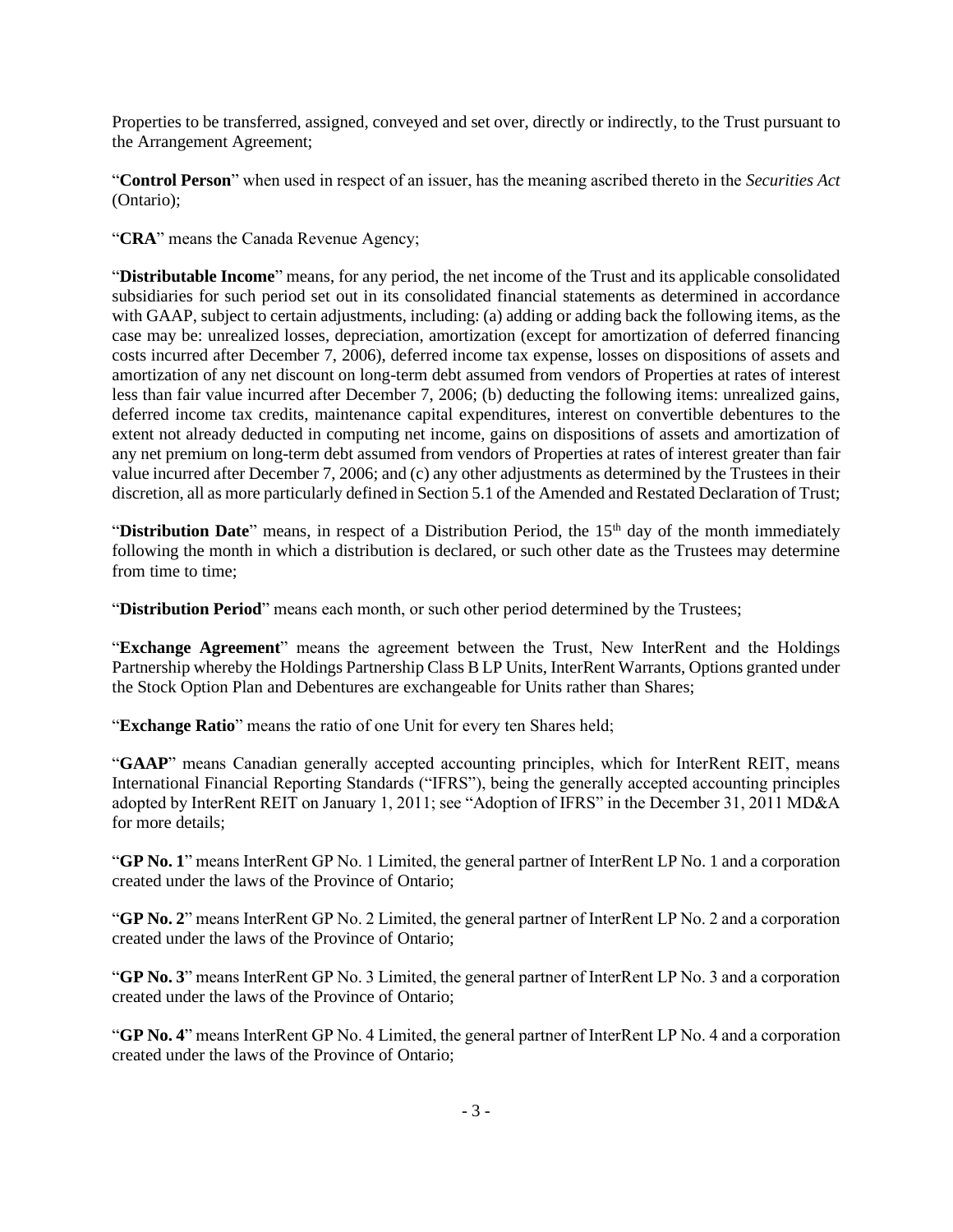"**GP No. 5**" means InterRent GP No. 5 Limited, the general partner of InterRent LP No. 5 and a corporation created under the laws of the Province of Ontario;

"**GP No. 6**" means InterRent GP No. 6 Limited, the general partner of InterRent LP No. 6 and a corporation created under the laws of the Province of Ontario;

"**GP No. 7**" means InterRent GP No. 7 Limited, the general partner of InterRent LP No. 7 and a corporation created under the laws of the Province of Ontario;

"**GP No. 7A**" means InterRent GP No. 7A Limited, the general partner of InterRent LP No. 7A and a corporation created under the laws of the Province of Ontario;

"**GP No. 8**" means InterRent GP No. 8 Limited, the general partner of InterRent LP No. 8 and a corporation created under the laws of the Province of Ontario;

"**GP No. 9**" means InterRent GP No. 9 Limited, the general partner of InterRent LP No. 9 and a corporation created under the laws of the Province of Ontario;

"**GP No. 10**" means InterRent GP No. 10 Limited, the general partner of InterRent LP No. 10 and a corporation created under the laws of the Province of Ontario;

"**GP No. 11**" means InterRent GP No. 11 Limited, the general partner of InterRent LP No. 11 and a corporation created under the laws of the Province of Ontario;

"**Gross Book Value**" means, at any time, the book value of the assets of the Trust and its consolidated Subsidiaries, as shown on its then most recent consolidated balance sheet, plus the amount of accumulated depreciation and amortization on buildings shown thereon or in the notes thereto plus the amount of future income tax liability arising out of indirect acquisitions and excluding the amount of any receivable reflecting interest rate subsidies on any debt assumed by the Trust shown thereon or in the notes thereto, or if approved by a majority of the Trustees at any time, the appraised value of the assets of the Trust and its consolidated Subsidiaries may be used instead of book value;

"**Holdings Manager Partnership**" means the InterRent Holdings Manager Limited Partnership, a limited partnership created under the laws of the Province of Ontario;

"**Holdings Manager Partnership General Partner**" means InterRent Holdings Manager GP ULC, the general partner of the Holdings Manager Partnership and a corporation created under the laws of the Province of Alberta:

"**Holdings Manager Partnership Limited Partnership Agreement**" means the limited partnership agreement of the Holdings Manager Partnership entered into between the Holdings Manager Partnership General Partner, as general partner, and InterRent Trust, as the initial limited partner, as may be amended and/or restated from time to time;

"**Holdings Partnership**" means the InterRent Holdings Limited Partnership, a limited partnership created under the laws of the Province of Ontario;

"**Holdings Partnership Class B LP Units**" means the Class B limited partnership units of the Holdings Partnership;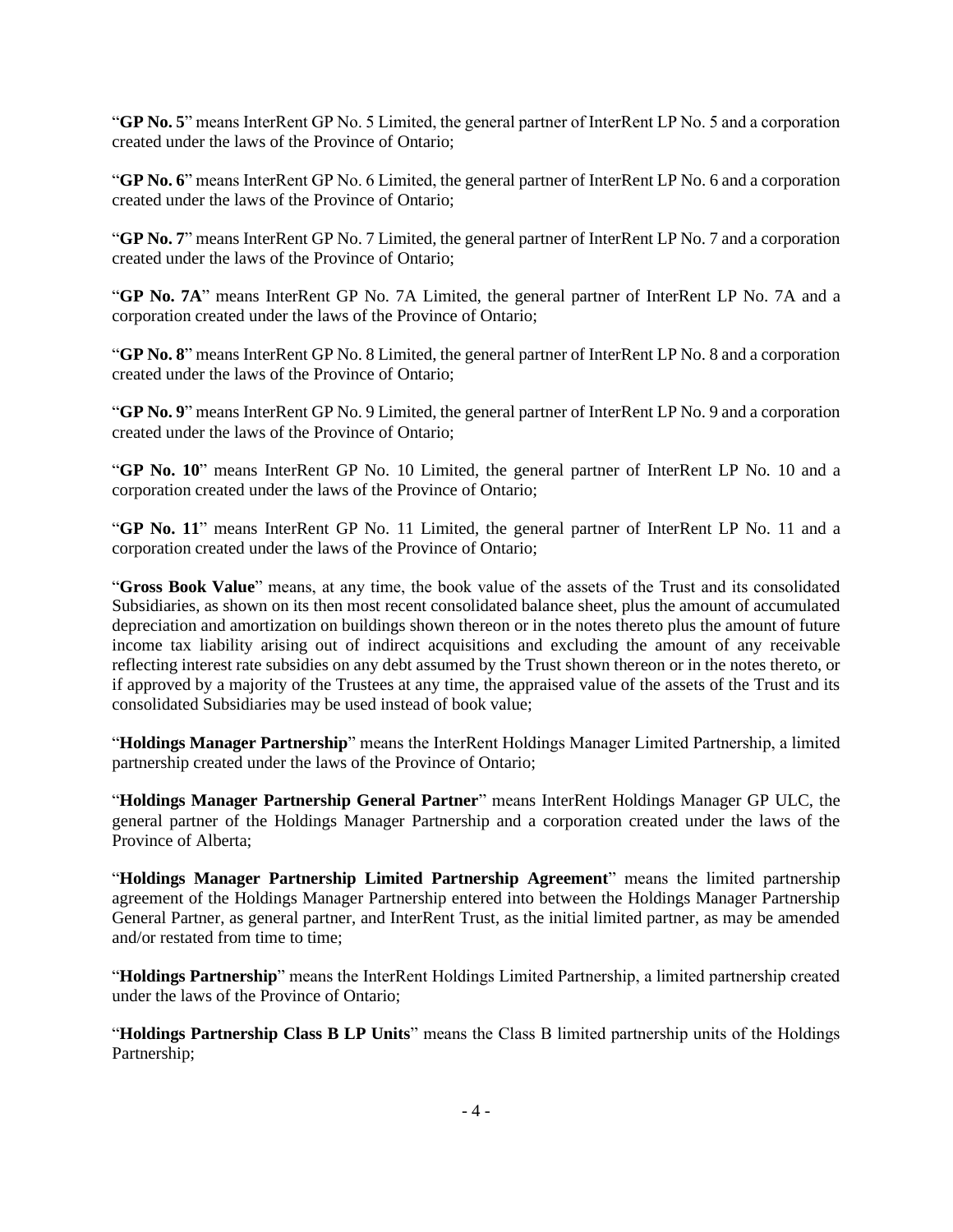"**Holdings Partnership General Partner**" means InterRent Holdings General Partner Limited, the general partner of the Holdings Partnership and a corporation created under the laws of the Province of Ontario;

"**Holdings Partnership Limited Partnership Agreement**" means the limited partnership agreement of the Holdings Partnership entered into between the Holdings Partnership General Partner, as general partner, and InterRent Trust, as the initial limited partner, as may be amended and/or restated from time to time;

"**IFRS**" means International Financial Reporting Standards, issued by the International Accounting Standards Committee, as adopted by the Canadian Institute of Chartered Accountants, as amended from time to time.

"**Independent Trustee**" means a Trustee who, in relation to the Trust or any of its related parties, is "independent" within the meaning of National Instrument 52-110 – *Audit Committees*;

"**Insider**" if used in relation to an issuer, has the meaning ascribed thereto in the *Securities Act* (Ontario);

"**IIP**" means InterRent International Properties Inc., a corporation formed under the laws of the Province of Ontario and one of the predecessor entities to the Trust prior to the Arrangement;

"**InterRent LP No. 1**" means InterRent No. 1 Limited Partnership, a limited partnership formed under the laws of the Province of Ontario;

"**InterRent LP No. 1 Agreement**" means the limited partnership agreement of InterRent LP No. 1 between the GP No. 1, as general partner, and the Holdings Partnership, as limited partner;

"**InterRent LP No. 2**" means InterRent No. 2 Limited Partnership, a limited partnership formed under the laws of the Province of Ontario;

"**InterRent LP No. 2 Agreement**" means the limited partnership agreement of InterRent LP No. 2 between the GP No. 2, as general partner, and the Holdings Partnership, as limited partner;

"**InterRent LP No. 3**" means InterRent No. 3 Limited Partnership, a limited partnership formed under the laws of the Province of Ontario;

"**InterRent LP No. 3 Agreement**" means the limited partnership agreement of InterRent LP No. 3 between the GP No. 3, as general partner, and the Holdings Partnership, as limited partner;

"**InterRent LP No. 4**" means InterRent No. 4 Limited Partnership, a limited partnership formed under the laws of the Province of Ontario;

"**InterRent LP No. 4 Agreement**" means the limited partnership agreement of InterRent LP No. 4 between the GP No. 4, as general partner, and the Holdings Partnership, as limited partner;

"**InterRent LP No. 5**" means InterRent No. 5 Limited Partnership, a limited partnership formed under the laws of the Province of Ontario;

"**InterRent LP No. 5 Agreement**" means the limited partnership agreement of InterRent LP No. 5 between the GP No. 5, as general partner, and the Holdings Partnership, as limited partner;

"**InterRent LP No. 6**" means InterRent No. 6 Limited Partnership, a limited partnership formed under the laws of the Province of Ontario;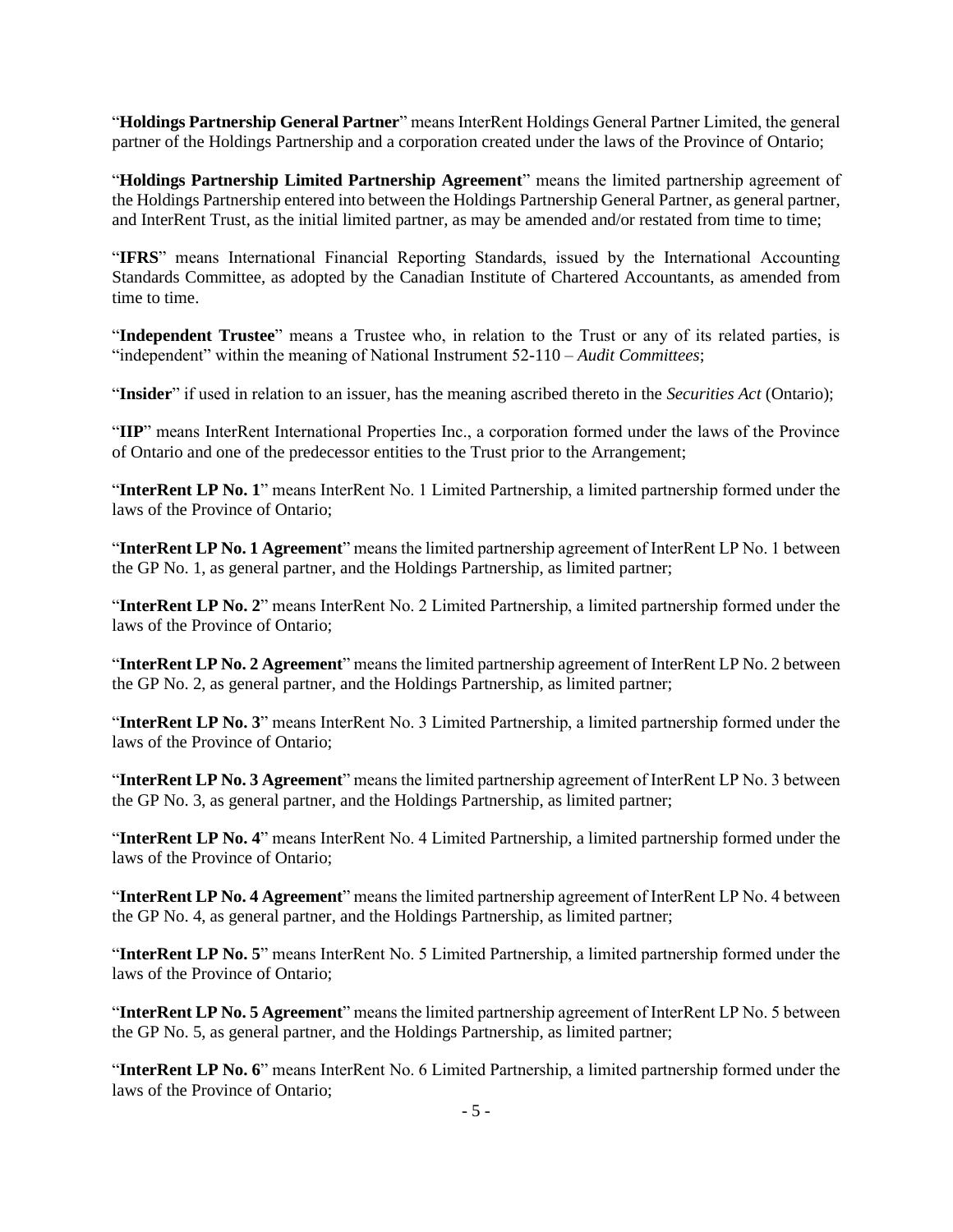"**InterRent LP No. 6 Agreement**" means the limited partnership agreement of InterRent LP No. 6 between the GP No. 6, as general partner, and the Holdings Partnership, as limited partner;

"**InterRent LP No. 7**" means InterRent No. 7 Limited Partnership, a limited partnership formed under the laws of the Province of Ontario;

"**InterRent LP No. 7 Agreement**" means the limited partnership agreement of InterRent LP No. 7 between the GP No. 7, as general partner, and the Holdings Partnership, as limited partner;

"**InterRent LP No. 7A**" means InterRent No. 7A Limited Partnership, a limited partnership formed under the laws of the Province of Ontario;

"**InterRent LP No. 7A Agreement**" means the limited partnership agreement of InterRent LP No. 7A between the GP No. 7A, as general partner, and the Holdings Partnership, as limited partner;

"**InterRent LP No. 8**" means InterRent No. 8 Limited Partnership, a limited partnership formed under the laws of the Province of Ontario;

"**InterRent LP No. 8 Agreement**" means the limited partnership agreement of InterRent LP No. 8 between the GP No. 8, as general partner, and the Holdings Partnership, as limited partner;

"**InterRent LP No. 9**" means InterRent No. 9 Limited Partnership, a limited partnership formed under the laws of the Province of Ontario;

"**InterRent LP No. 9 Agreement**" means the limited partnership agreement of InterRent LP No. 9 between the GP No. 9, as general partner, and the Holdings Partnership, as limited partner;

"**InterRent LP No. 10**" means InterRent No. 10 Limited Partnership, a limited partnership formed under the laws of the Province of Ontario;

"**InterRent LP No. 10 Agreement**" means the limited partnership agreement of InterRent LP No. 10 between the GP No. 10, as general partner, and the Holdings Partnership, as limited partner;

**InterRent LP No. 11**" means InterRent No. 11 Limited Partnership, a limited partnership formed under the laws of the Province of Ontario;

"**InterRent LP No. 11 Agreement**" means the limited partnership agreement of InterRent LP No. 11 between the GP No. 11, as general partner, and the Holdings Partnership, as limited partner;

"**InterRent REIT**" means InterRent Real Estate Investment Trust, an unincorporated open-ended real estate investment trust formed pursuant to the laws of Ontario pursuant to the Amended and Restated Declaration of Trust;

"**InterRent Trust**" means InterRent Trust, a limited purpose, open-ended trust formed pursuant to the laws of the Province of Ontario pursuant to the InterRent Trust Declaration of Trust;

"**InterRent Trust Declaration of Trust**" means the declaration of trust of InterRent Trust, dated as of October 10, 2006 pursuant to which InterRent Trust was formed under the laws of the Province of Ontario;

"**IP**" means InterRent Properties Inc., a corporation incorporated under the laws of the Province of Ontario;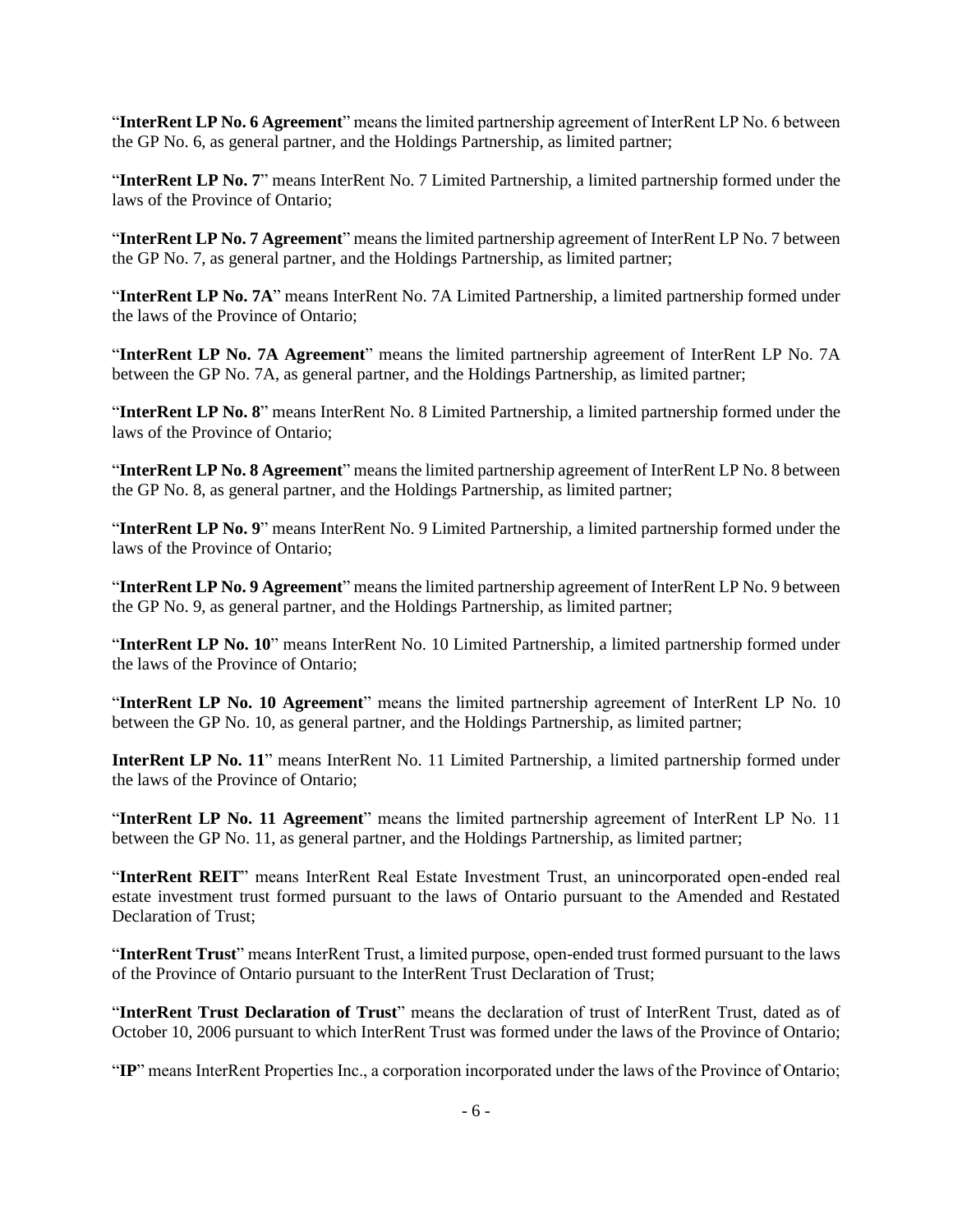"**Material Agreements**" means collectively the Amended and Restated Declaration of Trust, the InterRent Trust Declaration of Trust, the Holdings Partnership Limited Partnership Agreement, the Exchange Agreement, the Arrangement Agreement, the Note Indenture, and the Asset Purchase Agreement;

"**New InterRent**" means InterRent International Properties Inc., the corporation continuing from the amalgamation of PurchaseCo and Amalco pursuant to the Arrangement;

"**Non-Resident**" means a person who is a "non-resident" within the meaning of the Tax Act and a partnership other than a Canadian partnership for the purposes of the Tax Act;

"**Note Indenture**" means the note indenture between InterRent Trust and the Note Trustee providing for the issuance of the Notes;

"**Note Trustee**" means the trustee in connection with the issuance of Notes and its permitted successors and assigns;

"**Notes**" means collectively, the Series 1 Notes, the Series 2 Notes and the Series 3 Notes;

"**OBCA**" means the *Business Corporations Act* (Ontario);

"**Other Issuable Securities**" has the meaning ascribed thereto in "*Amended and Restated Declaration of Trust and Description of Units – Issuance of Units*";

"**Park Place 2000**" means Park Place Equities 2000 Inc., a corporation formed under the laws of the Province of Ontario;

"**Park Place GP**" means Park Place Equities 2005 Inc., a corporation formed under the laws of the Province of Ontario;

"**Park Place LP**" means Park Place Equities 2000 Limited Partnership, a limited partnership formed under the laws of the Province of Ontario;

"**Person**" means an individual, partnership, limited partnership, corporation, unlimited liability company, trust, unincorporated organization, association, government or any department or agency thereof and the successors and assigns thereof or the heirs, executors, administrators or other legal representatives of an individual thereof, or any other entity recognized by law;

"**Plan of Arrangement**" means the Plan of Arrangement attached as Exhibit 1 to the Arrangement Agreement;

"**Plans**" means, collectively, trusts governed by registered retirement savings plans, registered retirement income funds, registered education savings plans, registered disability savings plans, tax-free savings accounts and deferred profit sharing plans, each as defined in the Tax Act, and "**Plan**" means any of them;

"**Properties**" means the properties owned directly or indirectly by the Trust from time to time;

"**Property Management Agreement**" means the property management agreement dated September 30, 2009 (subsequently amended as of November 10, 2014 and terminated as part of the Asset Purchase Agreement) between, among others, InterRent REIT and CLV;

"**PurchaseCo**" means 2115503 Ontario Inc., a corporation formed under the laws of the Province of Ontario;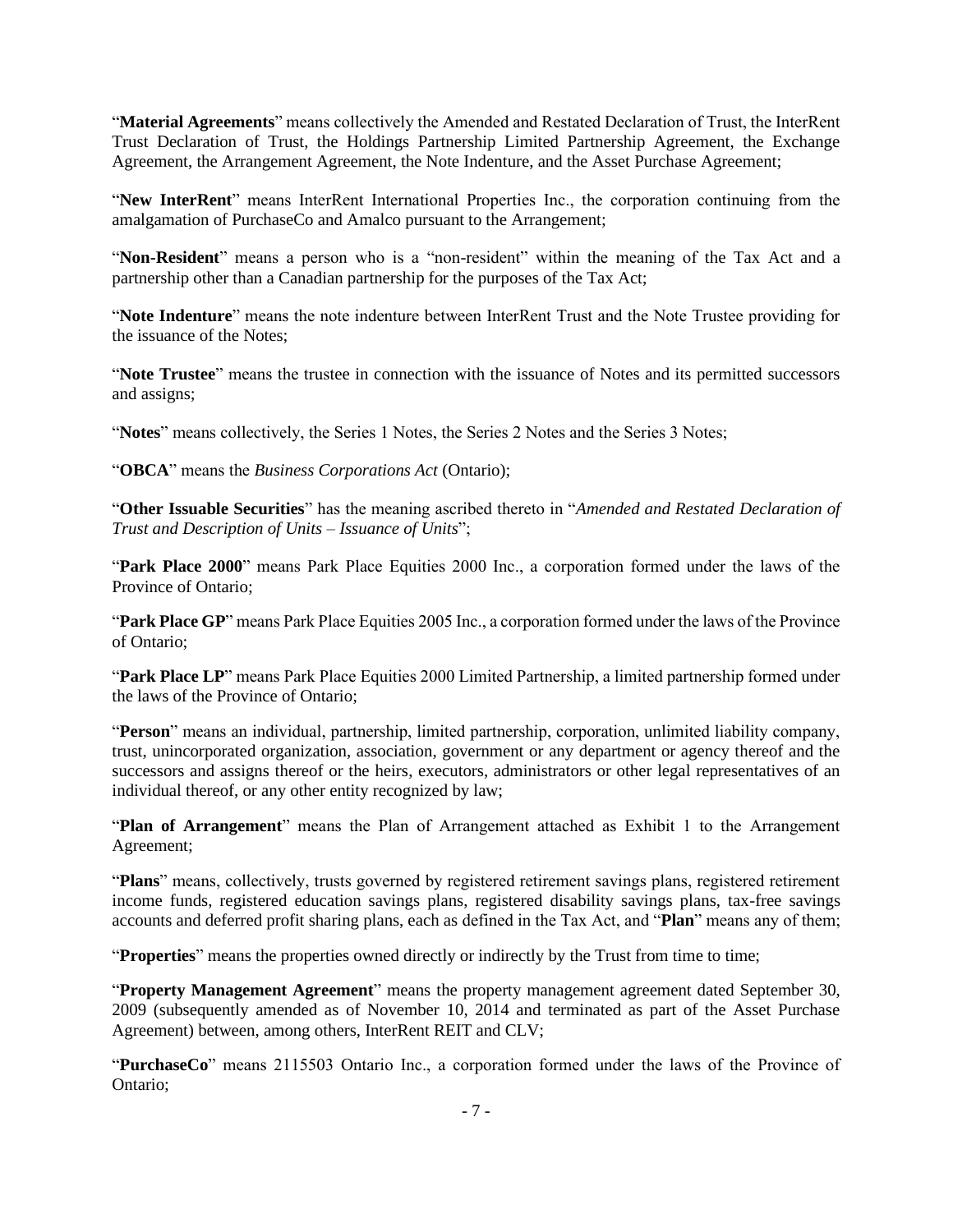"**Redemption Date**" has the meaning ascribed thereto in "*Description of the Business – Amended and Restated Declaration of Trust and Description of Units*";

"**Redemption Price**" has the meaning ascribed thereto in "*Description of the Business – Amended and Restated Declaration of Trust and Description of Units*";

"**Related Party**" means, with respect to any person, a person who is a "related party" as that term is defined in Multilateral Instrument 61-101, as amended from time to time (including any successor rule or policy thereto);

"**Series 1 Notes**" means the Series 1 Notes of InterRent Trust;

"**Series 2 Notes**" means the Series 2 Notes of InterRent Trust;

"**Series 3 Notes**" means the Series 3 Notes of InterRent Trust;

"**Shareholders**" mean the holders of Shares;

"**Shares**" means the common shares of IIP;

"**Silvercreek Parkway GP**" means Silvercreek Parkway GP Limited, a corporation formed under the laws of the Province of Ontario;

"**Silvercreek Parkway Inc.**" means 90-102 Silvercreek Parkway Inc., a corporation formed under the laws of the Province of Ontario;

"**Silvercreek Parkway LP**" means Silvercreek Parkway Guelph Limited Partnership, a limited partnership formed under the laws of the Province of Ontario;

"**Silvercreek Parkway LP No. 2**" means Silvercreek Parkway Guelph Limited Partnership No. 2, a limited partnership formed under the laws of the Province of Ontario;

"**Silvercreek Parkway No. 2 GP**" means Silvercreek Parkway No. 2 Limited, a corporation formed under the laws of the Province of Ontario;

"**Silverstone**" or the "**Silverstone Group**" means collectively, Silverstone Equities, Park Place 2000, Park Place GP, Park Place LP, Silvercreek Parkway GP, Silvercreek Parkway LP, Silvercreek Parkway No. 2 GP, Silvercreek Parkway LP No. 2, Silvercreek Parkway Inc. and J.P. McClintock Investments Limited;

"**Silverstone Equities**" means Silverstone Equities Inc., a corporation formed under the laws of the Province of Ontario;

"**Special Voting Unit(s)**" means non-participating voting unit(s) of the Trust and, for greater certainty, does not mean Unit(s);

"**Subsidiary**" or "**subsidiary**" includes, with respect to any person, company, partnership, limited partnership, trust or other entity, any company, partnership, limited partnership, trust or other entity controlled, directly or indirectly, by such person, company, partnership, limited partnership, trust or other entity;

"**Tax Act**" means the *Income Tax Act* (Canada) and the regulations thereunder, as amended;

"**Taxation Year**" means the taxation year of the Trust for the purposes of the Tax Act;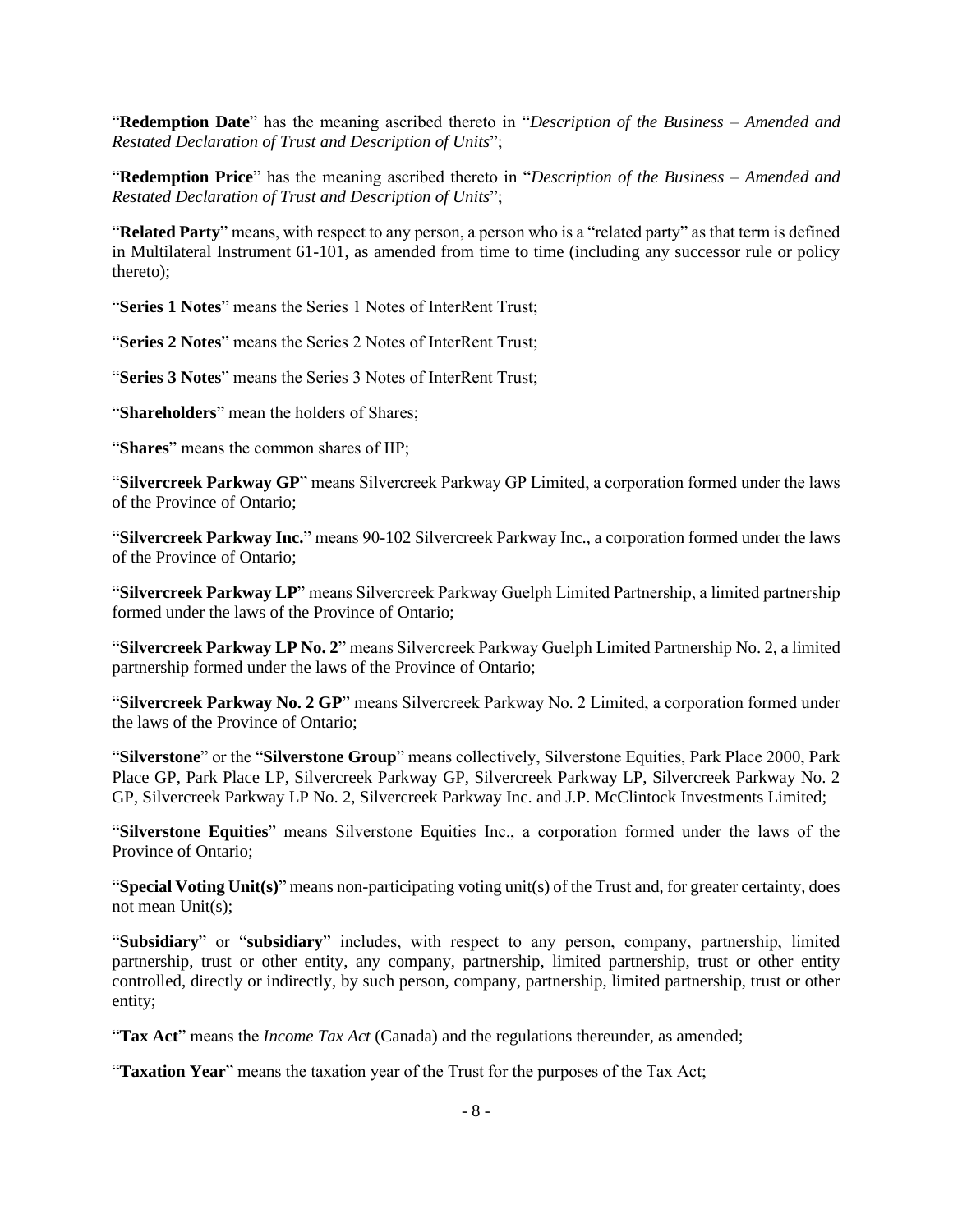"**Trust**" means InterRent Real Estate Investment Trust, an unincorporated open-ended real estate investment trust formed pursuant to the laws of Ontario pursuant to the Amended and Restated Declaration of Trust;

"**Trustee**" means a Trustee of the Trust and "**Trustees**" means all of the Trustees of the Trust;

"**Trust Units**" mean units of InterRent Trust;

"**TSX**" means the Toronto Stock Exchange;

"**TSXV**" means the TSX Venture Exchange;

"**Unit(s)**" means unit(s) of the Trust;

"**Unitholder(s)**" means the holder(s) of Units of the Trust;

"**Unit Option Plan**" means the unit option plan of the Trust dated as at November 24, 2006 and amended on June 29, 2007, September 30, 2009, June 28, 2010, June 22, 2011, May 18, 2016 and May 21, 2019;

"**Voting Unitholders**" means the holders of Units and Special Voting Units; and

"**Voting Units**" means the Units and Special Voting Units.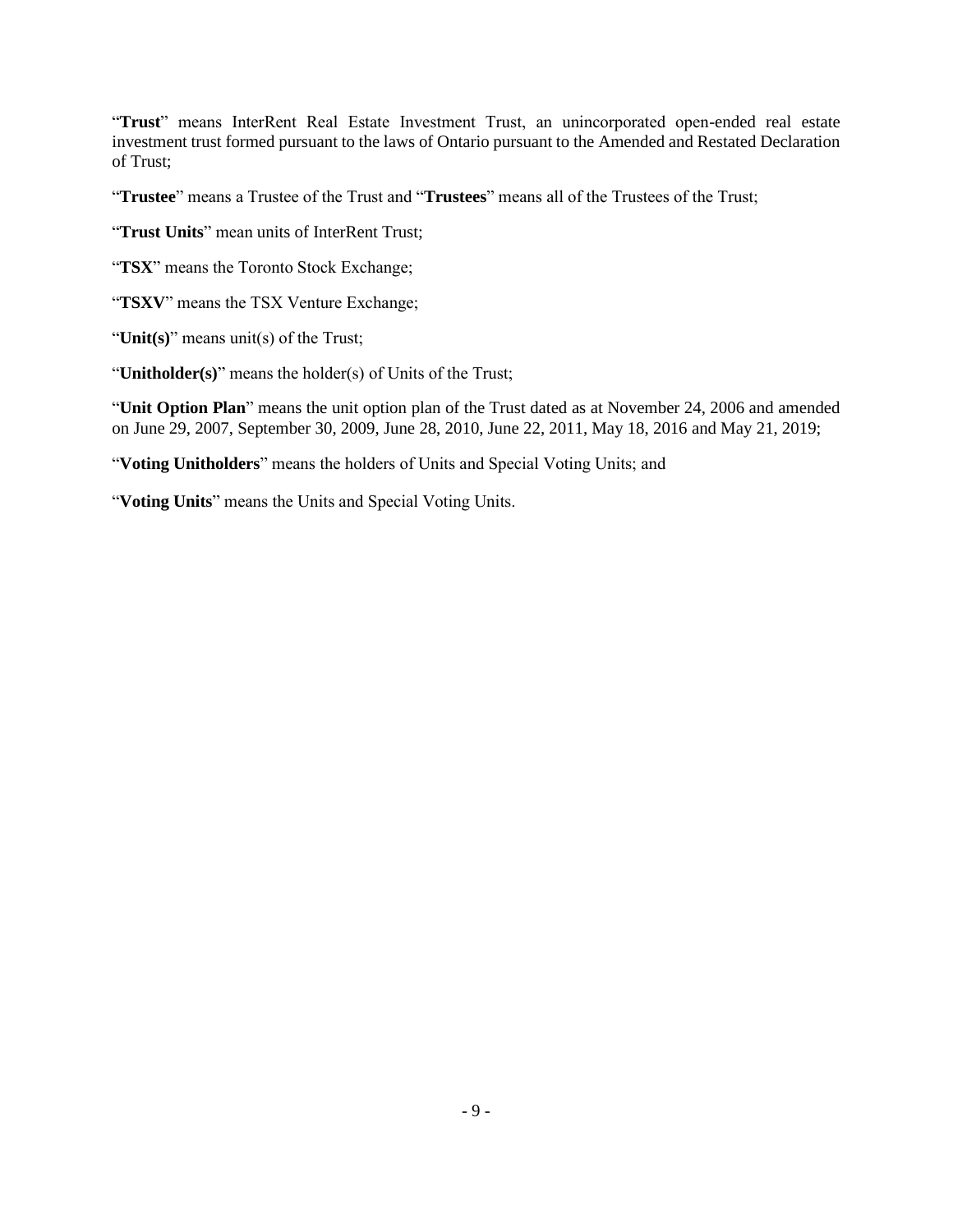#### **STRUCTURE OF THE TRUST**

<span id="page-11-0"></span>InterRent Real Estate Investment Trust ("**InterRent REIT**" or the "**Trust**") is an unincorporated openended real estate investment trust formed on October 10, 2006 under the laws of the Province of Ontario pursuant to the Amended and Restated Declaration of Trust. (See "Description of the Business – Amended and Restated Declaration of Trust and Description of Units"). The registered and head office of the Trust is located at 485 Bank Street, Suite 207, Ottawa, Ontario, K2P 1Z2.

The Units are listed and posted for trading on the TSX under the symbol IIP.UN.

The chart below describes the inter-corporate relationship of the Trust and its subsidiaries as at December 31, 2021. Unless otherwise noted, all entities are wholly-owned and are organized or incorporated pursuant to the laws of the Province of Ontario.



Note: all of the Limited Partnerships under InterRent Holdings Limited Partnership have 2 general partners, one with a similar name (i.e. InterRent GP No. 1 Limited) and InterRent Holdings Manager Limited Partnership. Each General Partner ("GP") is owned by InterRent Holdings Limited Partnership. InterRent Holdings Limited Partnership is also the Limited Partner ("LP") for each of the Limited Partnerships under InterRent Holdings Limited Partnership and InterRent Holdings Manager Limited Partnership. All of the Properties within the Trust are owned by nominee companies who act as bare trusts and who are wholly or partially beneficially owned by one of the limited partnerships listed in the above structure.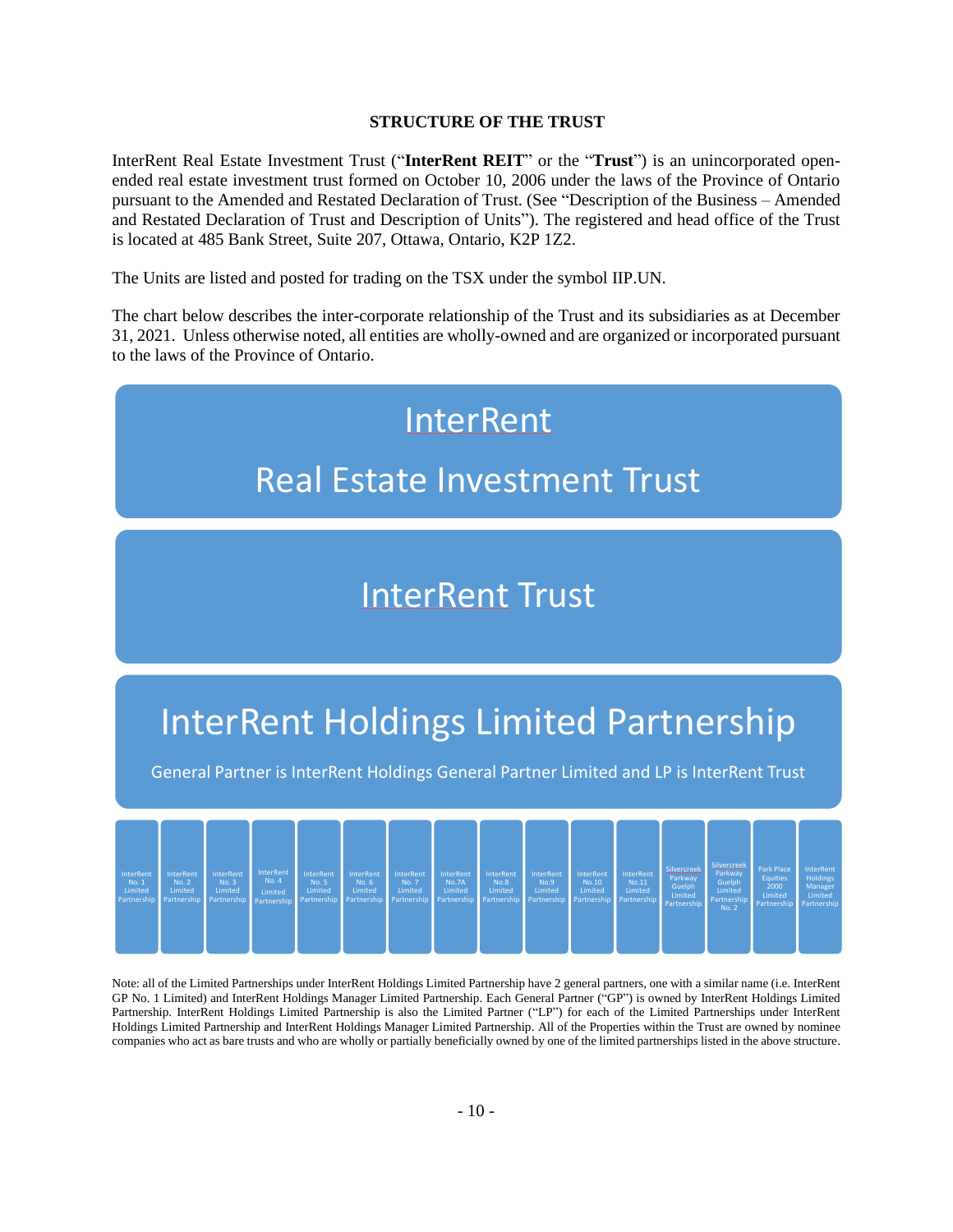#### **GENERAL DEVELOPMENT OF THE BUSINESS**

#### <span id="page-12-1"></span><span id="page-12-0"></span>**History**

<span id="page-12-2"></span>On December 7, 2006, the Trust became a successor issuer to, inter alia, InterRent International Properties Inc. ("**IIP**"), which converted to a real estate investment trust concurrent with the completion of the acquisition of the Silverstone Group by way of a plan of arrangement under the Business Corporations Act (Ontario) (the "**Arrangement**"). The Arrangement resulted in the Trust having an indirect interest at the time in an aggregate of over 1,700 suites.

In April 2007, the Trust moved from the TSXV to the TSX and began trading under the symbol IIP.UN.

The Trust started 2019 with a total of 9,299 suites, of which 7,490 suites were in its then three primary markets, representing approximately 81% of the total portfolio. In 2019, the Trust disposed of 349 suites (disposing of its portfolio in Sault Ste. Marie) and acquired 1,214 suites resulting in a net addition of 865 suites to end the year with an aggregate of 10,164 suites. The Trust also acquired a vacant office building in Ottawa with the intention of converting the property into residential suites thereby adding to the rental housing supply by re-purposing the existing structure.

The Trust's repositioning program following the acquisition of a property typically spans 3-4 years, depending on how significant the capital requirements are. As of December 31, 2019, there were 3,617 suites, or approximately 36% of the portfolio, that were considered non-repositioned properties and the remaining 6,547 suites, or approximately 64% of the portfolio, that were considered repositioned properties.

The Trust invested \$80.2 million in capital expenditures within the portfolio in 2019, with approximately \$43.1 million invested in non-repositioned properties and \$4.0 million was invested in land held for development and properties under development. Of the remaining \$33.1 million, \$26.7 million was invested in value-enhancing initiatives and \$6.4 million was invested towards sustaining and maintaining existing spaces within the repositioned portfolio.

In order to grow and invest in the portfolio, the Trust raised \$192.7 million (net of issuance costs) in 2019 through a bought deal prospectus offering.

The Trust added 883 suites to the portfolio in 2020 and invested a further \$55.3 million in capital expenditures, with approximately \$23.0 million invested in non-repositioned properties and \$2.9 million was invested in properties under development. Of the remaining \$29.4 million, \$22.1 million was invested in value-enhancing initiatives and \$7.3 million was invested towards sustaining and maintaining existing spaces within the repositioned portfolio.

In order to grow and invest in the portfolio, the Trust raised \$220.5 million (net of issuance costs) through a prospectus offering pursuant to the prospectus supplement dated May 28, 2020 to the final short form base shelf prospectus dated January 8, 2020.

The Trust started the year with 11,047 suites. During the year ended December 31, 2021, the Trust purchased ten income properties (totalling 926 suites) and a 50% ownership stake in twenty properties with 903 suites in Vancouver, British Columbia and Mississauga, Ontario through its two joint operations. The Trust also added a suite to a property in St. Catharines, Ontario. At December 31, 2021, the Trust owned 12,426 suites.

The Trust invested \$90.1 million in capital expenditures within the portfolio, with approximately \$26.6 million invested in non-repositioned properties and \$11.4 million invested in properties under development. Of the remaining \$30.6 million, \$24.8 million was invested in value-enhancing initiatives and \$5.8 million was invested towards sustaining and maintaining existing spaces within the repositioned portfolio. This significant level of capital expenditures allows the trust to rejuvenate multi-family supply, thereby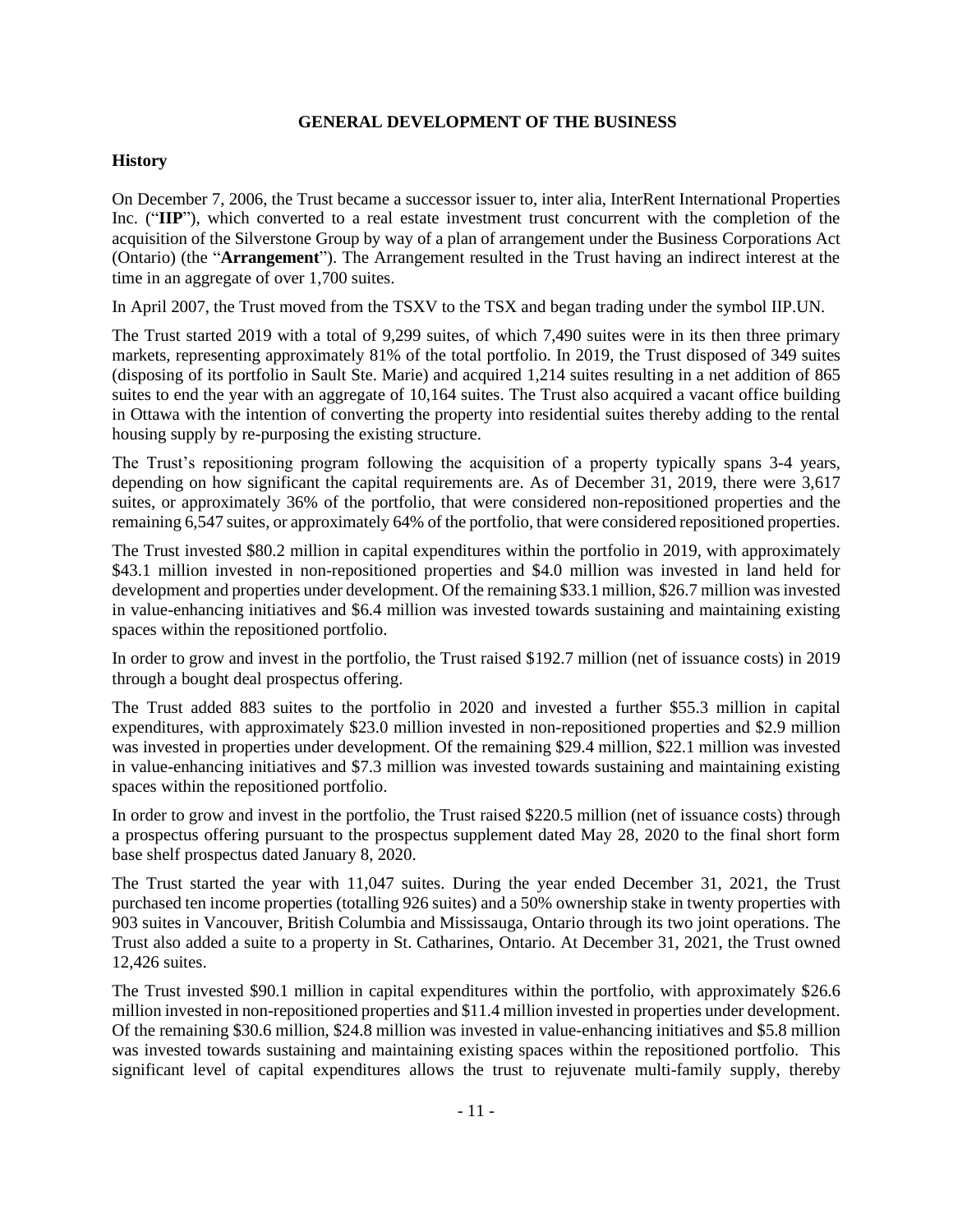extending the life of the properties, and creates safe living spaces that our residents can be proud to call home.

The Trust will continue to focus on operations (as it is a primary driver of the Trust's success in this business) as well as organic growth, strategic acquisitions, partnerships and development. The Trust's targeted acquisition strategy is to focus within key geographic markets with focus on properties that present above average potential returns that can be achieved through the prudent deployment of capital and guided by the knowledge and experience of the Trust's team members.

#### **Property Acquisitions**

During the period from January 1, 2021 to December 31, 2021, the Trust acquired the following Properties:

| <b>Property</b>                                        | <b>Number of Suites</b> | <b>Date Acquired</b> |
|--------------------------------------------------------|-------------------------|----------------------|
| 378 Vine Street                                        | 114                     | January 21, 2021     |
| 1885 Barclay Street <sup>(1)</sup>                     | 41                      | January 28, 2021     |
| 1924 Barclay Street <sup>(1)</sup>                     | 42                      | January 28, 2021     |
| 1580 Haro Street <sup>(1)</sup>                        | 61                      | January 28, 2021     |
| 855 Jervis Street <sup>(1)</sup>                       | 48                      | January 28, 2021     |
| 1270 Nicola Street <sup>(1)</sup>                      | 37                      | January 28, 2021     |
| 1461 Harwood Street <sup>(1)</sup>                     | 38                      | January 28, 2021     |
| 1326 W 13th Avenue <sup>(1)</sup>                      | 30                      | January 28, 2021     |
| 1355 W 14 <sup>th</sup> Avenue <sup>(1)</sup>          | 28                      | January 28, 2021     |
| 8675 French Street <sup>(1)</sup>                      | 72                      | January 28, 2021     |
| 4640 W 10 <sup>th</sup> Avenue <sup>(1)</sup>          | 14                      | January 28, 2021     |
| 8740 Cartier Street <sup>(1)</sup>                     | 35                      | January 28, 2021     |
| 8790 Cartier Street <sup>(1)</sup>                     | 35                      | January 28, 2021     |
| 1373 W 73rd Avenue <sup>(1)</sup>                      | 36                      | January 28, 2021     |
| 2280 W $6^{\text{th}}$ Avenue <sup>(1)</sup>           | 43                      | January 28, 2021     |
| 2040 York Avenue <sup>(1)</sup>                        | 54                      | January 28, 2021     |
| 2054 Comox Street <sup>(1)</sup>                       | 23                      | April 13, 2021       |
| 8735 Selkirk Street <sup>(1)</sup>                     | 22                      | April 13, 2021       |
| 165 Ontario Street                                     | 158                     | April 29, 2021       |
| 150 Allan Street                                       | 55                      | May 13, 2021         |
| 265 Reynolds Street                                    | 45                      | May 13, 2021         |
| 920 Inverhouse Drive                                   | 95                      | June 1, 2021         |
| 774-778 Gladstone Avenue & 174 Bell Street N           | 5                       | June 9, 2021         |
| 2150 Roche Court <sup>(1)</sup>                        | 94                      | July 26, 2021        |
| 30 Edith Drive                                         | 172                     | October 18, 2021     |
| 919 & 931 Dufferin Street                              | 113                     | October 18, 2021     |
| 3583 Kingsway <sup>(1)</sup>                           | 104                     | October 22, 2021     |
| 418 & 420 Claremont Avenue and 5001, 5011 & 5015       | 48                      | November 8, 2021     |
| 2244 West 6 <sup>th</sup> Avenue <sup>(1)</sup>        | 46                      | November 26, 2021    |
| 3655 Papineau Avenue<br>1.1.1.1<br>$\sim$ 0.01 $\cdot$ | 121                     | December 2, 2021     |

(1) Represents total suites of which the Trust owns a 50% interest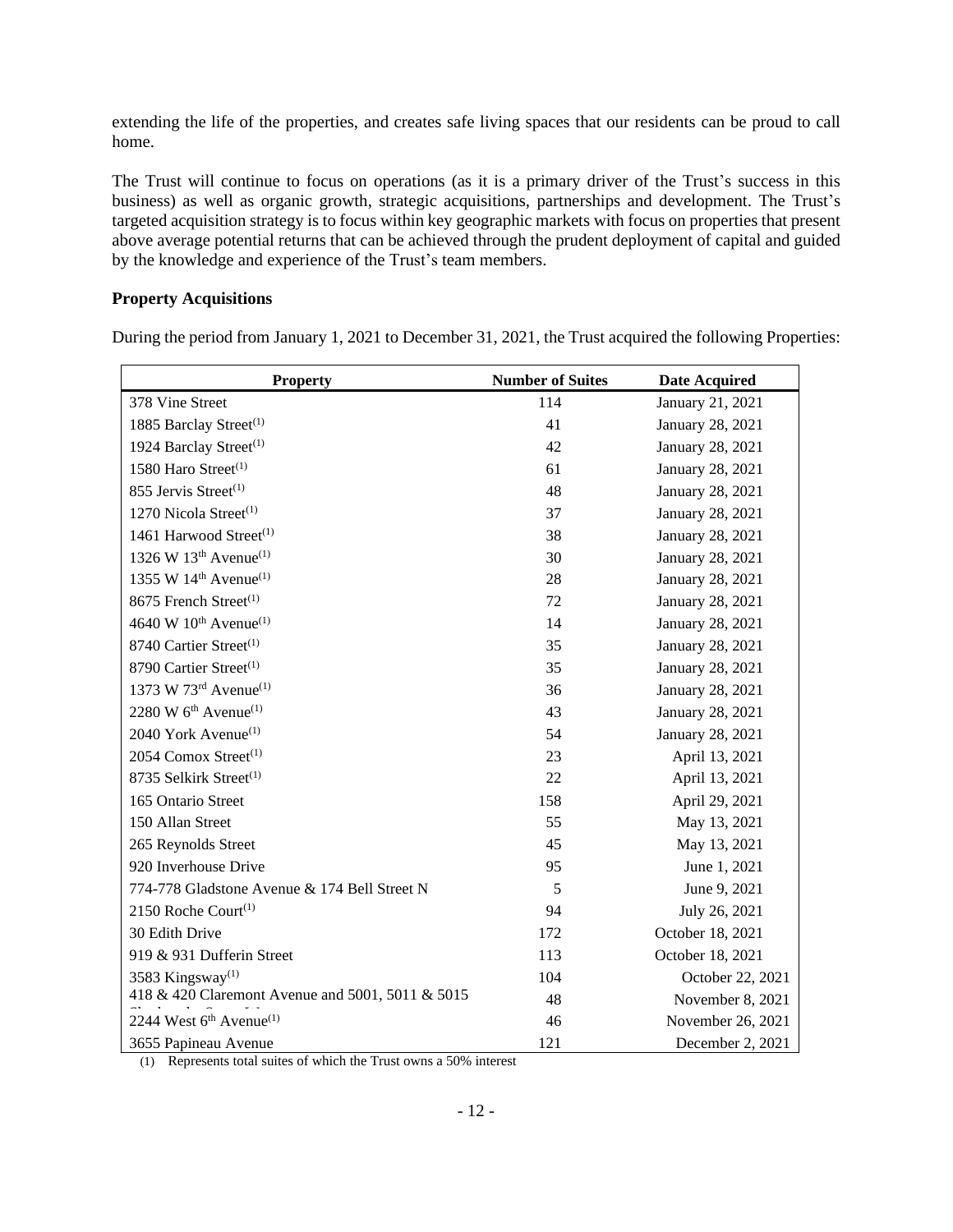# <span id="page-14-0"></span>**Property Dispositions**

The Trust did not dispose of any Properties during the period from January 1, 2021 to December 31, 2021.

## **DESCRIPTION OF THE BUSINESS**

# <span id="page-14-2"></span><span id="page-14-1"></span>**Overview**

The Trust is a growth-oriented real estate investment trust engaged in increasing Unitholder value through the acquisition, ownership, management and repositioning of strategically located, income producing, multi-residential properties.

The Trust's primary objectives are: (i) to grow both funds from operations per Unit and net asset value per Unit through investments in a diversified portfolio of multi-residential properties; (ii) to provide Unitholders with sustainable and growing cash distributions, payable monthly; and (iii) to maintain a conservative payout ratio and balance sheet.

As at December 31, 2021, the Trust owns or manages a portfolio of 124 Properties containing 12,877 suites (100% ownership in 11,974 suites and 50% ownership in 903 suites - the Trust manages all 903 suites). Approximately 2,002 suites (15.5% of the suites in the portfolio) are located in mid-sized population markets, with the remaining 10,875 suites (84.5% of the suites in the portfolio) located in the Greater Toronto and Hamilton Area (GTHA), Greater Montreal Area (GMA), the National Capital Region (NCR) and the Greater Vancouver Area (GVA). The portfolio is split into five regions with the following holdings: the GTHA with 4,140 suites in 36 Properties; GMA with 2,956 suites in 24 Properties; the NCR with 2,970 suites in 29 Properties; the GVA with 809 suites in 19 Properties; and Other Ontario with 2,002 suites in 16 Properties. As at December 31, 2021, the Trust's suites were approximately 95.6% occupied.

The Trust reviews its portfolio on a regular basis in order to maximize value to Unitholders and maintain a suitable portfolio mix.

The Trust has assembled an experienced management team that has continued to: i) invest heavily within the existing assets to create a strong and reputable portfolio of assets; ii) rely upon the existing Board of Trustees who collectively possess broad business depth and experience in the banking, legal, accounting and multi-family residential sectors; iii) build a company-wide team with the capacity and experience to manage a larger portfolio platform and to execute quickly on opportunities; iv) refinance the portfolio of Properties as necessary in order to provide sufficient capital to continue to invest in the existing portfolio as well as acquire new properties; and, v) raise equity in order to grow the portfolio accretively.

## <span id="page-14-3"></span>**Strategy of the Trust**

The Trust's strategy has continued to evolve as the Trust has grown. While growing its portfolio remains the Trust's core strategy, the focus of this expansion has evolved to primarily target larger markets (the GTHA, GMA, NCR and GVA) and on properties that require some level of re-positioning that, in turn, allows the Trust to achieve above average returns.

# *Acquisition Criteria*

The Trust has a formal set of criteria, including an extensive due diligence procedure for selecting potential acquisitions that are undertaken by an experienced management team. The Trust seeks properties with sound structural and mechanical attributes, but that have, in the past, often demonstrated poor performance due to lack of capital investment, a lack of management expertise or owner neglect. The Trust will pursue these properties where management believes that its professional management style, experience and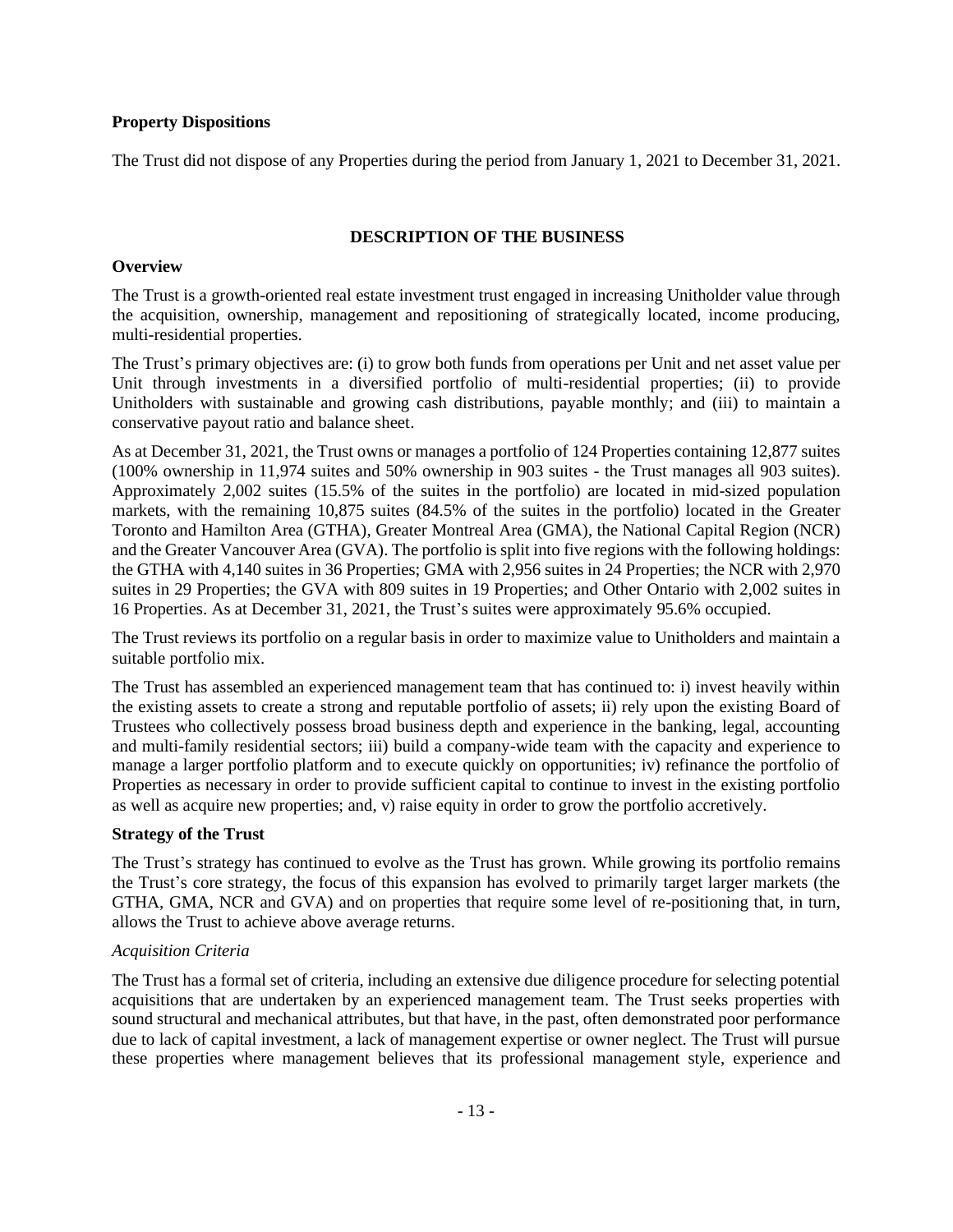expertise can improve the financial performance of the properties and enhance cash flow and future valuation.

The Trust's management uses a geographically opportunistic growth strategy, allowing the Trust to participate in markets where they believe opportunities exist to acquire properties that conform to the investment criteria of the Trust. The management of the Trust believes that its focus on these markets provides the Trust with a competitive advantage, as many of these target markets are fragmented in terms of ownership.

The Trust intends to take advantage of the economies afforded by the "clustering", or close grouping of its Properties, by targeting acquisition opportunities within close proximity to its existing assets. The Trust also seeks buildings that have a sufficient number of apartment suites in communities new to the Trust, in order to ensure that it maintains economic viability through economies of scale. The Trust's focus is to make opportunistic portfolio purchases, but it will also selectively acquire individual properties that meet the Trust's acquisition criteria.

Management has developed a network of real estate contacts across Ontario, Quebec and British Columbia, allowing them to source properties directly from vendors and to move quickly to acquire accretive properties. This network has allowed the Trust to purchase properties directly from vendors or through invited tenders as opposed to fully marketed auctions.

As at December 31, 2021, the Trust's property portfolio was located in the Ontario, Quebec and British Columbia multi-residential market, representing approximately 1.0% of the total multi-residential suites available within the markets (based on CMHC's Fall 2021 Rental Market Statistics for Privately Initiated Rental Apartment Structures of Three Units and Over). The following chart shows the Trust's approximate regional market penetration as at December 31, 2021:

|               | <b>Trust</b><br><b>Suites</b> | <b>CMHC Rental</b><br><b>Market Universe</b> | <b>Penetration</b> |
|---------------|-------------------------------|----------------------------------------------|--------------------|
| <b>GTHA</b>   | 4,140                         | 365,299                                      | 1.13%              |
| <b>NCR</b>    | 2,970                         | 93,035                                       | 3.19%              |
| Other Ontario | 2,002                         | 74,997                                       | 2.67%              |
| <b>GMA</b>    | 2,956                         | 612,757                                      | 0.48%              |
| <b>GVA</b>    | 809                           | 114,743                                      | 0.71%              |
| <b>Total</b>  | 12,877                        | 1,260,831                                    | 1.02%              |

#### **InterRent REIT's Market Penetration**

The management of the Trust believes that multi-residential real estate is a favourable asset class to operate within because it offers stability of cash flow and an opportunity for expansion. Management's experience is that the multi-residential asset class has historically been able to withstand downturns in overall real estate markets when higher interest rates increase the cost of home ownership and reduce vacancies as quality shelter remains of high importance for most residents.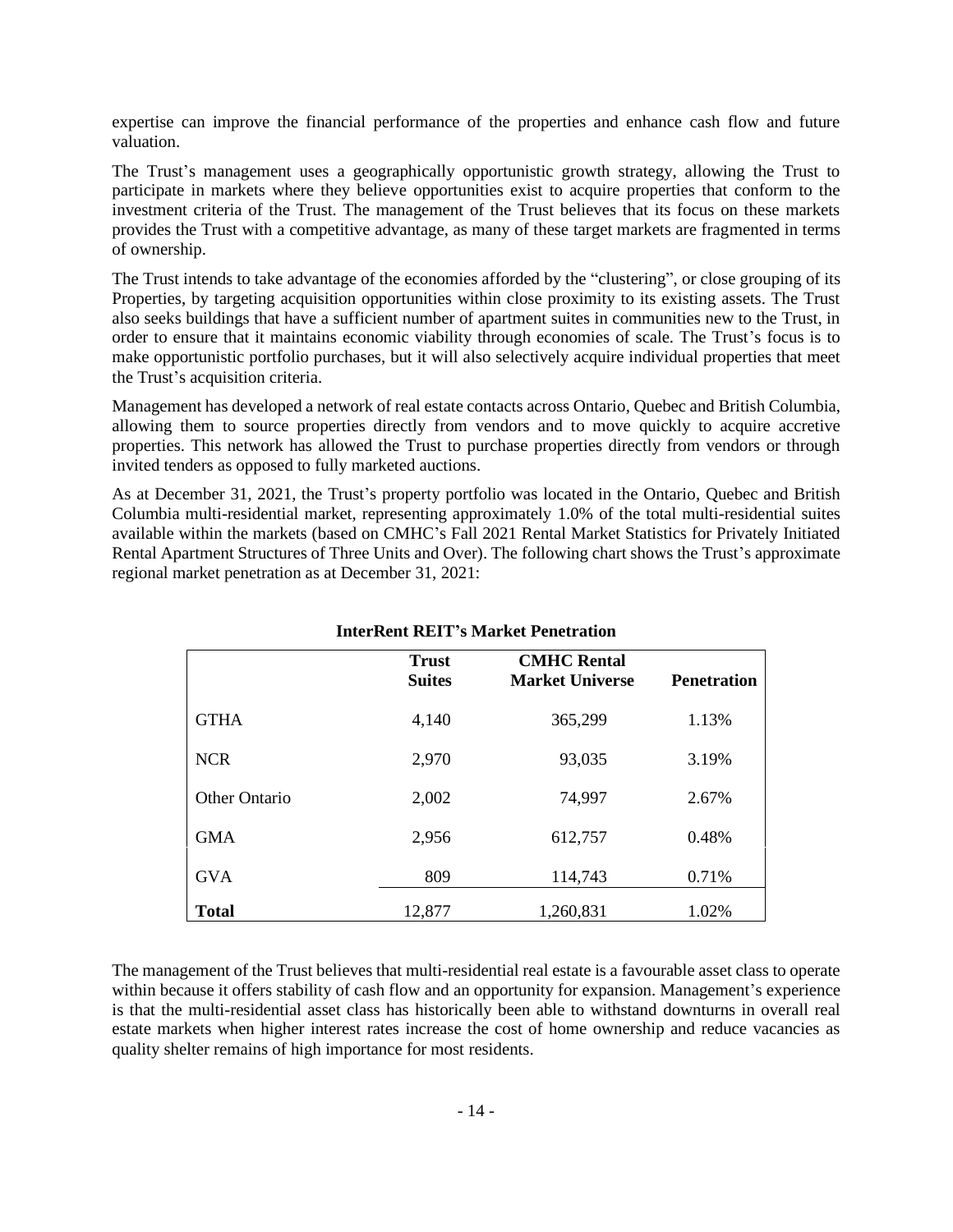The management of the Trust also believes that the fragmented nature of multi-residential property ownership presents an opportunity, as the Trust's experience suggests that the majority of these owners own less than five properties in total, typically many of those having been held for long periods of time. In addition, the management of the Trust believes that many current owners are reaching retirement age, a possible exit point for them and an opportunity for the Trust.

The management of the Trust may also engage in construction or development of real property: (i) to maintain its real properties in good repair or to improve the income-producing potential of properties in which the Trust has an interest; and (ii) to develop new properties that will be capital properties of the Trust on completion.

# <span id="page-16-0"></span>**Competitive Environment**

The Trust faces competition for the acquisition of properties from various sources, some larger and better financed than InterRent REIT. These include other real estate investment trusts and institutional and private investors, both foreign and domestic. Multi-residential real estate is an asset much in demand because of the belief held by many that it is a relatively stable long-term investment. Management believes that the Trust's proven repositioning strategy to maximize rental revenues, lower operating costs and create value for Unitholders provides the Trust with a niche within the market in which it operates.

## <span id="page-16-1"></span>**Capital Improvements**

Multi-residential properties require significant capital improvements over their lifetime. During the Trust's due diligence process for potential acquisitions, management evaluates capital expenditure requirements. Although the Trust prioritizes properties that do not require capital improvements in the short-term, the useful life of a number of building components will ultimately come to an end and require replacement or significant repair at some point in the future. The most common of these are:

- Roofs
- Balconies
- Parking structures
- Elevators
- Lobbies
- Heating, ventilation and air conditioning
- Appliances
- Kitchens and bathrooms

The Trust has spent significant cash over the past year on expenditures of a capital nature. In addition, the Trust has a maintenance capital budget of approximately \$450 per suite, per year to be spent on "in-suite" repairs and improvements. Management is of the opinion that both capital and maintenance capital budgets are adequate to maintain the quality and functionality of its portfolio. Management's decision to reposition certain of its' Properties will mean that capital will be deployed to such areas as energy efficiency projects and the upgrade of common areas.

# <span id="page-16-2"></span>**Operating Facilities**

As at December 31, 2021, the Trust had the following credit facilities:

• A \$2.0 million demand credit facility with a Canadian chartered bank secured by a general security agreement. Interest is charged at a floating rate plus a pre-defined spread. As at December 31, 2021, the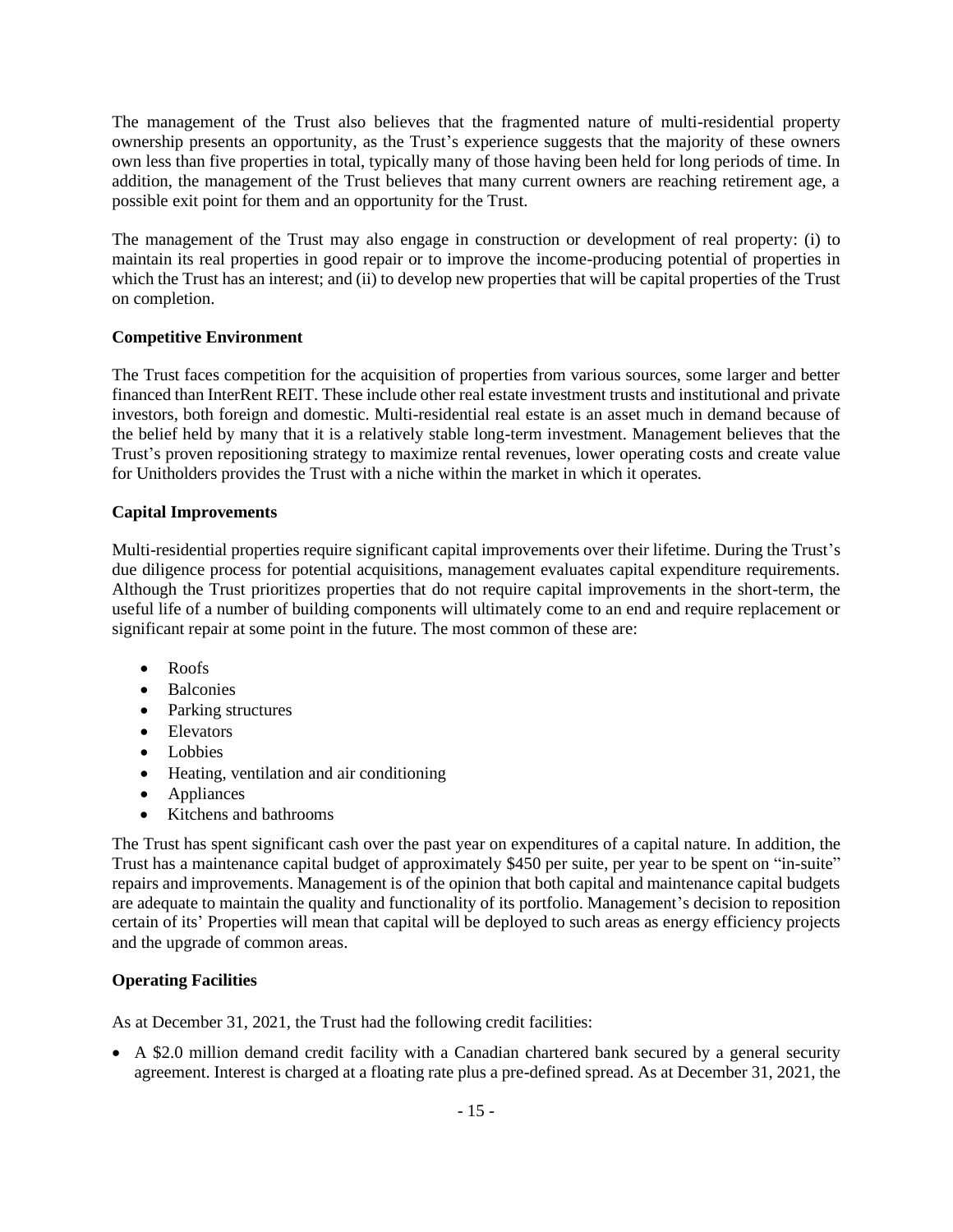Trust had approximately \$0.4 million outstanding under this facility.

- A \$55.0 million term credit facility, maturing in 2022, with a Canadian chartered bank secured by a general security agreement and second collateral mortgages on nine of the Trust's properties. Interest is charged at a floating rate plus a pre-defined spread. As at December 31, 2021, the Trust had approximately \$53.6 million outstanding under this facility.
- A \$15.0 million term credit facility, maturing in 2023, with a Canadian chartered bank secured by a general security agreement, a first mortgage on one of the Trust's properties and second collateral mortgages on one of the Trust's properties. Interest is charged at a floating rate plus a pre-defined spread. As at December 31, 2021, the Trust had approximately \$0.5 million outstanding under this facility.
- A \$100.0 million term credit facility, maturing in 2024, with a Canadian chartered bank secured by a general security agreement, first mortgages on two of the Trust's properties and second collateral mortgages on four of the Trust's properties. Interest is charged at a floating rate plus a pre-defined spread for prime advances and banker's acceptances. As at December 31, 2021, the Trust had approximately \$86.0 million outstanding under this facility.

# <span id="page-17-0"></span>**Employees**

As at December 31, 2021, the Trust had 435 employees, including management, administrative, and site specific rental / customer care, maintenance, cleaning and superintendent staff. Employees are generally compensated either on an annual salary or hourly basis, with health and dental benefits on a shared basis. As at December 31, 2021, 153 employees were participants in the Trust's Deferred Unit Plan.

# <span id="page-17-1"></span>**Future Trends**

Management of the Trust, subject to the availability of financing on commercially attractive terms, expects to continue to expand the Trust's portfolio through accretive acquisitions. If interest rates increase: (i) management of the Trust expects that vacancies will decline as fewer people would be able to afford the purchase of a new home; and (ii) the Trust's cost of debt will also rise on future purchases, which the management of the Trust believes would be largely offset by higher occupancies and rent increases.

At December 31, 2021, the Trust's portfolio was located in the Canadian provinces of Ontario, Quebec and British Columbia which represent 75% of the Canadian population and 83% of the rental housing market. Although demand was impacted by COVID-19 (both domestic and foreign), the market conditions in multiresidential sector have continued to move in a positive direction, due to a number of factors.

CMHC published the following market data in its 2021 Rental Market Reports:

- Vacancy rates in Ontario increased to 3.4% compared to 3.2% in 2020 while the average rent of two bedroom suites from a fixed sample increased by 2.7% year-over-year.
- Vacancy rates in Quebec remained unchanged at 2.5% from 2020 to 2021 while the average rent of two bedroom suites from a fixed sample increased by 3.7% year-over-year.
- Vacancy rates in British Columbia decreased to 1.4% compared to 2.4% in 2020 while the average rent of two bedroom suites from a fixed sample increased by 3.0% year-over-year.

There are several major challenges to growth and profitability in the industry, including:

• Continuing low capitalization rates due to the continued demand from pension funds as well as private and public investors, both foreign and domestic, for quality multi-residential buildings;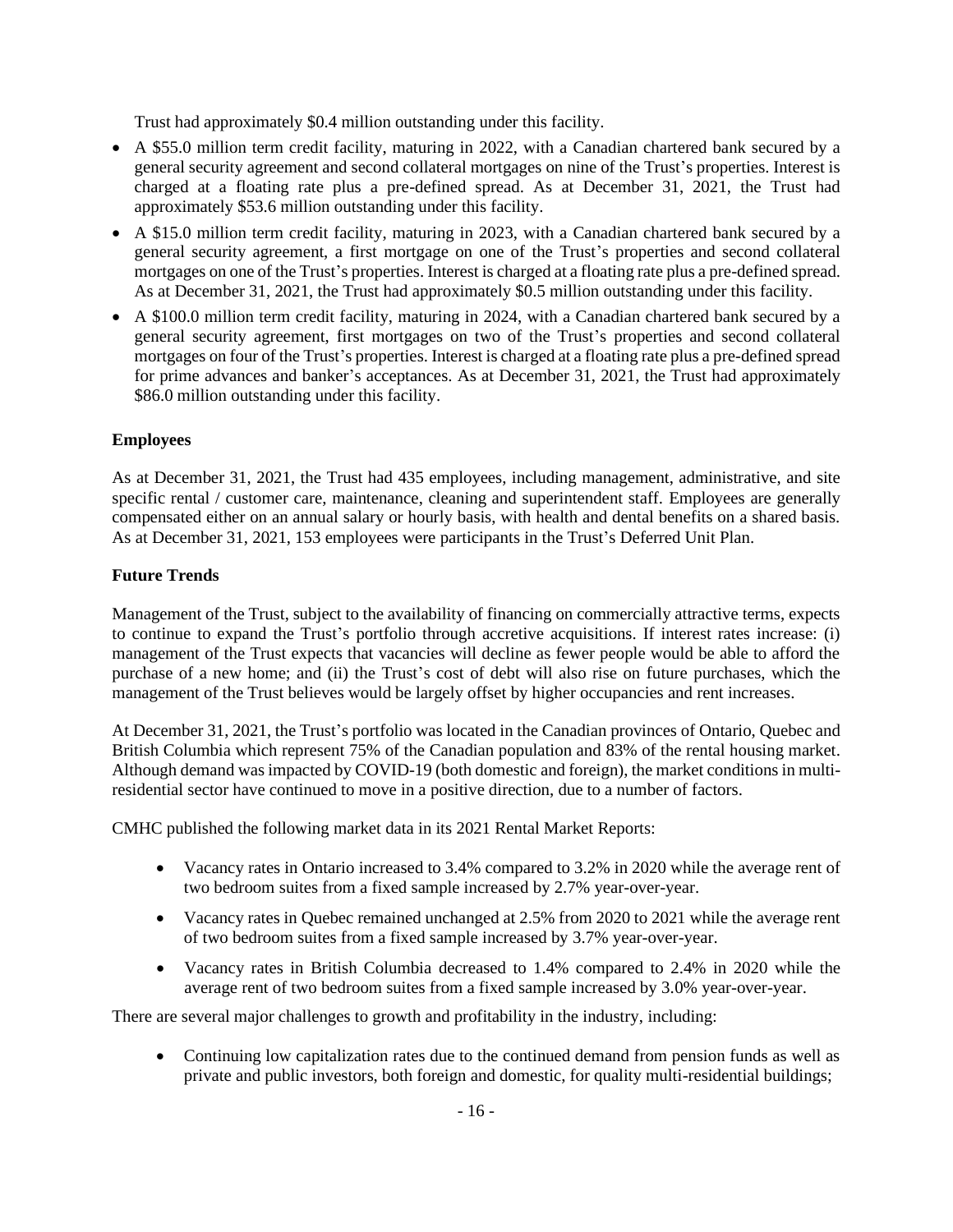- Competition from the condominium market, mainly within the GTHA but also in GMA; and
- <span id="page-18-0"></span>• Increasing utility costs and taxes.

Management expects that as the Trust's property portfolio grows, general and administrative expenses, as a percentage of revenues, will decrease. Portfolio growth should also result in economies of scale and reduced expenses as a percentage of revenue.

# **Property Portfolio**

The following table provides a summary of the Properties that comprise the Trust's portfolio as at December 31, 2021 grouped by geographic region:

|                      | 31-Dec-21     |                                   |               | 31-Dec-20                         |
|----------------------|---------------|-----------------------------------|---------------|-----------------------------------|
| <b>Region</b>        | <b>Suites</b> | Average<br><b>Monthly</b><br>Rent | <b>Suites</b> | Average<br><b>Monthly</b><br>Rent |
| <b>GTHA</b>          | $4,140^{(1)}$ | \$1,465                           | 3,566         | \$1,387                           |
| <b>NCR</b>           | 2,970         | \$1,457                           | 2,965         | \$1,407                           |
| <b>Other Ontario</b> | 2,002         | \$1,333                           | 1,729         | \$1,275                           |
| <b>GMA</b>           | 2,956         | \$1,182                           | 2,787         | \$1,150                           |
| <b>GVA</b>           | $809^{(2)}$   | \$1,660                           |               |                                   |
| <b>Total</b>         | 12,877        | \$1,381                           | 11,047        | \$1,315                           |

(1) Represents total suites of which the REIT owns a 100% interest in 4,046 suites and a 50% interest in 94 suites.

(2) Represents total suites of which the REIT owns a 50% interest in.

# <span id="page-18-1"></span>**Seasonality**

The Trust's operating and utility expenses tend to be higher in the first and fourth quarters of its fiscal year, which are associated with colder weather (increased heating costs) and snowfall (increased maintenance expenses, which includes snow removal). The peak rental season through the summer months results in higher leasing costs as more units turn over during this period than at any other time in the year. Other than these cyclical expenses, operating and other expenses are usually spread evenly throughout the year.

# <span id="page-18-2"></span>**Management of the Trust**

The governance, investment guidelines and operating policies of the Trust are overseen by the Board of Trustees, a majority of whom must be resident Canadians and a majority of whom must be Independent Trustees. The role of the Trustees is similar to the role of directors of a corporation.

# *Governance and Board of Trustees*

# *General*

The Amended and Restated Declaration of Trust provides that the investment policies and operations of the Trust are the responsibility of the Board. The Amended and Restated Declaration of Trust provides for a Board of between one and twelve Trustees. There are currently six Trustees, five of whom are considered to be Independent Trustees. The number of Trustees may be changed by the Unitholders or by the Trustees, provided that the Trustees may not, between meetings of Unitholders, appoint an additional Trustee if, after such appointment, the total number of Trustees would be greater than one and one-third times the number of Trustees in office immediately following the last annual meeting of Unitholders. Subject to certain conditions, a vacancy occurring among the Trustees may be filled by resolution of the remaining Trustees so long as they constitute a quorum or by Unitholders at a meeting of the Unitholders.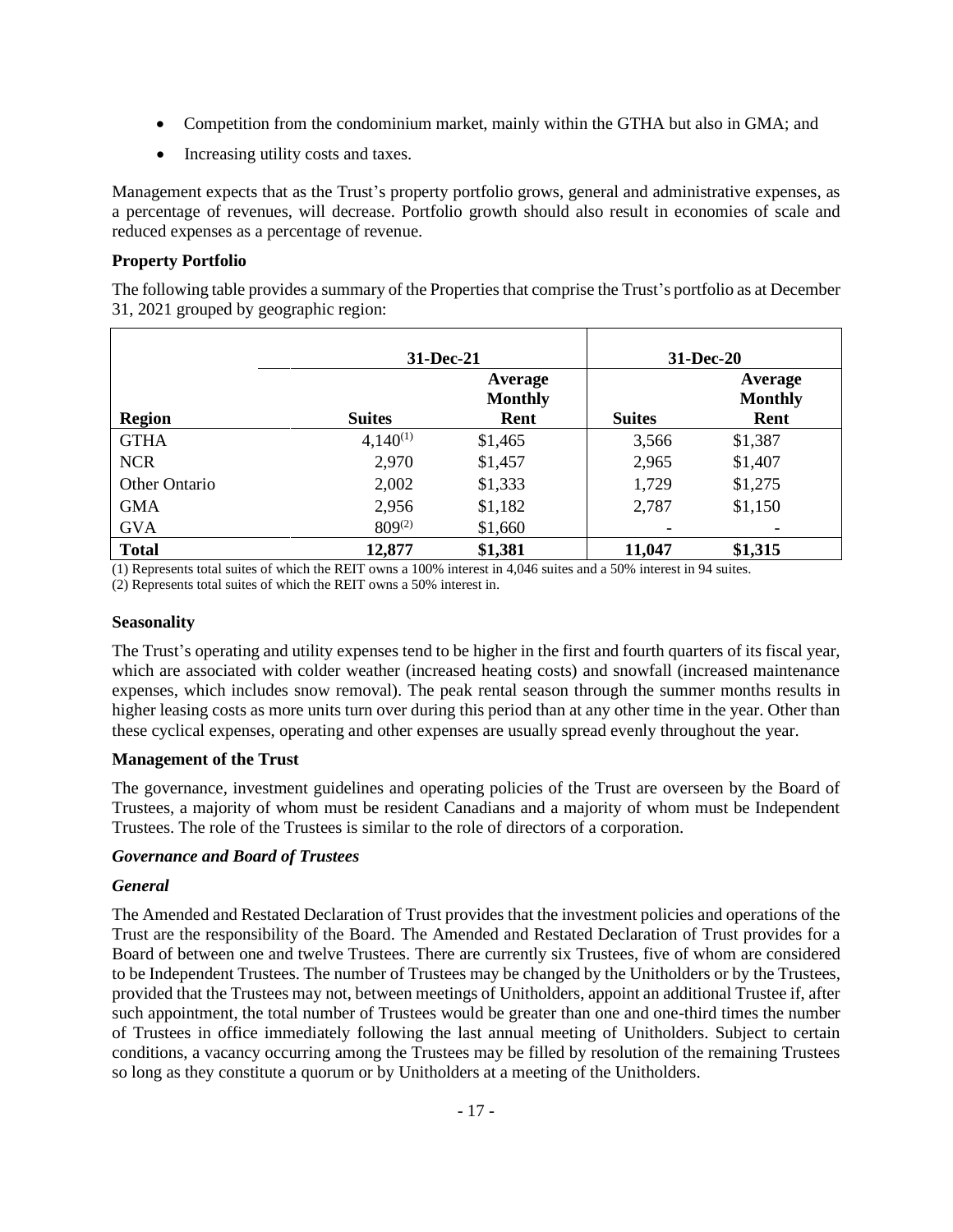The standard of care and duties of the Trustees provided in the Amended and Restated Declaration of Trust are similar to those imposed on directors of a corporation governed by the OBCA. Accordingly, each Trustee is required to exercise the powers and discharge the duties of his office honestly, in good faith and in the best interests of the Trust and the Unitholders and, in connection therewith, to exercise the degree of care, diligence and skill that a reasonably prudent person would exercise in comparable circumstances.

# *Conflict of Interest Restrictions and Provisions*

The Amended and Restated Declaration of Trust contains "conflict of interest" provisions to protect Unitholders without creating undue limitations on the Trust. As the Trustees are engaged in other real estaterelated activities, the Amended and Restated Declaration of Trust contains provisions, similar to those contained in the OBCA, that require each Trustee to disclose to the Trust any interest in a material contract or transaction or proposed material contract or transaction with the Trust or its subsidiaries (including a contract or transaction involving the making or disposition of any investment in real property or a joint venture agreement) or the fact that such person is a director or officer of or otherwise has a material interest in any person who is a party to a material contract or transaction or proposed material contract or transaction with the Trust or its subsidiaries. Such disclosure is required to be made at the first meeting at which a proposed contract or transaction is considered. If a material contract or transaction or proposed material contract or transaction is one that in the ordinary course would not require approval by the Trustees, a Trustee is required to disclose in writing to the Trust, or request to have entered into the minutes of meetings of Trustees, the nature and extent of his interest forthwith after the Trustee becomes aware of the contract or transaction or proposed contract or transaction. In any case, a Trustee who has made disclosure to the foregoing effect is not entitled to vote on any resolution to approve the contract or transaction unless the contract or transaction is one relating to his remuneration or for indemnity under the provisions of the Amended and Restated Declaration of Trust or liability insurance.

## **Independent Trustee Matters**

The following matters require the approval of a majority of the Independent Trustees to become effective:

- an acquisition or disposition of a property or an investment in a property, whether by coinvestment or otherwise, in which any Related Parties has any direct or indirect interest;
- the entering into, waiver of, exercise or enforcement of any rights or remedies under any agreement entered into by the Trust, or the making, directly or indirectly, of any coinvestment, with any Related Party or in which any Related Party has a material interest;
- the refinancing or renewal of any indebtedness owing by or to any Related Party or in which any Related Party has a material interest;
- the grant of options or issuing of Units under any option or purchase plan;
- any change in the number of Trustees of the Trust and the appointment of Trustees to fill any vacancies created by any increase in the number of Trustees;
- decisions relating to compensation of Trustees or of any employee who is also an employee of a Related Party; and
- decisions relating to any claim by or against any vendor of Properties to the Trust or any of the parties to the Material Agreements.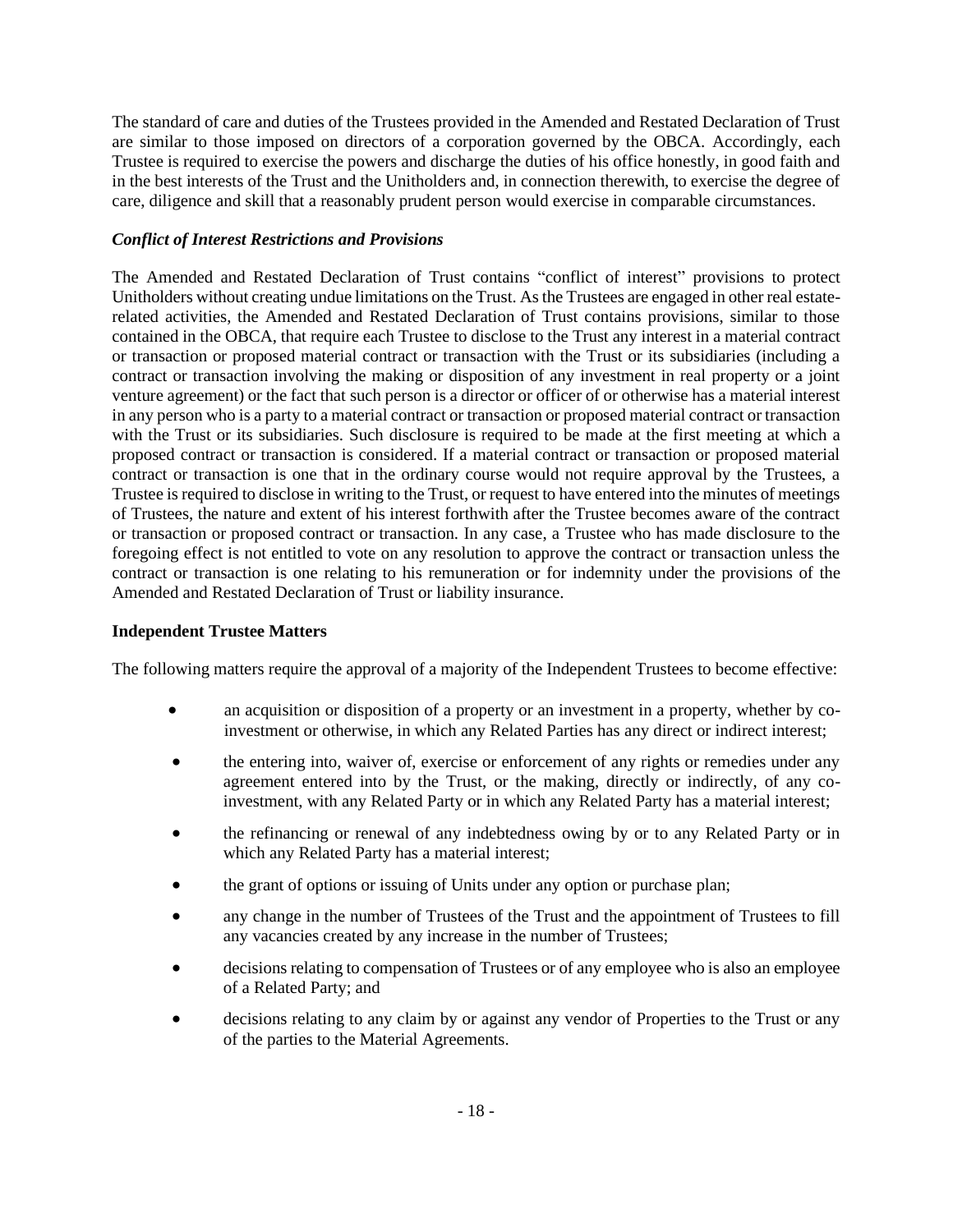#### *Mandate of the Board of Trustees*

The role of the Trust's Board of Trustees is one of stewardship and oversight of the Trust and its business. The Board of Trustees is responsible for overseeing management and approving major decisions. In fulfilling its mandate, the Board of Trustees is responsible, among other things, for: (i) participating in the development of and approving a strategic plan for the Trust; (ii) identifying and managing risk exposure; (iii) ensuring the integrity and adequacy of the Trust's internal controls and management information systems; (iv) defining the roles and responsibilities of management; (v) reviewing and approving the business and investment objectives to be met by management of the Trust; (vi) assessing the performance of management; (vii) reviewing the Trust's debt management strategy; (viii) succession planning; (ix) ensuring effective and adequate communication with the Unitholders and other stakeholders as well as the public at large; and (x) establishing committees of the Board of Trustees, where required or prudent, and defining their mandate.

The following table sets forth the name, municipality of residence, positions held with the Trust, principal occupation as well as month and year that they became a Trustee for each of the Trustees and executive officers of the Trust. Such information has been furnished by each Trustee or executive officer, respectively, to the Trust. Each Trustee holds office until the close of the next annual meeting of Unitholders following his or her election or until a successor is duly appointed.

| <b>Name and Municipality of</b><br><b>Residence</b>                | <b>Position with the Trust</b>   | <b>Principal Occupation</b>                                                                                   | <b>Trustee Since</b> |
|--------------------------------------------------------------------|----------------------------------|---------------------------------------------------------------------------------------------------------------|----------------------|
| Paul Amirault <sup>(1)(2)(5)</sup><br>Ottawa, Ontario              | Trustee                          | Partner at Norton Rose<br>Fulbright Canada LLP                                                                | May 2010             |
| Paul Bouzanis <sup><math>(2)(3)(4)</math></sup><br>Ottawa, Ontario | Trustee                          | President of PBC Development<br>and Construction Management<br>Group Inc.                                     | September 2009       |
| Ronald Leslie $(1)(3)$<br>Ottawa, Ontario                          | Trustee                          | Partner at Leslie & MacLeod -<br><b>Chartered Professional</b><br>Accountants (A Professional<br>Corporation) | May 2011             |
| Mike McGahan $(4)$<br>Ottawa, Ontario                              | Trustee, Chief Executive Officer | Chief Executive Officer of the<br>Trust                                                                       | September 2009       |
| Cheryl Pangborn <sup>(1)(3)(4)</sup><br>Ottawa, Ontario            | Trustee                          | Retired                                                                                                       | May 2017             |
| John Jussup <sup>(2)(3)(4)</sup><br>Ottawa, Ontario                | Trustee                          | Director                                                                                                      | February 2019        |
| <b>Brad Cutsey</b><br>Toronto, Ontario                             | President                        | President                                                                                                     | N/A                  |
| Curt Millar<br>Ottawa, Ontario                                     | Chief Financial Officer          | Chief Financial Officer                                                                                       | N/A                  |
| Dave Nevins<br>Ottawa, Ontario                                     | <b>Chief Operating Officer</b>   | <b>Chief Operating Officer</b>                                                                                | N/A                  |

(1) Member of the Audit Committee

(2) Member of the Nominations and Governance Committee

(3) Member of the Human Resources and Compensation Committee

(4) Member of the Capital Resources Committee

(5) Chair of the Board

Additional biographical information regarding the Trustees and executive officers of the Trust: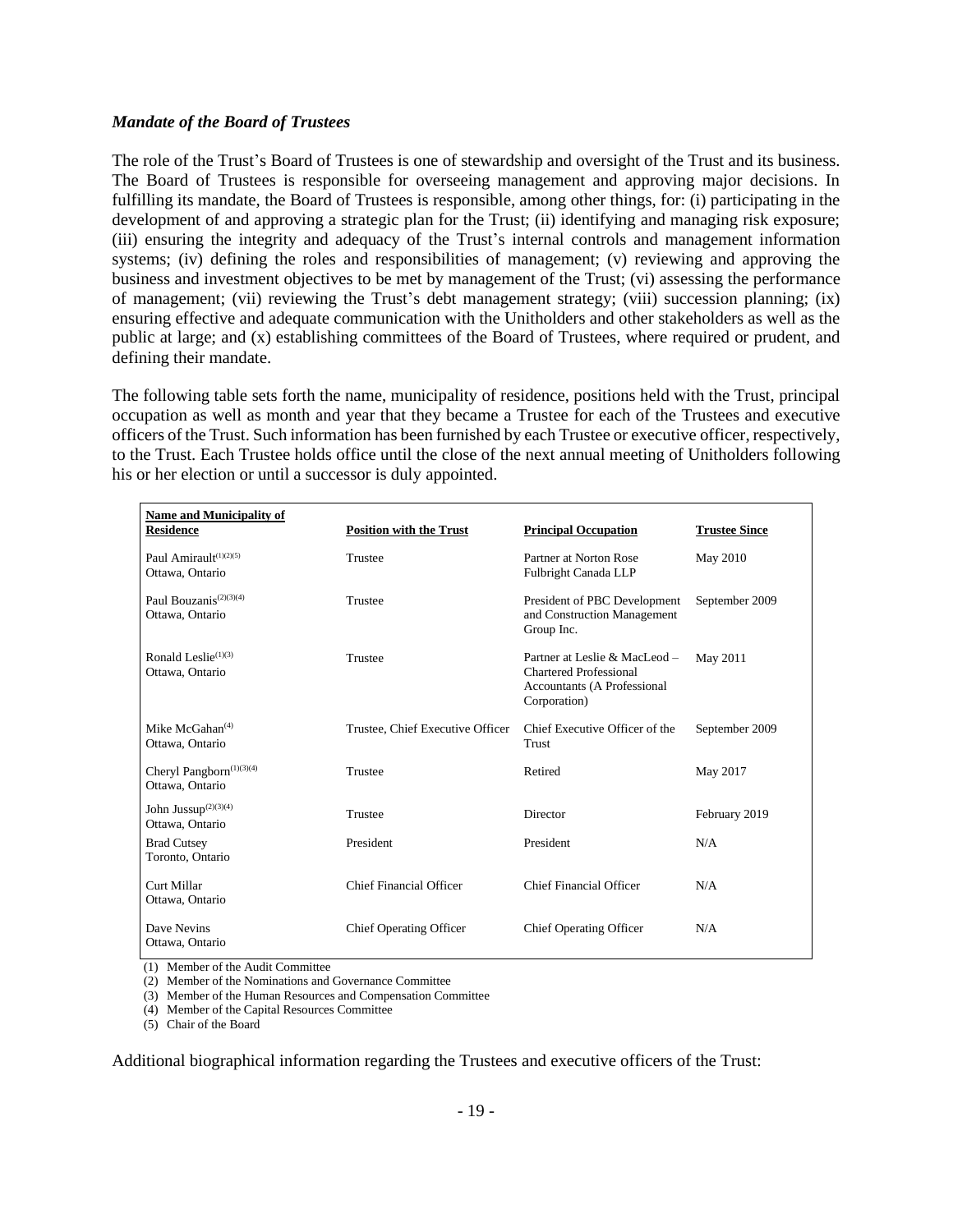**Paul Amirault** is a partner of Norton Rose Fulbright Canada LLP. Mr. Amirault practices corporate and securities law, with an emphasis on equity financings and mergers and acquisitions. He represents start-ups and established businesses, as well as underwriters and investors. Mr. Amirault works with venture capital and private equity funds. In addition to experience in prospectus offerings, private placements and friendly takeovers, he has been involved in hostile bids, proxy battles and contested shareholder meetings. Mr. Amirault advises clients on a broad range of corporate and securities matters, including corporate governance, regulatory compliance and stock exchange rules.

**Paul Bouzanis** is the President and CEO of PBC Group of Companies (1985) ("**PBC**"). Mr. Bouzanis' comprehensive understanding of real estate acquisitions, development, and redevelopment, combined with his extensive experience in the real estate development and construction industry has been the driving force behind PBC's growth and success. PBC provides all-encompassing asset management to institutional investors (including debt; mortgages; construction financing; land development; and development of residential subdivisions, condos and apartments). PBC has expanded from a small family owned business founded in 1958 to a corporation with assets under management in British Columbia, Alberta, Ontario, Quebec and Nova Scotia.

**John Jussup** has over 30 years experience as a corporate counsel, including 15 years as Senior VP, Chief Legal Officer of Canadian-based software company Cognos Inc, which was listed on the TSX and NASDAQ until its acquisition by IBM in 2008. He also served as General Counsel of the Bank of Canada before his retirement in 2012. Since then, he has conducted a boutique practice advising and serving on Boards and providing small and medium-sized businesses with a broad range of legal and corporate services. His experience includes advising Boards and senior management, dealing with securities matters in multiple jurisdictions, executing and managing mergers and acquisitions of all sizes in Canada, the United States and overseas, and dealing with a broad range of Human Resources matters. Mr. Jussup is a graduate of Royal Military College and Queen's University and is a member of the Law Society of Ontario.

**Ronald Leslie, CPA, CA, LPA** is the Office Managing Partner at Leslie & MacLeod – Chartered Professional Accountants (A Professional Corporation). Mr. Leslie has over 20 years of experience as a public accountant and currently sits on the board of C-COM Satellite Systems Inc. (which is listed on the TSX Venture Exchange). Mr. Leslie is a graduate of Carleton University and holds a Bachelor of Commerce degree.

**Mike McGahan** is the Chief Executive Officer and a Trustee of the REIT. In addition, Mr. McGahan is president and chief executive officer of CLV Group Inc. ("**CLV**"). CLV is a company that focuses on providing "Complete Real Estate Solutions", including property management, real estate brokerage, mortgage brokerage, residential rentals, commercial leasing and construction. Mr. McGahan has over 30 years' experience in the real estate business focusing on the multi-residential apartment and commercial properties sectors and has successfully bought, sold, financed and managed over 200 properties valued in excess of \$4 billion. Mr. McGahan, through CLV, has developed a reputation as one of the top property managers having managed a portfolio of over 12,000 residential units and 500,000 sq. ft. of commercial properties for institutions including Toronto Dominion Bank, Bank of Hong Kong, Bank of Nova Scotia, Canada Mortgage and Housing Corporation and Canada Lands as well as private investors. Mr. McGahan has a wealth of experience in finding properties that have untapped potential and creating value through repositioning, renovations and improved efficiencies using pro-active management. Mr. McGahan has been a licensed real estate agent and mortgage broker for over 25 years and is a graduate of the University of Ottawa.

**Cheryl Pangborn** was a Director and Group Lead, Real Estate Banking at a Canadian chartered bank since 2013. During her more than 25 years in the real estate finance business, she has been involved in construction and mortgage financing of most real estate asset classes throughout eastern Canada. She is a graduate of Carleton University and holds a Bachelor of Arts (Economics / Commercial Law).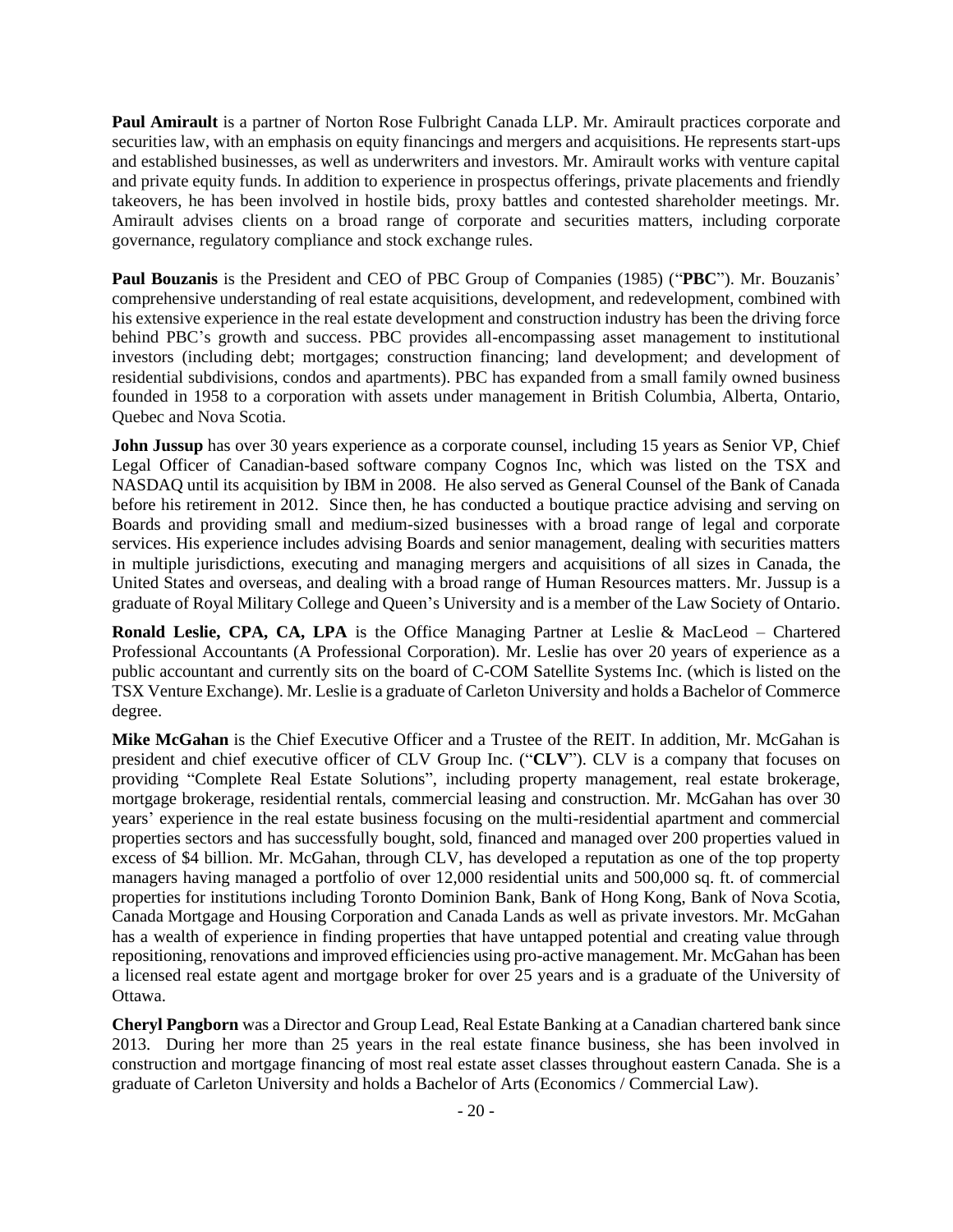**Brad Cutsey, CFA** is the President of InterRent REIT. Mr. Cutsey has over 20 years of experience in the real estate and capital markets industry, including roles as Group Head of Real Estate and also as an Equity Research Analyst. Mr. Cutsey was recognized as the #1 stock picker in Canada in the 2012 StarMine Analyst Awards. Mr. Cutsey is a Chartered Financial Analyst (CFA) and a graduate of the Bachelor of Business Administration (Finance and Economics) program at Bishop's University.

**Curt Millar, CPA, CA**, is the Chief Financial Officer of the Trust. Prior to assuming his position as the Trust's Chief Financial Officer in 2010, Mr. Millar was CEO (2009-10) and CFO (2004-09) of Zip.ca. A Chartered Accountant (CA) and Magna Cum Laude graduate of the Bachelor of Commerce (Honors in Accounting) program of the University of Ottawa, Mr. Millar has held positions of increasing responsibility in accounting, financial management and operations with a number of businesses for over 20 years.

**Dave Nevins**, **CPM** is the Chief Operating Officer (COO) of the Trust. Prior to assuming his position as the Trust's COO, Mr. Nevins was Vice President Operations at CLV. Mr. Nevins joined CLV in 1995 and held positions of increasing responsibility in sales, operations and construction management over his 25 year tenure. Mr. Nevins is a graduate of the Bachelor of Economics program of the University of Ottawa.

As at the date hereof, the Trustees and senior officers of the Trust, as a group, beneficially own, directly or indirectly, or exercise control or direction over approximately 9,738,567 Units representing approximately 6.8% of the Units outstanding.

# *Corporate Cease Trade Orders*

None of the Trustees or executive officers of InterRent REIT is, or has been within the 10 years before the date of this AIF, a director, chief executive officer or chief financial officer of any company that (i) while such person was acting in that capacity was the subject of a cease trade or similar order that denied the company access to any statutory exemptions under Canadian securities legislation, in each case for a period of more than 30 consecutive days (each, an "**Order**") or (ii) was subject to an Order that was issued after such person ceased to be a director, chief executive officer or chief financial officer and which resulted from an event that occurred while such person was acting in the capacity as director, chief executive officer or chief financial officer.

## *Bankruptcies*

None of the Trustees or executive officers of InterRent REIT or any Unitholder holding a sufficient number of securities of the Trust to affect materially the control of the Trust, is or has been within the 10 years before the date of this AIF, a director, chief executive officer or chief financial officer of any company that while such person was acting in that capacity, or within a year of that person ceasing to act in that capacity, became bankrupt, made a proposal under any legislation relating to bankruptcy or insolvency or was subject to or instituted any proceedings, arrangement or compromise with creditors or had a receiver, receiver manager or trustee appointed to hold its assets.

## *Personal Bankruptcies*

None of the Trustees or executive officers of InterRent REIT or any Unitholder holding a sufficient number of securities of the Trust to affect materially the control of the Trust, has within the 10 years before the date of this AIF, become bankrupt, made a proposal under any legislation relating to bankruptcy or insolvency, or become subject to or instituted any proceedings, arrangement or compromise with creditors, or had a receiver, receiver manager or trustee appointed to hold the assets of such person.

## *Penalties and Sanctions*

None of the Trustees or executive officers of InterRent REIT or any Unitholder holding a sufficient number of securities of the Trust to affect materially the control of the Trust, has been subject to any penalties or sanctions imposed by a court relating to securities legislation or by a securities regulatory authority or has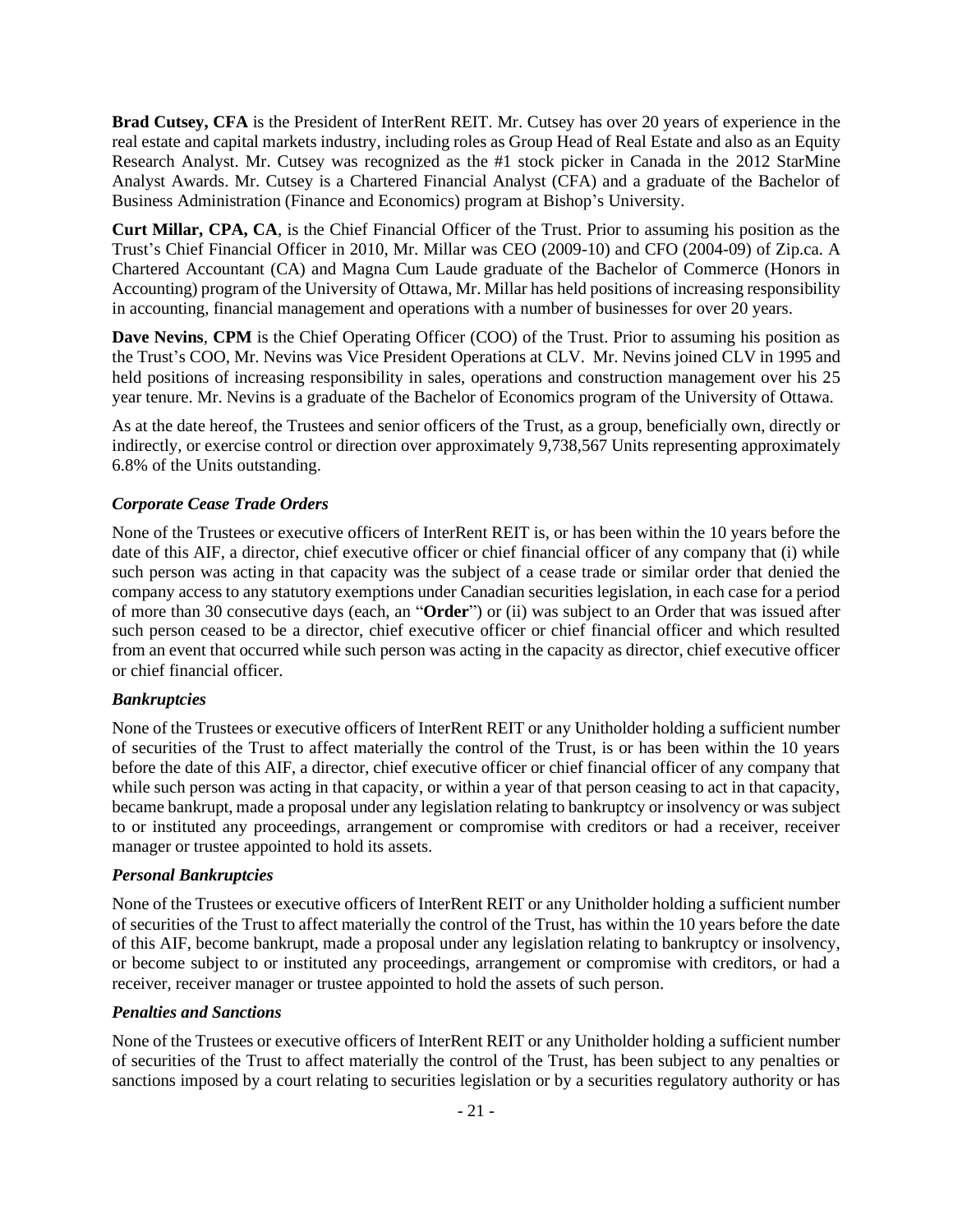entered into a settlement agreement with a securities regulatory authority or been subject to any other penalties or sanctions imposed by a court or regulatory body that would likely be considered important to a reasonable investor in making an investment decision.

#### <span id="page-23-0"></span>**Committees of the Board of Trustees**

#### *Audit Committee*

The audit committee's responsibilities include: (i) reviewing the Trust's procedures for internal control with the Trust's auditors and Chief Financial Officer; (ii) reviewing and approving the engagement of the auditors; (iii) reviewing annual and quarterly financial statements as well as all other material continuous disclosure documents, such as the Trust's annual information form and management's discussion and analysis; (iv) assessing the Trust's financial and accounting personnel; (v) assessing the Trust's accounting policies; (vi) reviewing the Trust's risk management procedures; and (vii) reviewing any significant transactions outside the Trust's ordinary course of business and any pending litigation involving the Trust.

National Instrument 52-110 - *Audit Committees* ("NI 52-110") requires that certain information regarding the Audit Committee of an issuer be included in the annual information form.

#### *Audit Committee Charter*

The full text of the charter of the Trust's Audit Committee is attached hereto as Appendix "A".

## *Composition of the Audit Committee*

The Trust is required to have an Audit Committee comprised of not less than three Trustees each of whom is financially literate, a majority of whom are not officers, Control Persons or employees of the Trust or an Affiliate of the Trust.

Throughout 2021, the Trust's Audit Committee is comprised of three Trustees: Ronald Leslie (Chair); Paul Amirault; and, Cheryl Pangborn, all of whom were independent as that term is defined in NI 52-110.

## *Relevant Education and Experience*

Ronald Leslie is a Chartered Professional Accountant, Chartered Accountant and Licensed Public Accountant and is the Office Managing Partner at Leslie & MacLeod – Chartered Professional Accountants (A Professional Corporation). Mr. Leslie has over 20 years of experience as a public accountant and currently sits on the board of C-COM Satellite Systems Inc. (which is listed on the TSX Venture Exchange).

Paul Amirault is a lawyer that practices corporate and securities law, with an emphasis on equity financings and mergers and acquisitions for public and private companies. Mr. Amirault has been involved in corporate finance and M&A transactions over the past 20 years whose aggregate value exceeds \$4 billion. This involvement has included considerable experience in reviewing, drafting and providing advice in connection with financial disclosure for public companies pursuant to continuous and timely reporting obligations, and under proxy circular and prospectus requirements.

Cheryl Pangborn is a retired Director and Group Lead, Real Estate Banking at a Canadian chartered bank. During her more than 25 years in the real estate finance business, she has been involved in construction and mortgage financing of most real estate asset classes throughout eastern Canada.

Each of the members of the Audit Committee is financially literate within the meaning of NI 52-110 as each has the ability to read and understand a set of financial statements that present a breadth and level of complexity of accounting issues that are generally comparable to the breadth and complexity of the issues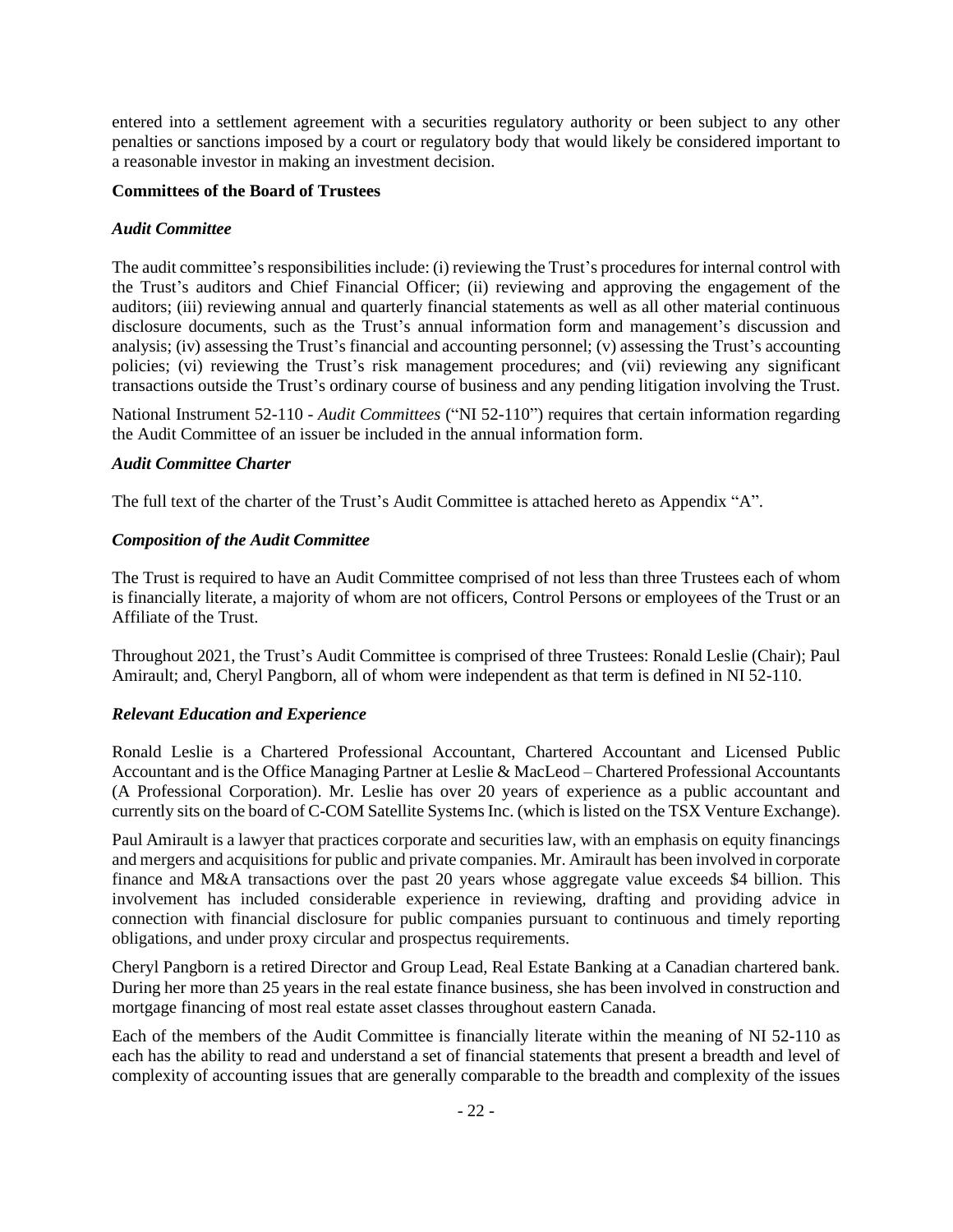that can reasonably be expected to be raised by the Trust's financial statements. In this regard, the Board has determined that each member of the Audit Committee meets these criteria as Ronald Leslie, Paul Amirault and Cheryl Pangborn are familiar with accounting principles, financial statements and financial reporting requirements.

#### *Audit Fees*

The following table provides detail in respect of audit, audit related and other fees incurred by the Trust to the external auditors for professional services:

|                                          | <b>Audit Fees</b> | <b>Audit-Related Fees</b> | <b>All Other Fees</b> |
|------------------------------------------|-------------------|---------------------------|-----------------------|
| January 1, $2021 -$<br>December 31, 2021 | \$201,725         | \$77,000                  |                       |
| January 1, $2020 -$<br>December 31, 2020 | \$187,213         | \$77,000                  |                       |

Audit Fees – Audit fees were incurred for professional services rendered by the auditors for the audit of the Trust's annual financial statements as well as services provided in connection with statutory and regulatory filings.

Audit-Related Fees – Audit-related fees were incurred for professional services rendered by the auditors and were comprised primarily of the review of quarterly financial statements and related documents as well as the distribution of Units by way of a short form prospectus on a bought deal basis.

## *Tax Fees*

The following table provides detail in respect of tax and other fees incurred by the Trust to the external tax advisors for professional services:

|                                          | <b>Tax Fees</b> | <b>All Other Fees</b> |
|------------------------------------------|-----------------|-----------------------|
| January 1, $2021 -$<br>December 31, 2021 | \$116,858       |                       |
| January 1, 2020 -<br>December 31, 2020   | \$219,898       |                       |

Tax Fees – Tax fees were incurred for tax compliance, tax advice and tax planning professional services. These services included reviewing tax returns and assisting in responses to government tax authorities.

#### *Nominations and Governance Committee*

The Nominations and Governance Committee is charged with reviewing, overseeing and evaluating the governance and policies of the Trust, which includes (i) assessing the effectiveness of and improving the Trust's governance practices; (ii) ensuring that current governance practices are identified and followed by the Board and management, (iii) regularly reviewing and revising the Board's governance mandates, charters and policies, taking all regulatory requirements and best practices into consideration. In addition, the committee is responsible for: (i) assessing the effectiveness of the Board of Trustees, each of its committees and individual Trustees; (ii) identifying individuals qualified to serve on the Board and its committees; (iii) overseeing the recruitment and selection of candidates as Trustees of the Trust including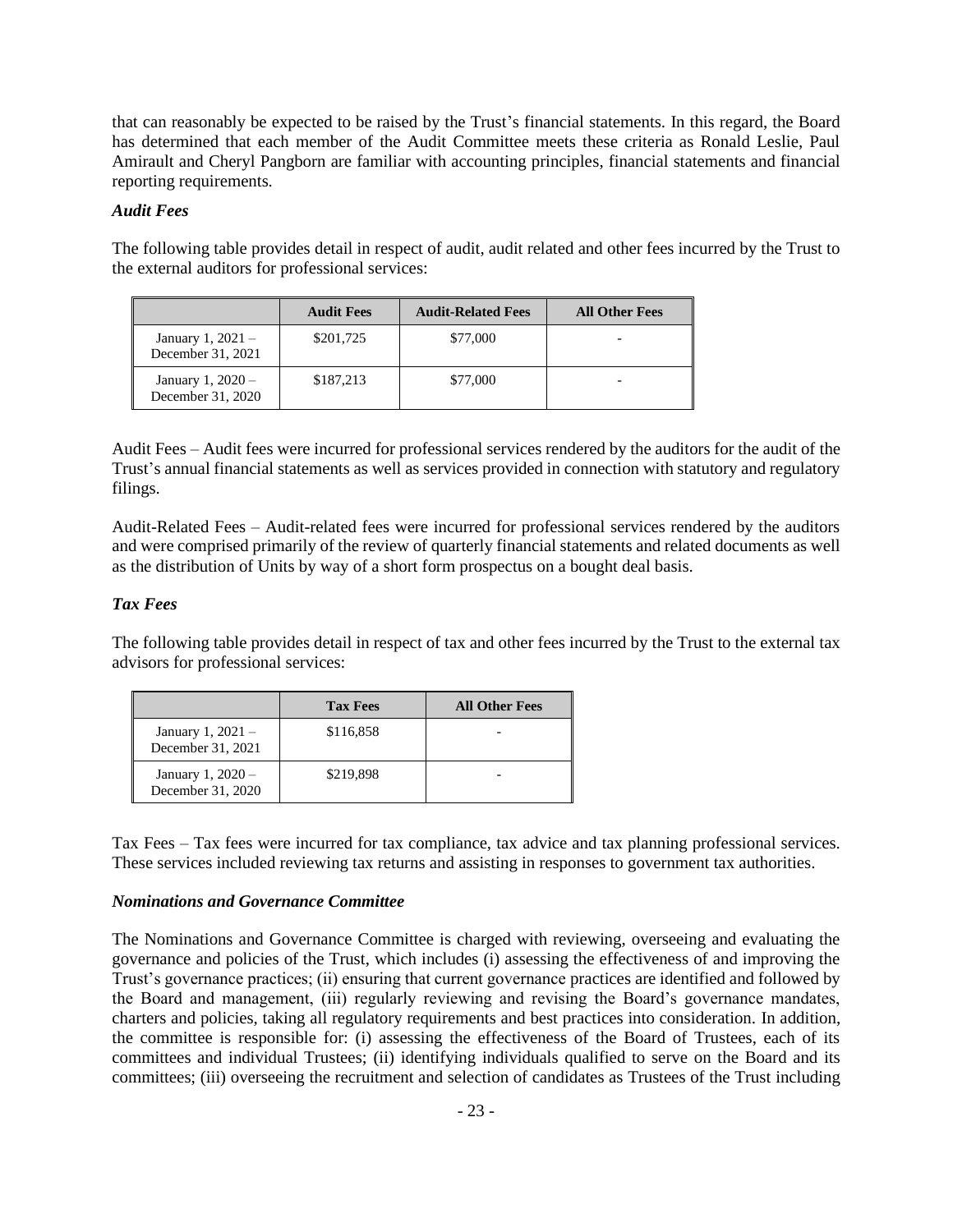considering whether each new nominee can devote sufficient time and resources to duties as a member of the Board in making recommendations for trustee nominees; (iv) making recommendations to the Board with respect to management succession, in particular, succession for the CEO position; (v) reviewing the relative proportion of gender and diversity representation on the Board, and ensure that inclusivity is a key factor taken into consideration when recruiting new trustee nominees (vi) organizing an orientation and education program for new Trustees; and (vii) reviewing and making recommendations to the Board of Trustees concerning any change in the number of Trustees of the Trust. The Nominations and Governance Committee is currently comprised of three Trustees: John Jussup (Chair); Paul Amirault; and Paul Bouzanis.

## *Human Resources and Compensation Committee*

The Human Resources and Compensation Committee is responsible for administration of the Trust's compensation matters and reviewing, overseeing and evaluating the compensation policies, philosophies and guidelines of the Trust. In addition, this committee is responsible for: (i) reviewing and making recommendations to the Board with respect to the compensation structure and package for the CEO; (ii) reviewing and making recommendations to the Board, in consultation with the CEO, in respect of the compensation paid by the Trust to senior management; (ii) administering any equity-based incentive or purchase plans of the Trust, and any other compensation incentive programs; (iii) assessing the performance of management of the Trust; (iv) reviewing and making any recommendations to the Board of Trustees concerning the level and nature of the compensation payable to the Trustees; (v) reviewing and updating periodically and overseeing the administration and content of the Trust's Code of Business Conduct and Ethics and ensuring that management has established a system to enforce such Code; and (vi) if requested by the Board of Trustees, make recommendations to the Board with respect to senior officer succession. The Human Resources and Compensation Committee also has general oversight responsibility for the Trust's human resources function and in this regard is responsible for (i) reviewing and monitoring the Trust's overall compensation and benefits programs; (ii) ensuring that the Trust's human resources polices are in compliance with applicable laws and regulations; and (iii) considering such other human resources issues as may be referred to the committee. The Human Resources and Compensation Committee is currently comprised of four Trustees: Cheryl Pangborn (Chair), Ronald Leslie; Paul Bouzanis; and John Jussup.

## *Capital Resources Committee*

The Capital Resources Committee is responsible for: (i) approval of any material investment proposal by management of the Trust; and (ii) reviewing and analyzing the due diligence and overview of any proposed material property acquisition against the Trust's strategic objectives. The Capital Resources Committee is comprised of four Trustees: Paul Bouzanis (Chair); Cheryl Pangborn; John Jussup; and Mike McGahan.

#### **Remuneration of Trustees**

For 2021, the Trustees of the Board, whom so elect, will receive between 60% and 100% of their Board retainers in the form of Deferred Units, subject to the terms of the Trust's Deferred Unit Plan, as amended. The Trustees have elected to receive 100% of their retainers and meeting fees in the form of Deferred Units.

For 2021, the Trustees of the REIT were paid an annual base retainer of \$85,000. As well, Board and Committee Chair positions received the following annual amounts: (a) Board Chair - \$30,000, (b) Chairs of the Audit and Capital Resources Committees - \$25,000, and (c) Chairs of the Compensation and Nominating & Governance Committees - \$20,000. Trustees are paid no other amounts in the ordinary course.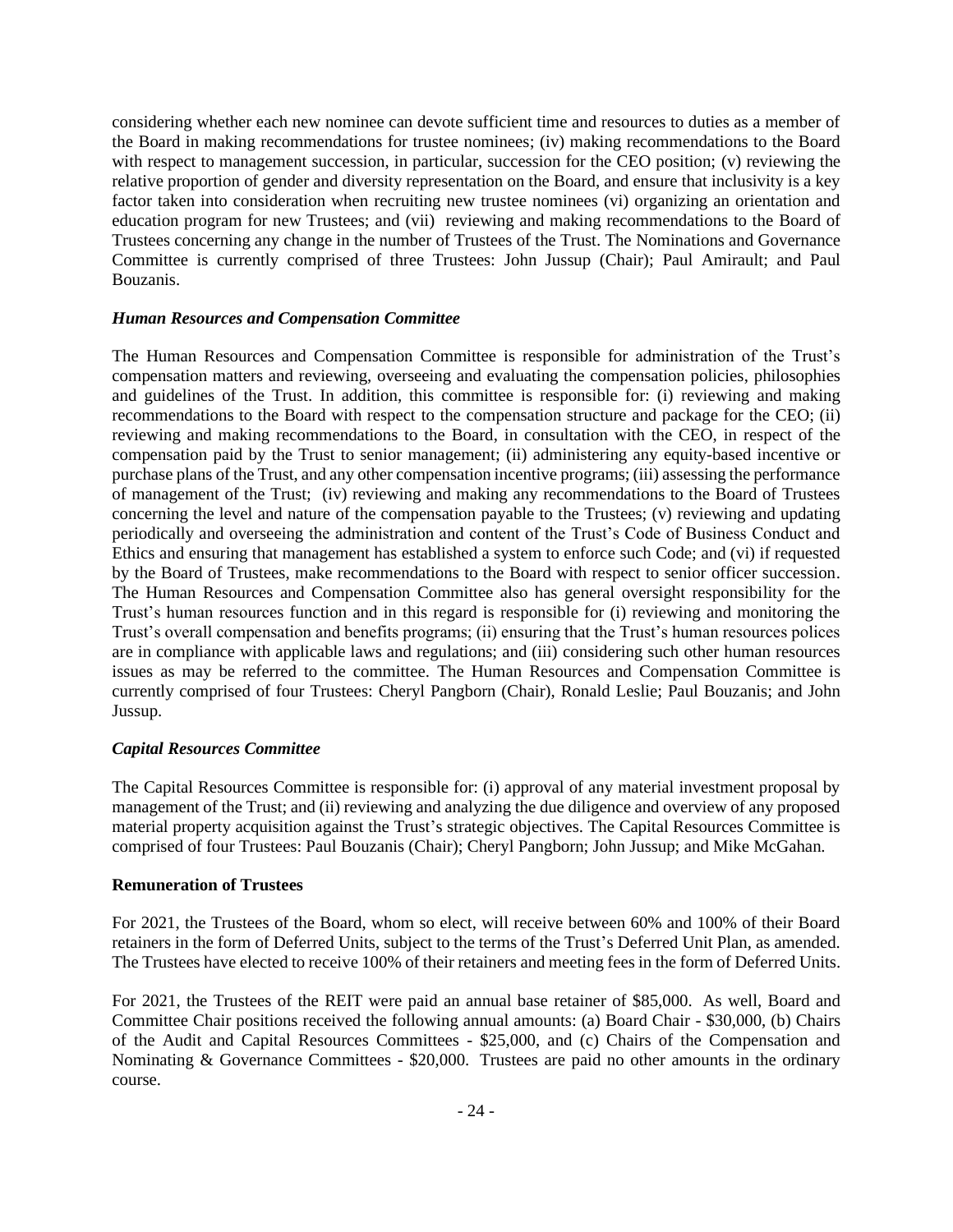Trustees are required to own (or be entitled to receive) Units of the REIT equal in value, as at January 1 of any calendar year, to 3 times the base annual retainer. Each Trustee is required to acquire the foregoing number Units (or the entitlement thereto) on or before the end of the third complete calendar year after joining the Board. As of the date hereof, all Trustees have met this requirement.

#### *Trustees' and Officers' Liability Insurance*

The Trust carries Trustees' and officers' liability insurance. Under this insurance coverage, the Trust will be reimbursed for payments made under indemnity provisions on behalf of its Trustees and officers contained in the Amended and Restated Declaration of Trust, subject to a deductible for each loss. Individual Trustees and officers will also be reimbursed for losses arising during the performance of their duties for which they are not indemnified by the Trust, subject to a deductible, which will be paid by the Trust. Excluded from insurance coverage are illegal acts, acts which result in personal profit and certain other acts. The Amended and Restated Declaration of Trust provides for the indemnification in certain circumstances of Trustees and officers from and against certain losses arising from claims against them for certain of their acts, errors or omissions in respect of the execution of their duties of office.

#### *Trustees' and Officers' Indemnities*

InterRent REIT enters into indemnity agreements with each of its Trustees which indemnifies them, among other things, against all costs, charges, expenses and liabilities in connection with a claim related to the fact that the indemnitee acted for the Trust provided that, among other things, such indemnitee (i) acted honestly and in good faith with a view to the best interests of the Trust or, as the case may be, to the best interests of the other entity for which the indemnitee acted at the Trust's request; and (ii) in the case of a criminal or administrative action or proceeding that is enforced by a monetary penalty, the indemnitee had reasonable grounds for believing that the indemnitee's conduct was lawful.

#### <span id="page-26-0"></span>**Declaration of Trust and Description of Units**

#### *General*

The Trust is an unincorporated open-ended trust created pursuant to the Amended and Restated Declaration of Trust under, and governed by, the laws of the Province of Ontario. Under the Amended and Restated Declaration of Trust, the Trust is restricted to investing in only the securities of InterRent Trust, the Holdings Partnership, the Holdings Partnership General Partner and their respective associates. Although the Trust qualifies as a "mutual fund trust" as defined in the Tax Act, the Trust will not be a "mutual fund" as defined by applicable securities legislation. Furthermore, the Trust is not a trust company and accordingly, is not registered under any trust and loan company legislation as it does not carry on or intend to carry on the business of a trust company. The Trust has been established for an indeterminate term.

#### *Units*

The Amended and Restated Declaration of Trust provides for the issuance of an unlimited number of Units. Each Unit will represent a Unitholder's proportionate undivided ownership interest in the Trust. No Unitholder has or is deemed to have any right of ownership in any of the assets of the Trust. Each whole Unit confers the right to one vote at any meeting of Unitholders and to participate *pro rata* in any distributions to Unitholders by the Trust, whether of net income, net realized capital gains or other amounts and, in the event of termination of the Trust, in any distribution to Unitholders out of the net assets of the Trust remaining after satisfaction of all liabilities. Units will be fully paid and non-assessable when issued (unless issued on an instalment receipt basis) and are transferable. Except as set out below under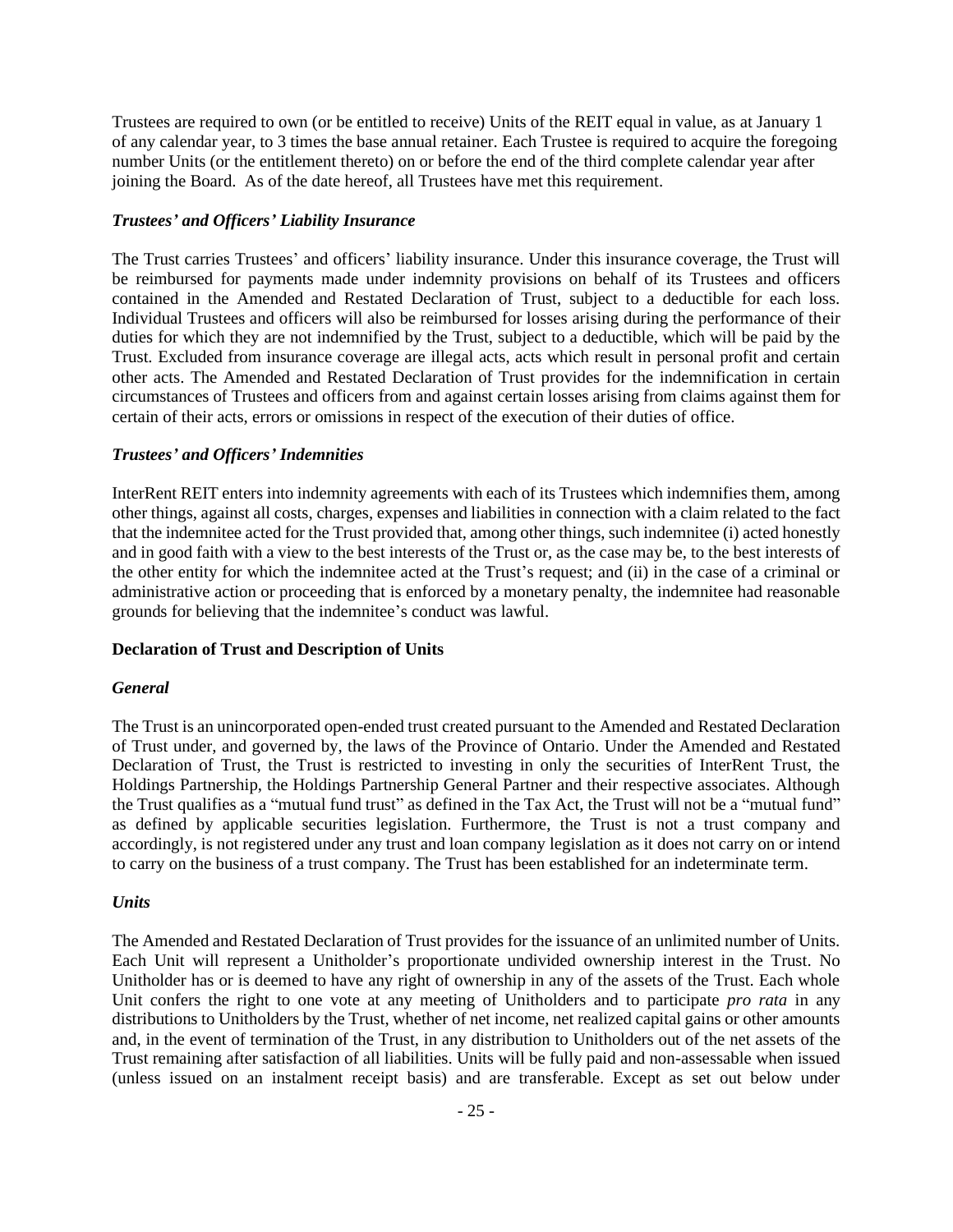"*Redemption Right*", the Units have no conversion, retraction, redemption or pre-emptive rights. Issued and outstanding Units may be subdivided or consolidated.

Units are not shares in the Trust. Holders of Units do not have statutory rights similar to those of a shareholder in an OBCA corporation, which are normally associated with the ownership of shares of a corporation including, for example, the right to bring "oppression" or "derivative" actions. The Units are not "deposits" within the meaning of the *Canada Deposit Insurance Corporation Act* (Canada) and are not insured under the provisions of such Act or any other legislation.

## *Special Voting Units*

The Amended and Restated Declaration of Trust also provides for the issuance of an unlimited number of Special Voting Units that shall carry voting rights relating to the Trust for persons holding Holdings Partnership Class B LP Units or other shares, units or other securities that are directly or indirectly exchangeable for Units. Each Special Voting Unit will entitle the holder thereof to a number of votes at any meeting of Unitholders equal to the number of Units which may be obtained upon the exchange of the exchangeable shares, units or other securities, including the Holdings Partnership Class B LP Units, to which the Special Voting Unit relates.

The Special Voting Units will be subject to such other rights and limitations as may be determined by the Trustees at the time of issuance of any such Special Voting Units. The Special Voting Units are not transferable separately from the Holdings Partnership Class B LP Units, or other securities to which they relate, and will be automatically transferred upon the transfer of such securities. Upon the exchange or surrender of Holdings Partnership Class B LP Units for Units, the corresponding Special Voting Units will automatically be cancelled by the Trust.

## *Meetings of Voting Unitholders*

The Amended and Restated Declaration of Trust provides that meetings of Voting Unitholders will be required to be called and held annually, for the purpose of: (a) electing Trustees; (b) appointing auditors of the Trust for the ensuing years; (c) directing the election of nominees of the Trust to serve as Trustee(s) and director(s) of certain subsidiaries; (d) generally, any other matter which requires a resolution of Voting Unitholders; and (e) transacting such other business as the Trustees may determine or as may be properly brought before the meeting. All meetings of Voting Unitholders shall be held in Canada.

A meeting of Voting Unitholders may be convened at any time and for any purpose by the Trustees and must be convened, except in certain circumstances, if requisitioned in writing by the Voting Unitholders representing not less than 10% of the votes attached to all outstanding Voting Units. A requisition must state in reasonable detail the business proposed to be transacted at the meeting. Voting Unitholders have the right to obtain a list of Voting Unitholders to the same extent and upon the same conditions as those which apply to shareholders of a corporation governed by the OBCA.

Voting Unitholders may attend and vote at all meetings of the Voting Unitholders either in person or by proxy and a proxy holder need not be a Voting Unitholder. Two or more individuals, present in person either holding personally or representing proxies, not less, in the aggregate, than 25% of the aggregate number of votes attached to all outstanding Voting Units shall constitute a quorum for the transaction of business at all such meetings. At any meeting at which a quorum is not present within one-half hour after the time fixed for the holding of such meeting, the meeting, if convened upon the request of the Voting Unitholders, shall be dissolved, but in any other case, the meeting will stand adjourned to a day not less than seven days later and to a place and time as chosen by the chair of the meeting, and if at such adjourned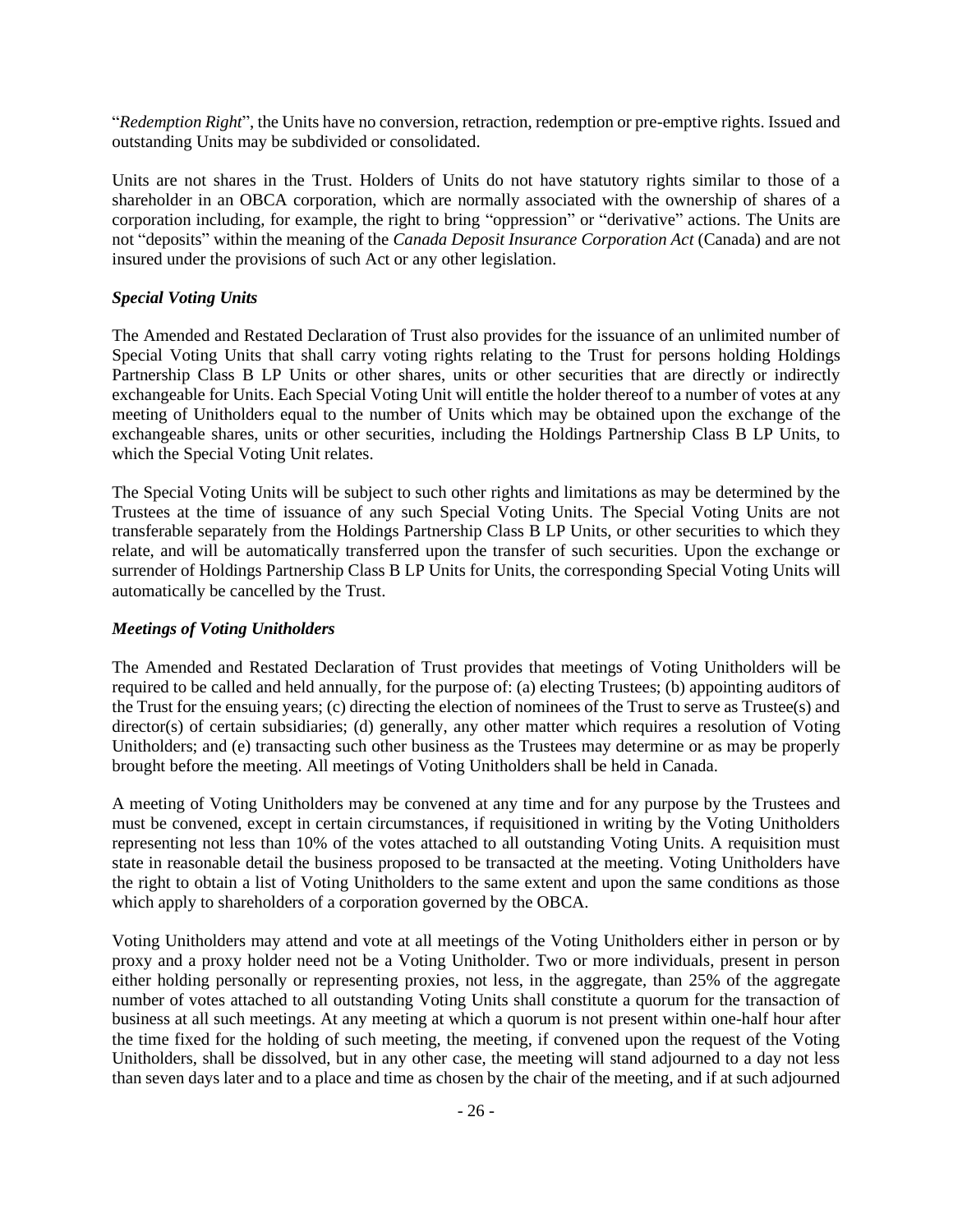meeting a quorum is not present, the Voting Unitholders present either in person or by proxy shall be deemed to constitute a quorum.

The Amended and Restated Declaration of Trust provides that without the authorization of at least 66⅔% of the votes cast at a meeting of Voting Unitholders called for such purpose, the Trustees shall not, among other things: (i) authorize any combination, transaction, amalgamation or arrangement of the Trust, (ii) dispose of all or substantially all of the assets of the Trust, or (iii) liquidate or dissolve the Trust, InterRent Trust or the Holdings Partnership, except in conjunction with an internal reorganization. Certain amendments to the Amended and Restated Declaration of Trust require the approval of two-thirds of the votes cast by Unitholders. See "*Amendments to Declaration of Trust*".

#### *Purchases of Units*

The Trust may from time to time purchase Units in accordance with applicable securities legislation and the rules prescribed under applicable stock exchange or regulatory policies. Any such purchase, unless otherwise exempt, will constitute an "issuer bid" under Canadian provincial securities legislation and must be conducted in accordance with the applicable requirements thereof.

In 2019, 2020 and for the twelve month period ended December 31, 2021, the Trust did not purchase any Trust Units.

#### *Redemption Right*

Subject to certain conditions, Units are redeemable at any time on demand by the holders thereof upon delivery to the Trust of a duly completed and properly executed notice requesting redemption in a form reasonably acceptable to the Trustees, together with written instructions as to the number of Units to be redeemed. A Unitholder not otherwise holding a fully registered Unit certificate who wishes to exercise the redemption right will be required to obtain a redemption notice form from the Unitholder's investment dealer who will be required to deliver the completed redemption notice form to the Trust and the Transfer Agent. Upon receipt of the redemption notice by the Trust, all rights to and under the Units tendered for redemption shall be surrendered and the holder thereof shall be entitled to receive a price per Unit ("**Redemption Price**") equal to the lesser of: (i) 90% of the "market price" of the Units on the principal market on which the Units are quoted for trading during the 10-trading day period ending immediately prior to the date on which the Units were surrendered for redemption (the "**Redemption Date**"); and (ii) 100% of the "closing market price" on the principal market on which the Units are listed for trading on the Redemption Date.

For the purposes of this calculation, "market price" will be the amount equal to the weighted average of the trading prices of the Units on the applicable market or exchange for each of the trading days on which there was a trade during the specified trading day period, and provided that if there was trading on the applicable exchange or market for fewer than five of the trading days during the specified trading day period, the "market price" will be the average of the following prices established for each of the trading days during the specified trading period: the average of the last bid and last asking prices of the Units for each day on which there was no trading and the weighted average trading prices of the Units for each day that there was trading. The "closing market price" will be an amount equal to the closing price of the Units on the applicable market or exchange if there was a trade on the specified date and the applicable exchange or market provides a closing price; an amount equal to the average of the highest and lowest prices of the Units on the applicable market or exchange if there was trading on the specified date and the exchange or other market provides only the highest and lowest prices of Units traded on a particular day; or the average of the last bid and last asking prices of the Units if there was no trading on the specified date.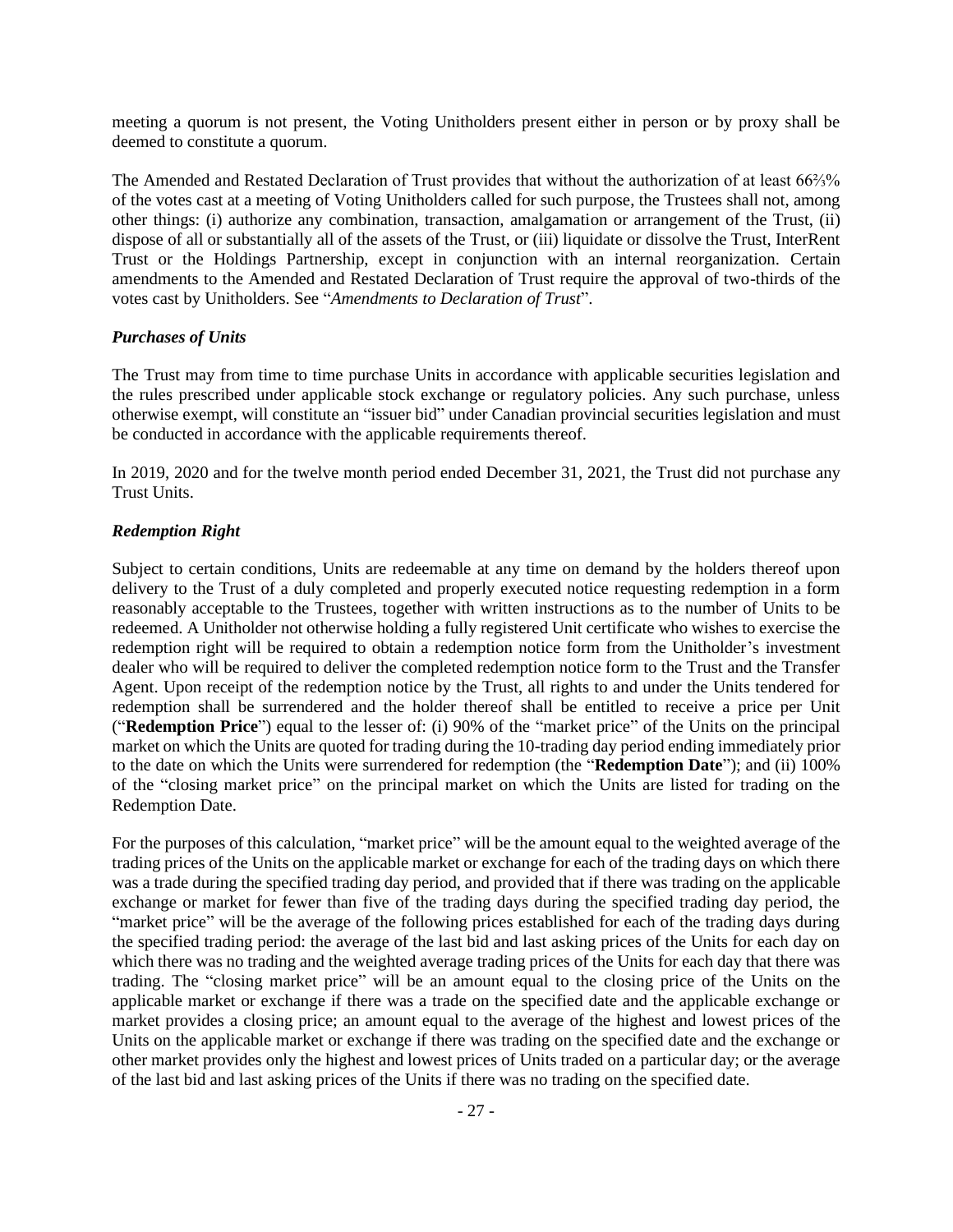If Units are not listed or quoted for trading in a public market, the Redemption Price will be the fair market value of the Units, which shall be determined by the Trustees in their sole discretion.

The aggregate Redemption Price payable by the Trust in respect of any Units surrendered for redemption during any calendar month shall be satisfied by way of a cash payment in Canadian dollars within 30 days after the end of the calendar month in which the Units were tendered for redemption, provided that the entitlement of Unitholders to receive cash upon the redemption of their Units is subject to the limitations that: (i) the total amount payable by the Trust in respect of such Units and all other Units tendered for redemption in the same calendar month shall not exceed \$50,000 (provided that such limitation may be waived at the discretion of the Trustees); (ii) at the time such Units are tendered for redemption, the outstanding Units shall be listed for trading on the TSX or traded or quoted on any other stock exchange or market which the Trustees consider, in their sole discretion, provides representative fair market value prices for the Units; (iii) the normal trading of Units is not suspended or halted on any stock exchange on which the Units are listed (or, if not listed on a stock exchange, on any market on which the Units are quoted for trading) on the Redemption Date or for more than five trading days during the 10-day trading period commencing immediately after the Redemption Date.

Cash payable on redemptions will be paid *pro rata* to all Unitholders tendering Units for redemption in any month. To the extent a Unitholder is not entitled to receive cash upon the redemption of Units as a result of any of the foregoing limitations, then the balance of the Redemption Price for such Units shall, subject to any applicable regulatory approvals, be paid and satisfied by way of a distribution *in specie* of assets held by the Trust. In such circumstances, Series 1 Notes and Trust Units of a value equal to the balance of the Redemption Price will be redeemed by InterRent Trust in consideration of the issuance by InterRent Trust to the Trust of Series 2 Notes and Series 3 Notes, respectively, with an aggregate principal amount equal to the balance of the Redemption Price. The Series 2 Notes and Series 3 Notes will then be distributed in satisfaction of the balance of the Redemption Price. No Series 2 Notes or Series 3 Notes in integral multiples of less than \$100 will be distributed and, where notes to be received by a Unitholder includes a multiple less than \$100, that number shall be rounded to the next lowest integral multiple of \$100 and the excess will be paid in cash. The Trust shall be entitled to all interest paid on the Notes, if any, and distributions paid on the Trust Units on or before the date of the distribution *in specie*. Where the Trust makes a distribution *in specie* on the redemption of Units of a Unitholder, the Trust currently intends to allocate to that Unitholder any capital gain or income realized by the Trust on or in connection with such distribution.

It is anticipated that the redemption right described above will not be the primary mechanism for Unitholders to dispose of their Units. Series 2 Notes and Series 3 Notes that may be distributed to Unitholders in connection with a redemption will not be listed on any exchange, no market is expected to develop in securities of InterRent Trust and such securities may be subject to resale restrictions under applicable securities laws. Series 2 Notes and Series 3 Notes so distributed may not be qualified investments for Plans under the Tax Act.

## *Take-Over Bids*

The Amended and Restated Declaration of Trust contains provisions to the effect that if a take-over bid or issuer bid is made for all of the issued and outstanding Units (including securities then currently convertible, exchangeable or exercisable for Units) within the meaning of the *Securities Act* (Ontario) and not less than 90% of all the issued and outstanding Units (other than Units held at the date of the take-over bid by or on behalf of the offeror or associates or Affiliates of the offeror) are taken up and paid for by the offeror, the offeror will be entitled to acquire the Units held by Unitholders who did not accept the offer, on the same terms that the offeror acquired Units from the offeror who accepted the take-over bid.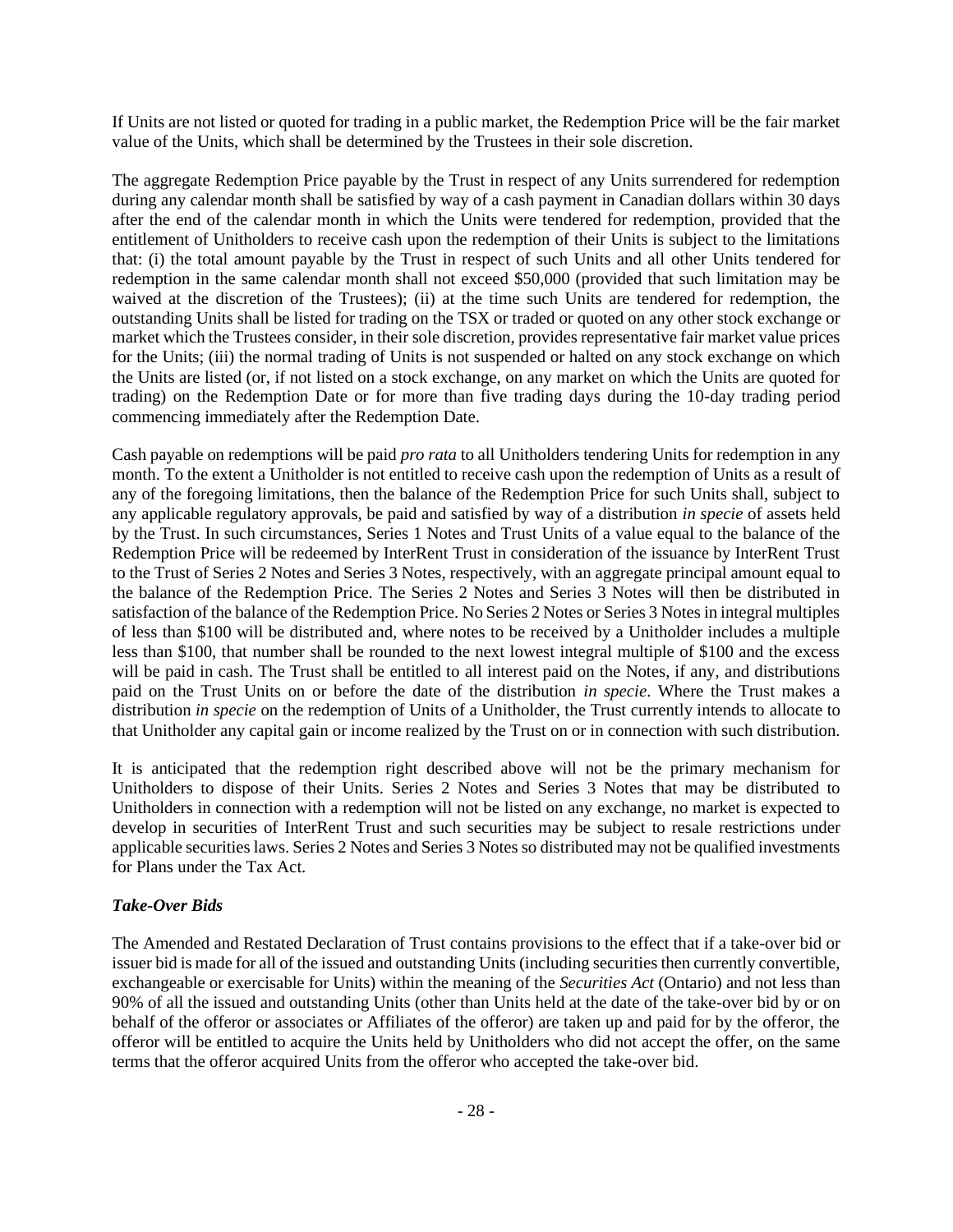#### *Issuance of Units*

The Trust may issue new Units and other securities of the Trust including securities convertible or exchangeable for Units or other securities of the Trust (the "**Other Issuable Securities**") from time to time, in such manner, for such consideration and to such person, persons or class of persons as the Trustees shall determine and Unitholders do not have any pre-emptive rights whereby additional Units or Other Issuable Securities proposed to be issued are first offered to existing Unitholders. If the Trustees determine that the Trust does not have cash in an amount sufficient to make payment of the full amount of any distribution, the payment may include the issuance of additional Units having a value equal to the difference between the amount of such distribution and the amount of cash which has been determined by the Trustees to be available for the payment of such distribution. In addition, Units may be issued pursuant to any option plan or long-term incentive plan established by the Trust from time to time. New Units may also be issued for cash through public offerings, through rights offerings to existing Unitholders, through private placements or as a result of conversion rights exercised under convertible securities, including warrants and subscription receipts. The Trust may also issue new Units as consideration for the acquisition of new properties or assets by it. The price or the value of the consideration for which Units may be issued will be determined by the Trustees, and, where the Trustees so determine, generally in consultation with investment dealers or brokers who may act as underwriters in connection with offerings of Units and subject to applicable regulatory approvals.

The Amended and Restated Declaration of Trust also provides that immediately after any *pro rata* distribution of Units to all Unitholders in satisfaction of any non-cash distribution, the number of outstanding Units will be consolidated so that each Unitholder will hold after the consolidation the same number of Units as the Unitholder held before the non-cash distribution. In this case, each certificate representing a number of Units prior to the non-cash distribution is deemed to represent the same number of Units after the non-cash distribution and the consolidation. Notwithstanding the foregoing, where tax is required to be withheld from a Unitholder's share of the distribution, the consolidation will result in such Unitholder holding that number of Units equal to (i) the number of Units held by such Unitholder prior to the distribution plus the number of Units received by such Unitholder in connection with the distribution (net of the number of whole and part Units withheld on account of withholding taxes) multiplied by (ii) the fraction obtained by dividing the aggregate number of Units outstanding prior to the distribution by the aggregate number of Units that would be outstanding following the distribution and before the consolidation if no withholding were required in respect of any part of the distribution payable to any Unitholder.

#### *Limitation on Non-Resident Ownership*

In order for the Trust to maintain its status as a "mutual fund trust" under the Tax Act, the Trust must not be established or maintained primarily for the benefit of Non-Residents. Accordingly, at no time may Non-Residents be the beneficial owners of more than 49% of the Units and the Trustees have informed the transfer agent and registrar of this restriction. The Trustees may require declarations as to the jurisdictions in which beneficial owners of Units are resident. If the Trustees become aware, as a result of requiring such declarations as to beneficial ownership or otherwise, that the beneficial owners of 49% of the Units then outstanding are, or may be, Non-Residents or that such a situation is imminent, the Trustees may make a public announcement thereof and shall not accept a subscription for Units from or issue Units to a person unless the person provides a declaration that the person is not a Non-Resident. If, notwithstanding the foregoing, the Trustees determine that more than 49% of the Units are held by Non-Residents, the Trustees may send a notice to Non-Resident holders of Units, chosen in inverse order to the order of acquisition or registration or in such manner as the Trustees may consider equitable and practicable, requiring them to sell their Units or a portion thereof within a specified period of not less than 60 days. If the Unitholders receiving such notice have not sold the specified number of Units or have not provided the Trustees with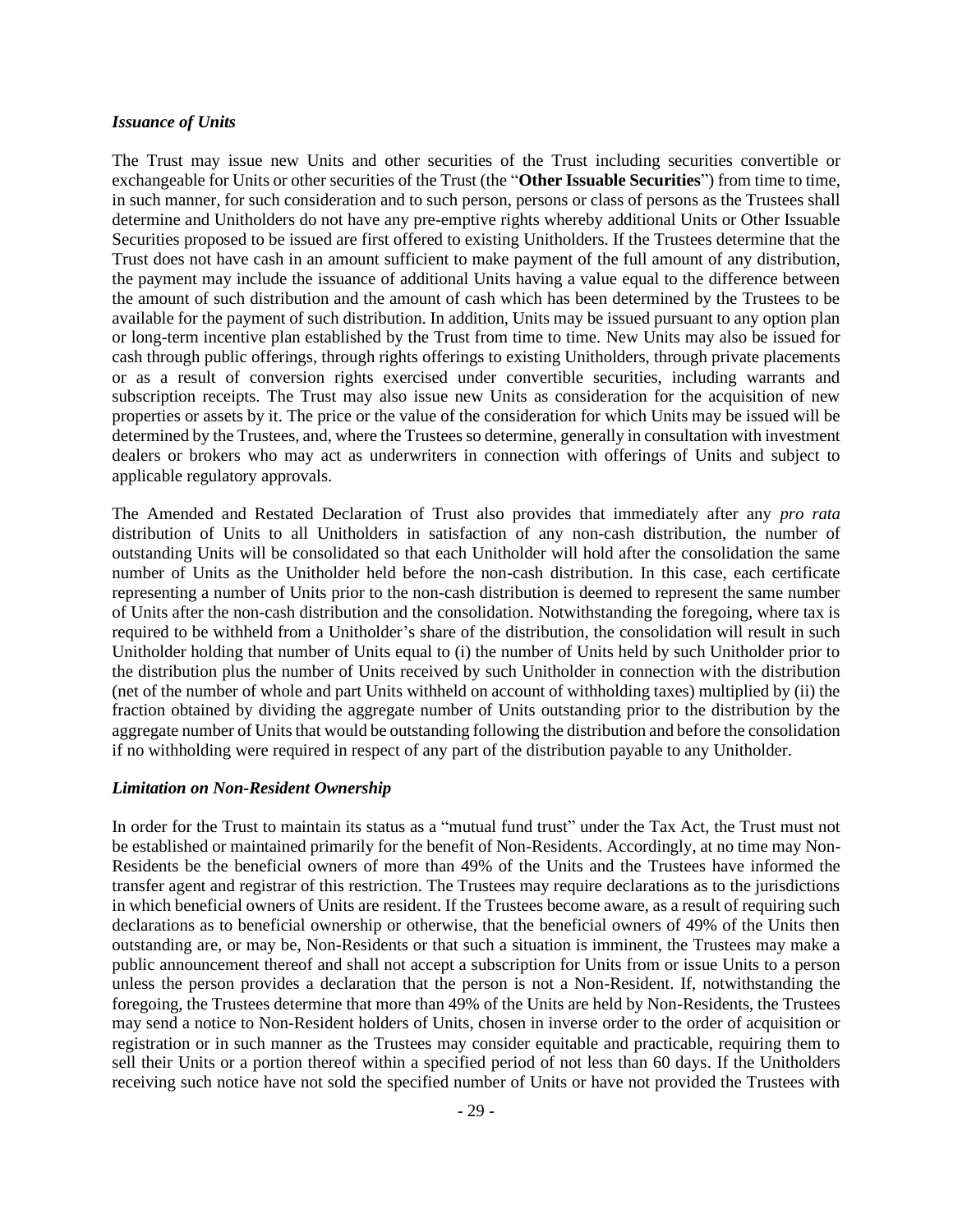satisfactory evidence that they are not Non-Residents within such period, the Trustees may, on behalf of such Unitholders sell such Units and, in the interim, shall suspend the voting and distribution rights attached to such Units, if any. Upon such sale the affected holders shall cease to be holders of Units and their rights shall be limited to receiving the net proceeds of sale. The Trustees shall have no liability for the amount received provided that they act in good faith.

# *Information and Reports*

The Trust will furnish to Unitholders such financial statements (including quarterly and annual financial statements) and other reports as are from time to time required by applicable law, including prescribed forms needed for the completion of Unitholders' tax returns under the Tax Act and equivalent provincial legislation. Prior to each annual and special meeting of Unitholders, the Trustees will provide the Unitholders (along with notice of such meeting) information similar to that required to be provided to shareholders of a public corporation governed by the OBCA.

# *Amendments to Amended and Restated Declaration of Trust*

The Amended and Restated Declaration of Trust may be amended or altered from time to time. Certain amendments require approval by at least two-thirds of the votes cast in respect of the amendment at a meeting of the Unitholders called for such purpose. Other amendments to the Amended and Restated Declaration of Trust require approval by a majority of the votes cast in respect of the amendment at a meeting of the Unitholders called for such purpose.

The following amendments, among others, require the approval by at least two-thirds of the votes cast by Unitholders in respect of the amendment at a meeting:

- (a) the termination of the Trust;
- (b) any combination, merger, amalgamation or arrangement of the Trust, InterRent Trust or the Holdings Partnership, as the case may be, any sale of all or substantially all of the assets of the Trust, InterRent Trust or Holdings Partnership, as the case may be, or the liquidation or dissolution of the Trust, InterRent Trust or Holdings Partnership, as the case may be, (other than as part of an internal reorganization of the assets of the Trust, InterRent Trust or Holdings Partnership, as the case may be, as approved by the Trustees);
	- i. For greater certainty, notwithstanding anything to the contrary herein contained, if at any time the Trustees so resolve to implement an internal reorganization of the assets of the Trust or any of the Subsidiaries (including, without limitation, forming additional trusts or limited partnerships to be subsidiaries of the Trust), any such resolution or reorganization shall not require the prior approval of Unitholders provided that such reorganization is not prejudicial to Unitholders.
- (c) an amendment to the Investment Guidelines of the Trust;
- (d) the provisions of the InterRent Trust Declaration of Trust concerning the computation of net income;
- (e) an exchange, reclassification or cancellation of all or part of the Units or Special Voting Units other than as specifically provided for in the Amended and Restated Declaration of Trust with respect to Special Voting Units;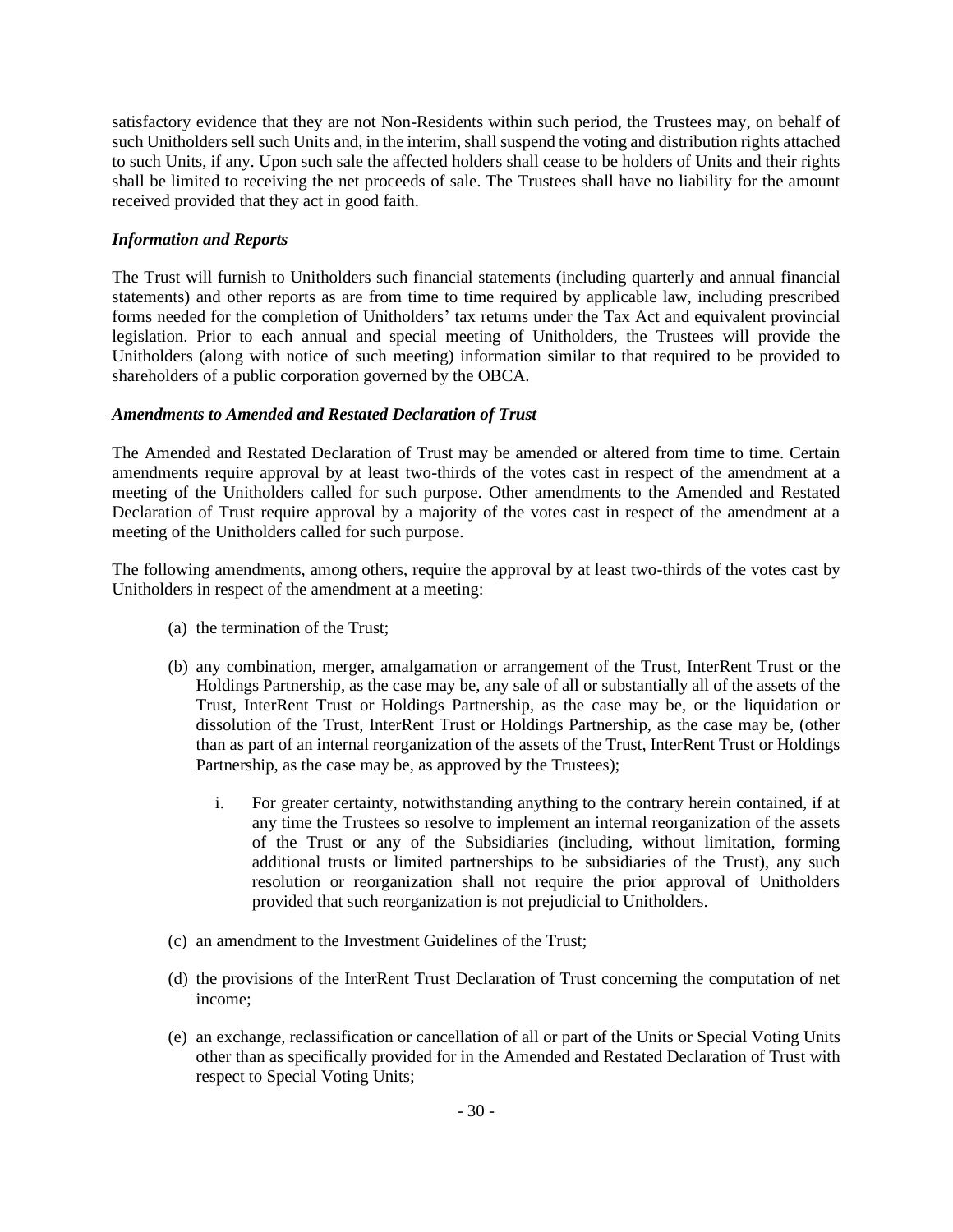- (f) the addition, change or removal of the rights, privileges, restrictions or conditions attached to the Units or Special Voting Units and, including, without limiting the generality of the foregoing:
	- (i) the removal or change of rights to distributions;
	- (ii) the addition or removal of or change to conversion privileges, options, voting, transfer or pre-emptive rights; or
	- (iii) the reduction or removal of a distribution preference or liquidation preference;
- (g) the creation of new rights or privileges attaching to Units or Special Voting Units; or,
- (h) the constraint on the issue, transfer or ownership of Units or Special Voting Units or the change or removal of such constraint, except as otherwise provided in the Amended and Restated Declaration of Trust.

The operating policies of the Trust may be amended with the approval by a majority of the votes cast by Unitholders in respect of the amendment at a meeting.

The Trustees may, without the approval of the Unitholders, make certain amendments to the Amended and Restated Declaration of Trust, including amendments:

- (a) ensuring continuing compliance with applicable laws (including the Tax Act and maintaining the Trust's status as a "mutual fund trust" under the Tax Act), regulations, requirements or policies of any governmental or other authority having jurisdiction over the Trustees, the Trust, or over the distribution of Units;
- (b) providing additional protection, in the opinion of the Trustees, for the Unitholders;
- (c) removing any conflicts or inconsistencies in the Amended and Restated Declaration of Trust, or making minor corrections, including the rectification of any ambiguities, defective provisions, errors, mistakes or omissions which are, in the opinion of Trustees, necessary or desirable and not prejudicial to the Unitholders;
- (d) which, in the opinion of the Trustees, are necessary or desirable to remove conflicts or inconsistencies between the publicly filed disclosure documents of the Trust and the Amended and Restated Declaration of Trust;
- (e) which, in the opinion of the Trustees, are necessary or desirable as a result of changes in generally accepted accounting principles (including accounting guidelines) or taxation or other laws or the administration or enforcement thereof;
- (f) enabling the Trust to issue Units for which the purchase price is payable in instalments;
- (g) creating one or more additional classes of units solely to provide voting rights to holders of shares, units or other securities that are exchangeable for Units entitling the holder thereof to a number of votes not exceeding the number of Units into which the exchangeable shares, units or other securities are exchangeable or convertible but that do not otherwise entitle the holder thereof to any rights with respect to the Trust's property or income other than a return of capital;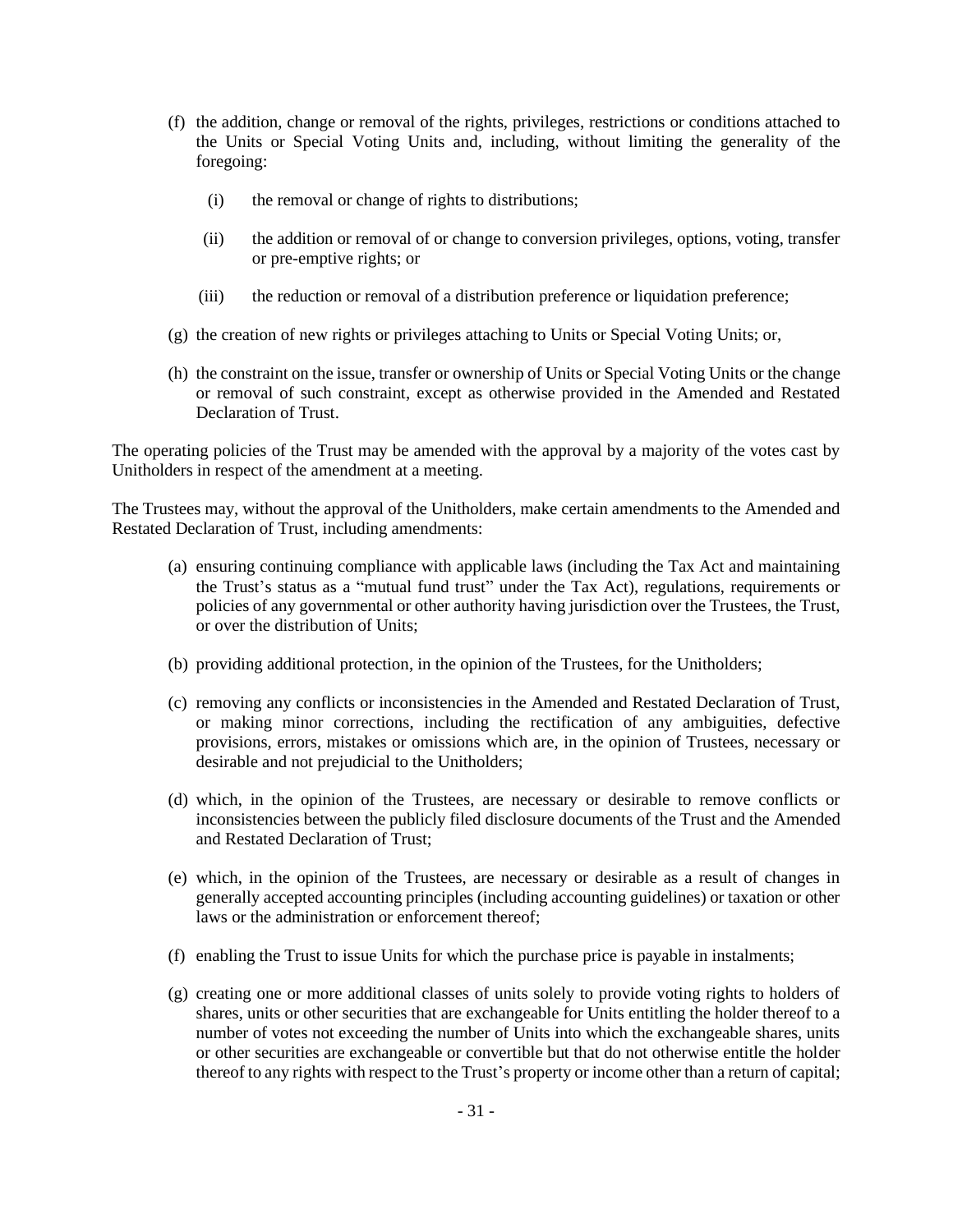- (h) for any purpose (except one in respect of which a Unitholder vote is specifically otherwise required) if the Trustees are of the opinion that the amendment is not prejudicial to Unitholders and is necessary or desirable; or
- (i) making those changes to the Amended and Restated Declaration of Trust which, in the opinion of the Trustees, are necessary or desirable in order to: (i) ensure continuing compliance with IFRS, or (ii) ensure the Units qualify as equity for the purposes of IFRS, or (iii) address any changes to the interpretation of the terms of the Amended and Restated Declaration of Trust that may arise due to the adoption of IFRS, or any changes to IFRS after the adoption thereof; or (iv) avoid any other unintended consequences from the adoption of IFRS.

However, no amendment, other than an amendment made pursuant to paragraph (i), above, shall: (a) modify the right to vote attached to any Unit or the entitlement to distributions from the Trust without Unitholder consent; (b) reduce the percentage of votes required to be cast at a meeting of the Unitholders without the consent of the holders of all of the Units then outstanding amend the Amended and Restated Declaration of Trust without the consent of all Unitholders; or (c) cause the Trust to fail or cease to qualify as a "mutual fund trust" under the Tax Act.

## *Market Price and Trading Volume Data*

The outstanding Units are listed for trading on the TSX under the symbol "IIP.UN" and began trading on the TSX on April 25, 2007.

The following table sets forth the high and low and closing trading prices of the Units on the TSX, together with the volume, for the 12 months in 2021:

| <b>Month</b> | <b>High</b> | Low      | <b>Close</b> | <b>Volume</b> |
|--------------|-------------|----------|--------------|---------------|
| January      | \$14.75     | \$13.34  | \$14.09      | 6,111,734     |
| February     | \$14.27     | \$12.96  | \$13.65      | 7,770,659     |
| March        | \$14.905    | \$13.73  | \$14.79      | 8,531,761     |
| April        | \$15.72     | \$14.66  | \$15.35      | 4,533,792     |
| May          | \$16.06     | \$15.15  | \$15.57      | 4,773,991     |
| June         | \$17.25     | \$15.445 | \$16.86      | 7,043,150     |
| July         | \$18.46     | \$16.86  | \$17.98      | 5,110,710     |
| August       | \$18.04     | \$17.07  | \$17.51      | 5,591,453     |
| September    | \$18.00     | \$16.625 | \$16.73      | 6,184,199     |
| October      | \$18.17     | \$16.55  | \$18.13      | 5,288,188     |
| November     | \$18.64     | \$16.44  | \$16.49      | 6,077,483     |
| December     | \$17.32     | \$16.18  | \$17.31      | 6,937,920     |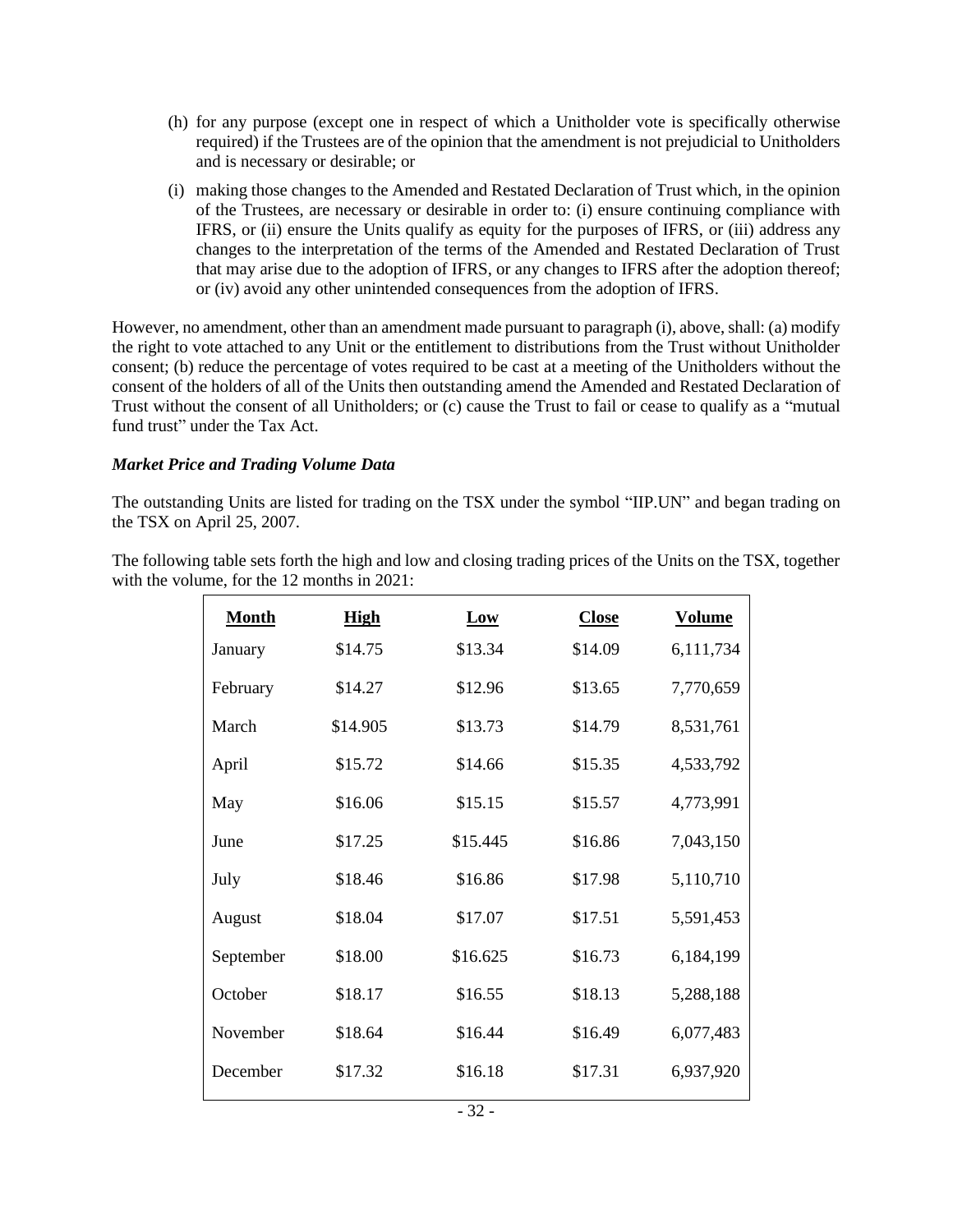## <span id="page-34-0"></span>**Other Securities**

# <span id="page-34-1"></span>**Equity Incentive Plans**

The Trust's Unit Option Plan, deferred unit plan and long term incentive plan (collectively, the "**Equity Incentive Plans**") were approved by the Shareholders of the Trust at its annual and special meeting of Unitholders held on June 29, 2007 and were subsequently amended on September 30, 2009, June 22, 2011, June 14, 2013, May 18, 2016 and May 21, 2019.

# *Unit Option Plan*

Unit Options ("**Unit Options**") may be granted to any officer or employee, including a corporation controlled by an officer or employee. For greater certainty, employees who are Trustees may be granted options however, effective May 21, 2019 non-employee Trustees may no longer be granted options. The exercise price per Unit Option cannot be less than the volume weighted average trading price of the Units on the TSX, or any other exchange where the majority of the trading volume and value of the Units occurs, for the five trading days immediately preceding the day the Unit Option are granted. The exercise period for each Unit Option is not to be more than 10 years. The maximum number of Units issuable to Insiders of the Trust, within any one-year period, pursuant to the Unit Option Plan and any other security based compensation arrangements of the Trust, is 7% of the total number of Units then outstanding. The Unit Option Plan is administrated by the Board in consultation with the Human Resources and Compensation Committee. Unit Options are not assignable, except in accordance with the provisions of the Unit Option Plan and upon notice to the Trust. The Trust has not granted any Unit Options since July 27, 2017.

# *Deferred Unit Plan*

The Trust has a deferred unit plan ("**Deferred Unit Plan**") which is available to certain eligible Trustees, officers and employees of the Trust who elect to participate ("**DUP Participants**"). The purpose of the Deferred Unit Plan is to promote a greater alignment of interests between the DUP Participants and Unitholders.

Each DUP Participant that elects to participate shall:

- in respect of a Trustee, be paid between 60% and 100% of the Annual Retainer and Committee Chair fees paid by the Trust to that Trustee in a calendar year.; or
- in respect of an officer or employee, up to 100% of the annual cash bonus (the "**Annual Cash Bonus**", and together with the Annual Retainer, the "**Annual Bonuses**") paid by the Trust to that officer or employee in a calendar year,

(the "**Elected Amount**") in the form of deferred Units ("**Deferred Units**") in lieu of cash, provided that the Trust shall match the Elected Amount for each DUP Participant such that the number of Deferred Units issued to each DUP Participant shall be equal in value to two (2) times the Elected Amount.

In addition, each eligible DUP Participant (officers and other senior employees) that elects to participate shall be paid 100% of their retention bonus (the "**Retention Bonus**") and/or annual incentive bonus (the "**Annual Incentive Bonus**") in the form of Deferred Units.

In order to qualify for a Retention Bonus, the following conditions must be satisfied: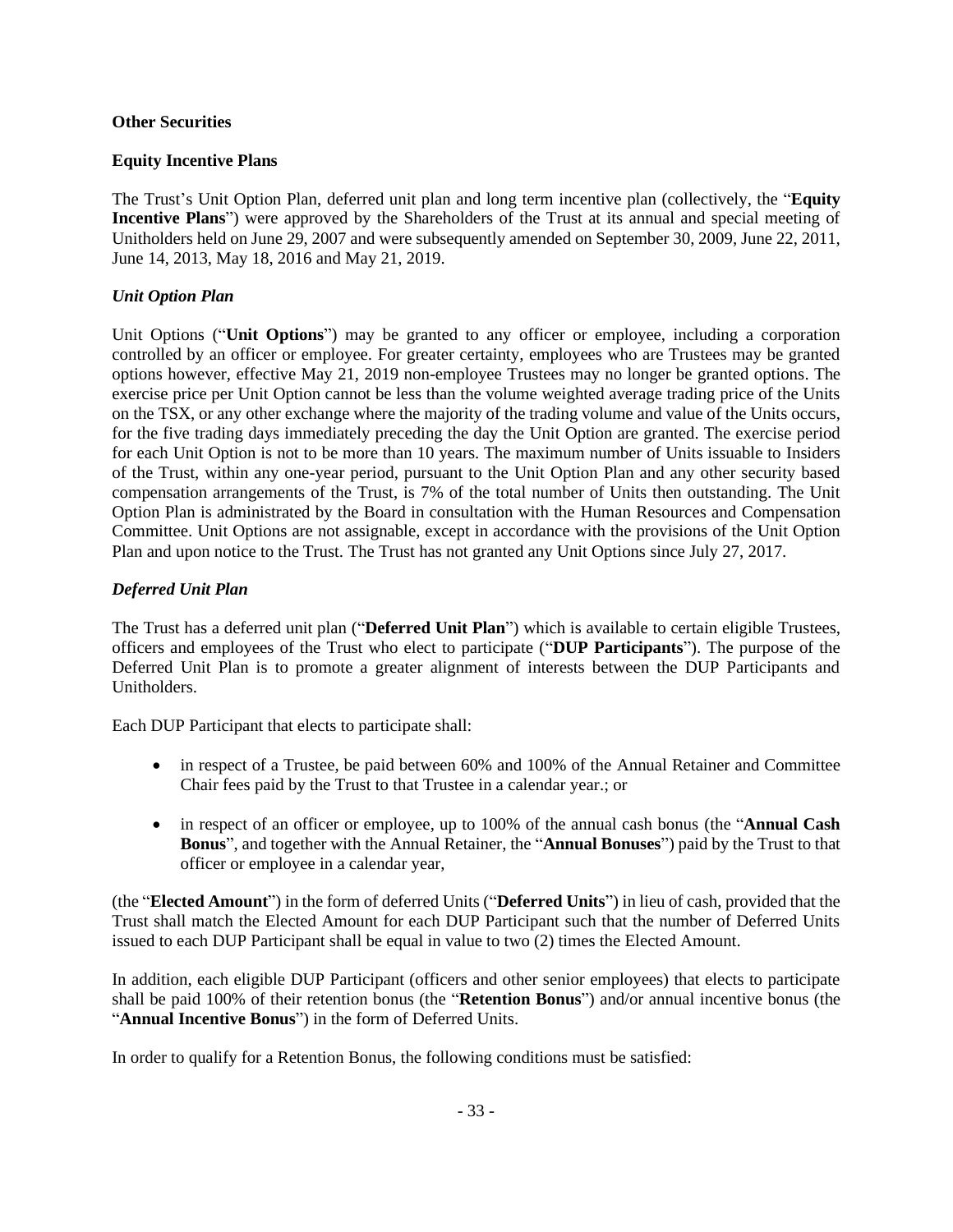- (a) the Trust must meet certain performance criteria set by the Trustees or Human Resources and Compensation Committee on an annual basis; and,
- (b) the DUP Participant must be employed by the Trust at a "**Retention Bonus Payment Time**" (the date upon which such bonus is paid to the Participant).

In order to qualify for an Annual Incentive Bonus, the Trust and the officer or senior employee in question must meet certain performance criteria set by the Trustees or the Human Resources and Compensation Committee on an annual basis. The Deferred Units vest 50% on the third anniversary and 25% on each of the fourth and fifth anniversaries, subject to provisions for earlier vesting in certain events.

The number of Deferred Units (including fractional Deferred Units) granted at any particular time pursuant to the Deferred Unit Plan will be calculated by dividing: (i) (A) two (2) times the dollar amount of the Elected Amount or (B) the dollar amount of the Retention or Annual Incentive Bonus, as the case may be, allocated to the DUP Participant by (ii) the Market Value (as defined below) of a Unit on the award date. "Market Value" at any date in respect to the Units means the volume weighted average price of all Units traded on the TSX for the ten (10) trading days immediately preceding such date (or, if such Units are not listed and posted for trading on the TSX, on such stock exchange on which such Units are listed and posted for trading as may be selected for such purpose by the Board). In the event that such Units are not listed and posted for trading on any stock exchange, the Market Value shall be the fair market value of such Units as determined by the Board in its sole discretion.

At no time shall: (i) the number of Units reserved for issuance to Insiders of the Trust pursuant to outstanding Deferred Units, together with the number of Units reserved for issuance to such persons pursuant to any other compensation arrangements, exceed 7% of the then outstanding Units, as calculated immediately prior to the issuance in question; and (ii) the number of Units issued to Insiders of the Trust pursuant to outstanding Deferred Units, together with the number of Units issued to such persons pursuant to any other compensation arrangements, within any one year period, exceed 10% of the then outstanding Units.

The Deferred Unit Plan is administered by the Human Resources and Compensation Committee, reporting to the Board. The Board has the power to amend, modify, suspend or terminate the Deferred Unit Plan, subject to regulatory approval or Unitholder approval as necessary.

The Board of Trustees and TSX approved effective January 1, 2021 certain amendments of an administrative and housekeeping nature to the Deferred Unit Plan that:

- clarify that the ability to redeem Deferred Units in order to cover applicable withholding taxes is at the sole discretion of the Participant.
- clarify that officers of the Trust who are also Trustees are treated as employees under the Deferred Unit Plan and not as Trustees.
- restrict the application of the Deferred Unit Plan such that Deferred Units awarded to Trustees in lieu of their Annual Board Retainer and Committee Chair fees (as defined in the Deferred Unit Plan) will no longer be matched by the Trust.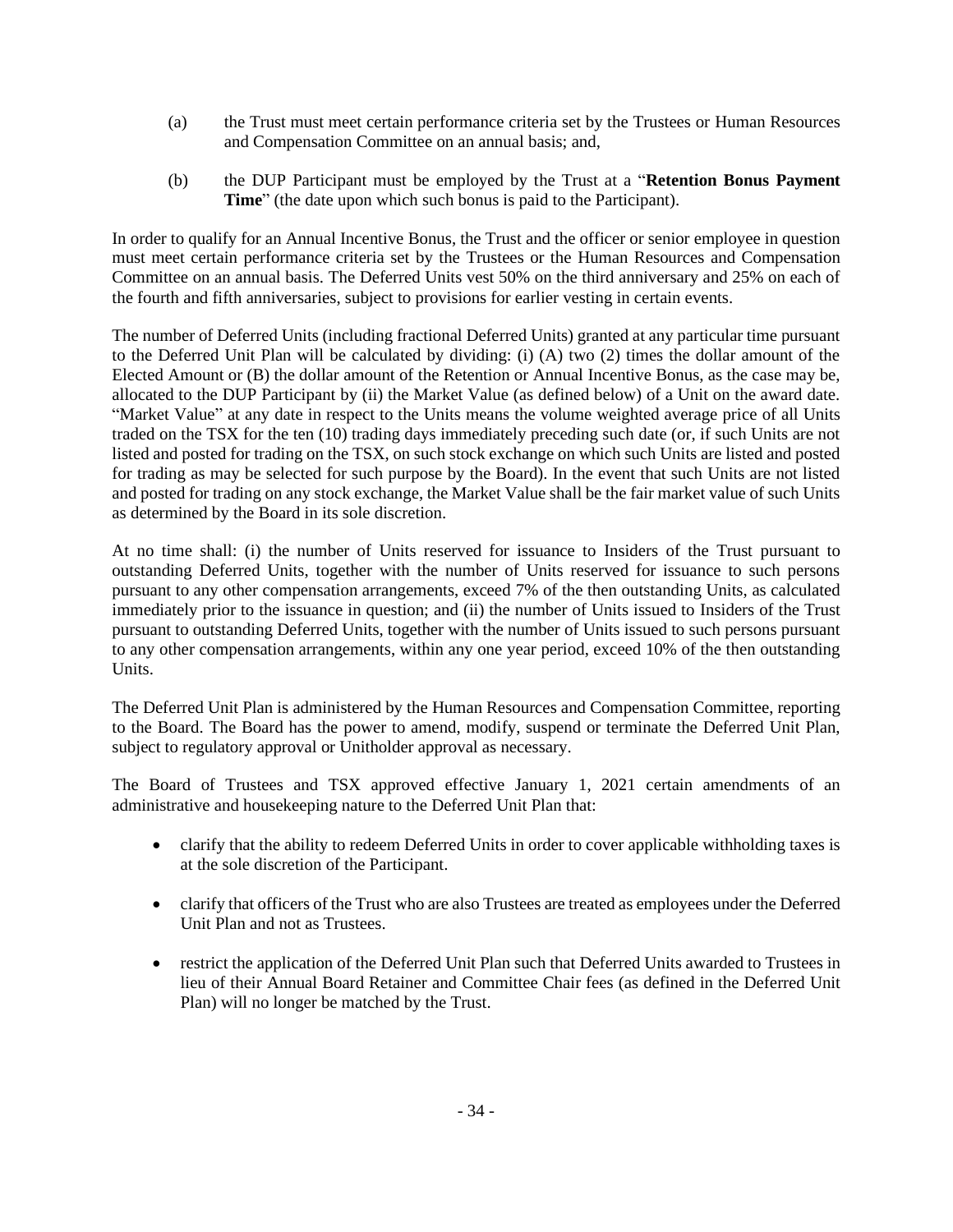#### *Long Term Incentive Plan*

The Trust has a long term incentive plan (the "**Long Term Incentive Plan**") which is available to certain officers and employees ("**LTIP Participants**"). For greater certainty, employees who are Trustees may participate in the plan however, effective May 21, 2019 non-employee Trustees are no longer eligible to participate in the plan The objective of the Long Term Incentive Plan is to encourage increased long term equity participation in the Trust by LTIP Participants. The Long Term Incentive Plan is intended to facilitate long term ownership of Units by LTIP Participants and to provide LTIP Participants with additional incentives by increasing their interest, as owners, in the Trust. As well, it is believed by the management of the Trust that the Long Term Incentive Plan will encourage LTIP Participants to remain with the Trust, and will also attract new employees to the Trust.

Under the Long Term Incentive Plan, LTIP Participants may subscribe for treasury Units ("**Plan Units**") for a purchase price equal to the "Market Price" for Units, which purchase price will be payable in cash instalments. The first instalment will be an amount equal to not less than 5% of the Market Price for the Units on the date of issue and will be payable by LTIP Participants on the date such Plan Units are issued. The "Market Price" for Units will be equal to the volume weighted average trading price of Units on the TSX for the five (5) trading days immediately preceding their issue. The Long Term Incentive Plan prohibits any reduction or other change in the price paid for Plan Units, except to reflect a consolidation or split of the Units or similar capital reorganization.

Prior to payment in full of all instalments (together with interest thereon, as described below) relating to Plan Units, beneficial ownership of the Plan Units will be represented by instalment receipts issued by the Trust (the "**Instalment Receipts**") to LTIP Participants. LTIP Participants will be required to pay interest to the Trust on the outstanding balance of the remaining instalments at a 10-year fixed annual rate not less than a prescribed rate under the Tax Act applicable at the time the Plan Units are issued. Pursuant to an instalment receipt agreement to be entered into between the Trust and LTIP Participants (the "**Instalment Receipt Agreement**"), LTIP Participants will be required to apply all distributions paid on the Plan Units to pay such interest and to pay the remaining instalments, such that, following all such payments, the LTIP Participants will have paid the full market price for the Plan Units. All interest accruing in respect of a calendar year must be paid within 30 days following the end of the year.

Under the Instalment Receipt Agreement, legal title to the Units will be registered in the name of a custodian (the "**Custodian**") and held as security for the payment obligations of the LTIP Participants until all instalments and interest have been fully paid. The Trust's recourse will be limited to the Plan Units pledged to the Trust as security for the payment of instalments and interest. If payment of any instalments or interest from an LTIP Participant is not received by the Custodian when due, any Plan Units then remaining held as security may, at the option of the Trust and subject to applicable law, (i) be acquired by the Trust for cancellation or (ii) be sold by the Custodian in the market and that portion of the proceeds equal to the remaining instalments and interest owing delivered to the Trust, in each case in full satisfaction of the obligations of the holder of the Instalment Receipts secured by such Plan Units.

At no time shall the number of Units reserved for issuance to LTIP Participants pursuant to outstanding Plan Units, together with the number of Units reserved for issuance to such persons pursuant to any other compensation arrangements, exceed 7% of the then outstanding Units, as calculated immediately prior to the issuance in question.

The Long Term Incentive Plan is administered by the Board (or the Human Resources and Compensation Committee) which will have the power to amend, modify, suspend or terminate the Long Term Incentive Plan, subject to regulatory or Unitholder approval as required therein and in circumstances described in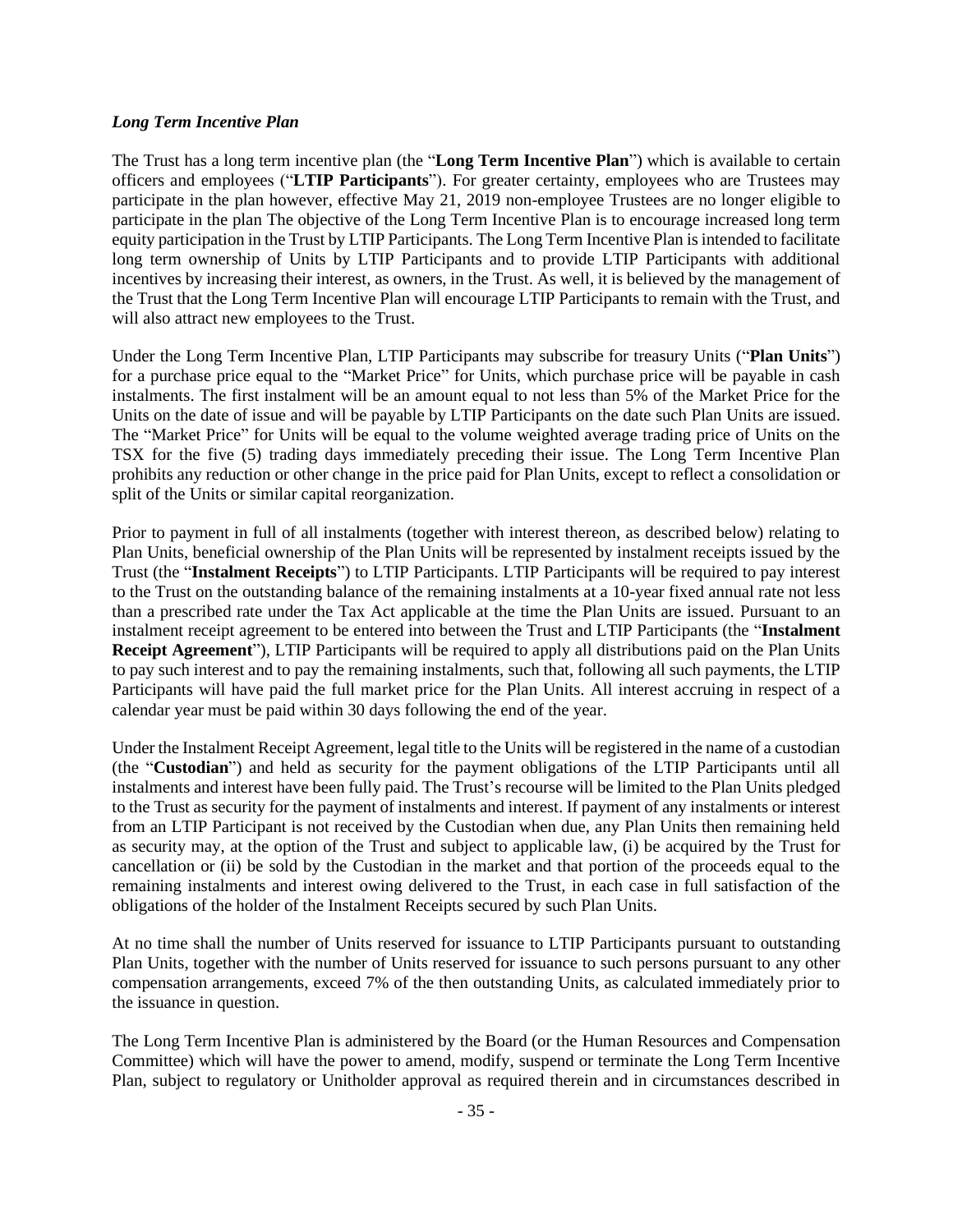section 3.7 of the Long Term Incentive Plan, to Unitholder approval. The Trust has not issued any Plan Units under the Long Term Incentive Plan since March 5, 2018.

## *Exchange Agreement*

The Trust, New InterRent and the Holdings Partnership entered into the Exchange Agreement whereby the Holdings Partnership Class B LP Units, Warrants, Options granted under the Stock Option Plan and Debentures are exchangeable for Units rather than Shares.

## *Distribution Reinvestment Plan*

The Trust has a distribution reinvestment plan, which allows Unitholders to elect to reinvest their monthly cash distributions into Units except as disclosed therein.

#### <span id="page-37-0"></span>**Legal Proceedings**

There are no legal proceedings material to the Trust to which the Trust is a party or of which any of its property is the subject matter, except as disclosed herein.

## **MANAGEMENT'S DISCUSSION AND ANALYSIS**

<span id="page-37-1"></span>Management's discussion and analysis of results of operations and financial position of the Trust for the financial period ended December 31, 2021 is incorporated by reference herein.

# **INVESTMENT GUIDELINES AND OPERATING AND DISTRIBUTION POLICES**

#### <span id="page-37-3"></span><span id="page-37-2"></span>**Investment Guidelines**

Pursuant to the Amended and Restated Declaration of Trust, the assets of the Trust may be invested only and the Trust shall not permit the assets of any subsidiary to be invested otherwise than in accordance with the following investment guidelines:

- (a) the Trust will focus its activities primarily on the acquisition, holding, maintaining, improving, leasing or managing of multi-unit residential revenue producing properties, and ancillary real estate ventures (**"focus activities"**);
- (b) notwithstanding anything contained in the Amended and Restated Declaration of Trust to the contrary, no investment will be made that would result in the Trust not qualifying as a "mutual fund trust" or "real estate investment trust" pursuant to subsection 132(6) and 122.1(1) of the Tax Act, respectively;
- (c) the Trust may, directly or indirectly, make such investments, do all such things and carry out all such activities as are necessary or desirable in connection with the conduct of its activities provided they are not otherwise specifically prohibited under the Amended and Restated Declaration of Trust;
- (d) the Trust may invest in freehold, leasehold or other interests in property (real, personal, moveable or immoveable);
- (e) the Trust may make its investments and conduct its activities directly or indirectly, through an investment in one or more persons on such terms as the Trustees may from time to time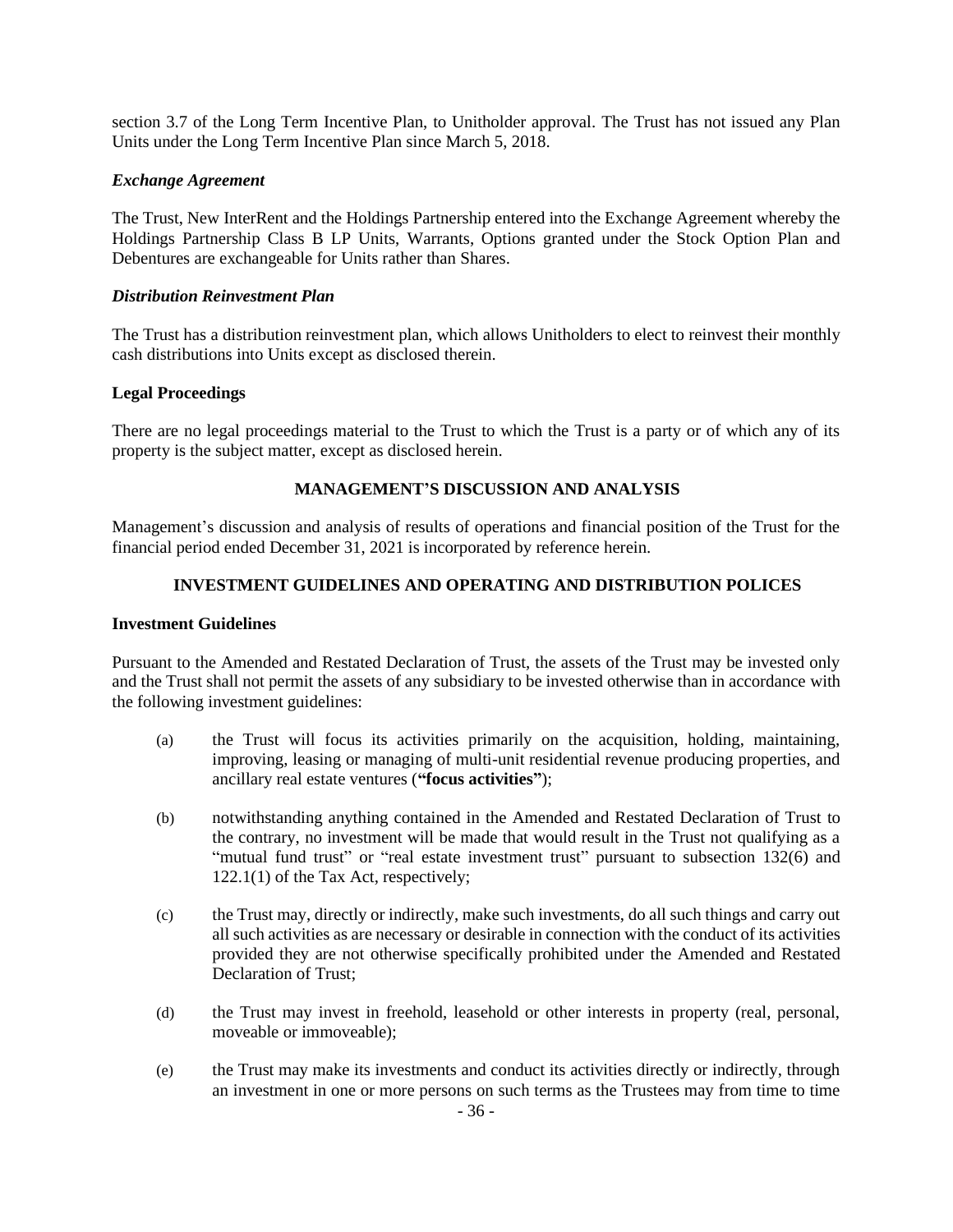determine, including by way of joint ventures, partnerships (general or limited), and limited liability companies;

- (f) no single asset (other than Trust Units, Notes and units of the Holdings Partnership) shall be acquired if the cost of such acquisition (net of the amount of debt secured by such asset) will exceed 20% of Gross Book Value, provided that where such asset is the securities of or an interest in an entity, the foregoing tests shall be applied individually to each asset of such entity;
- (g) investments may be made in a joint venture arrangement provided that:

where the joint venture investment is made through the ownership of securities or an interest in an entity ("**joint venture entity**") the joint venture entity satisfies the definition of "excluded subsidiary entity" as defined in subsection 122.1(1) of the Tax Act;

- (h) unless otherwise permitted in the provisions of this Declaration of Trust and except for temporary investments held in cash, deposits with a Canadian or U.S. chartered bank or trust company registered under the laws of a province of Canada, short-term government debt securities, some or all of the receivables under instalment receipt agreements or money market instruments of, or guaranteed by, a Schedule I Canadian chartered bank maturing prior to one year from the date of issue, the Trust, directly or indirectly, may not hold securities other than (i) currency or interest rate futures contracts for hedging purposes to the extent that such hedging activity complies with the Canadian Securities Administrator's National Instrument 81-102 or any successor instrument or rule; (ii) securities of a joint venture entity, or any entity formed and operated solely for the purpose of carrying on ancillary activities to any real estate owned, directly or indirectly, by the Trust, or an entity wholly-owned, directly or indirectly, by the Trust formed and operated solely for the purpose of holding a particular real property or real properties; and (iii) securities of another issuer provided either (A) such securities derive their value, directly or indirectly, principally from real property, or (B) the principal business of the issuer of the securities is the ownership or operation, directly or indirectly, of real property, and provided in either case the entity whose securities are being acquired are engaged in a focus activity;
- (i) no investments will be made in rights to or interests in mineral or other natural resources, including oil or gas, except as incidental to an investment in real property;
- (j) no investments will be made in a mortgage, mortgage bonds, notes (other than Notes) or debentures (**"Debt Instruments"**) (including participating or convertible) unless the aggregate value of the investments of the Trust in Debt Instruments, after giving effect to the proposed investment, will not exceed 20% of the Gross Book Value provided that, notwithstanding the foregoing, an investment may be made in a Debt Instrument if the sole intention is to use such investment as a method of acquiring control of a revenue producing real property which would otherwise be a permitted investment pursuant to these investment guidelines and provided that the aggregate value of the investments in such Debt Instruments will not exceed 20% of the Gross Book Value; and
- (k) notwithstanding any other provisions of this Declaration of Trust, investments may be made which do not comply with the investment policy provisions of this Declaration of Trust provided (i) the aggregate cost thereof (which, in the case of an amount invested to acquire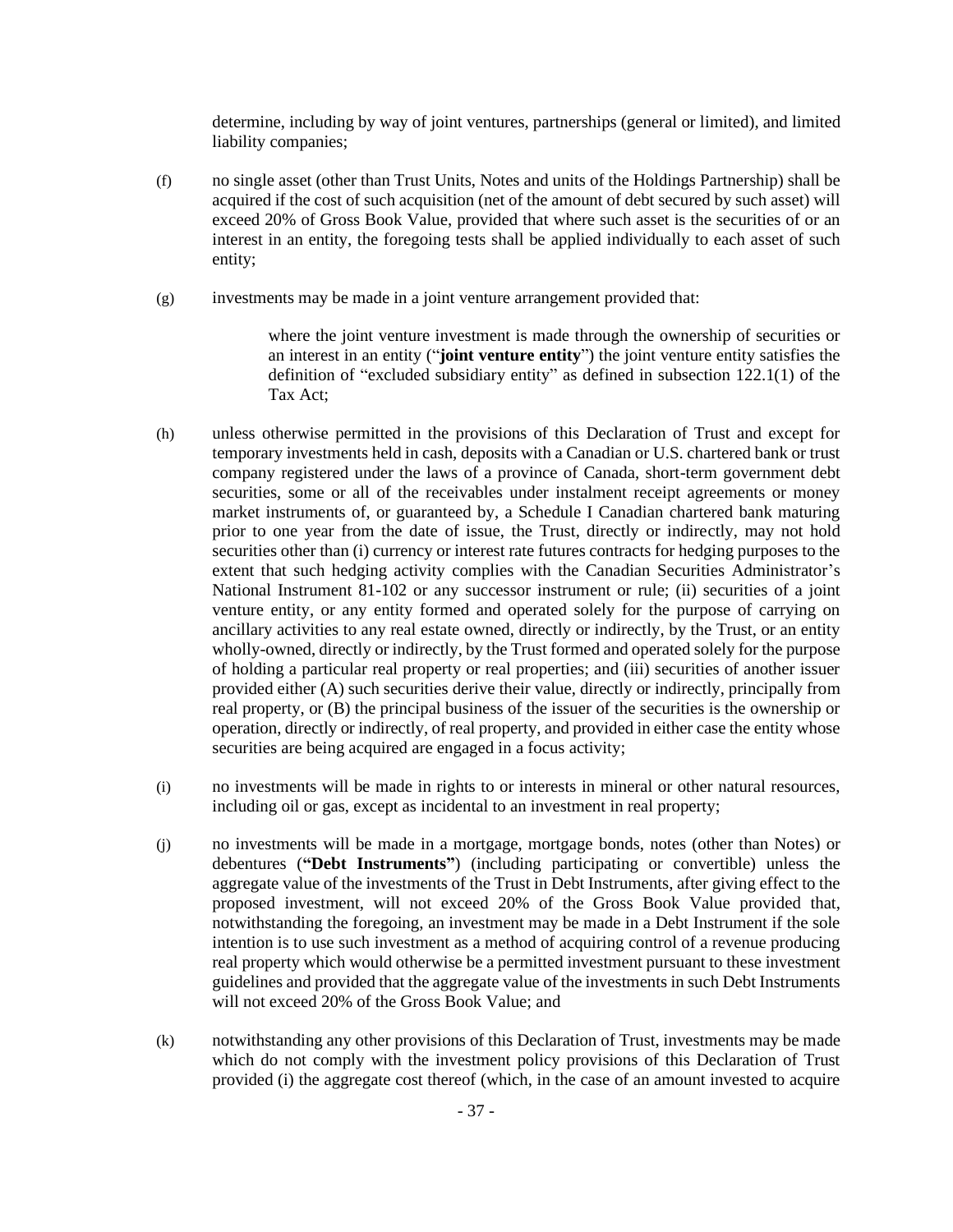real property, is the purchase price less the amount of any indebtedness assumed or incurred in connection with the acquisition and secured by a mortgage on such property) does not exceed 20% of the Gross Book Value and (ii) the making of such investment would not contravene paragraph (b) above.

Pursuant to the Amended and Restated Declaration of Trust, the investment guidelines set forth above may only be amended with the approval of at least 66⅔% of the votes cast at a meeting of Voting Unitholders called for that purpose.

#### <span id="page-39-0"></span>**Operating Policies**

Pursuant to the Amended and Restated Declaration of Trust, the operations and affairs of the Trust will be conducted in accordance with the following policies and that the Trust will not permit any subsidiary to conduct its operations and affairs other than in accordance with the following policies:

- (a) the construction or development of real property may be engaged in;
- (b) title to each real property shall be held by and registered in the name of the Holdings Partnership, the Holdings Partnership General Partner or a corporation or other entity wholly-owned directly or indirectly by the Trust or jointly owned directly or indirectly by the Trust with joint venturers; provided, that where land tenure will not provide fee simple title, the Holdings Partnership, the Holdings Partnership General Partner or a corporation or other entity wholly-owned, directly or indirectly by the Holdings Partnership or jointly owned, directly or indirectly, by the Trust with joint venturers shall hold a land lease as appropriate under the land tenure system in the relevant jurisdiction;
- (c) no indebtedness shall be incurred or assumed if, after giving effect to the incurring or assumption thereof of the indebtedness, the total indebtedness as a percentage of Gross Book Value would be more than 75%, with the prior approval of Independent Trustees, for indebtedness, including amounts drawn under an acquisition facility;
- (d) at all times insurance coverage will be obtained and maintained in respect of potential liabilities of the Trust and the accidental loss of value of the assets of the Trust from risks, in amounts and with such insurers, in each case as the Trustees consider appropriate, taking into account all relevant factors including the practices of owners of comparable properties;
- (e) the trust shall not, directly or indirectly, guarantee any indebtedness or liabilities of any kind if such guarantee would disqualify the Trust as a "mutual fund trust" within the meaning of the Tax Act;
- (f) except for the Contributed Assets acquired pursuant to the Arrangement Agreement, a Phase I environmental audit shall be conducted for each real property to be acquired and, if the Phase I environmental audit report recommends that further environmental audits be conducted, such further environmental audits shall be conducted, in each case by an independent and experienced environmental consultant; and
- (g) at least 8.5% of gross consolidated annual rental revenues generated from properties where the associated mortgage financing is insured by the Canadian Mortgage and Housing Corporation (**"insured properties"**) as determined pursuant to GAAP shall be expended annually on sustaining capital expenditures, repairs and maintenance, all determined on a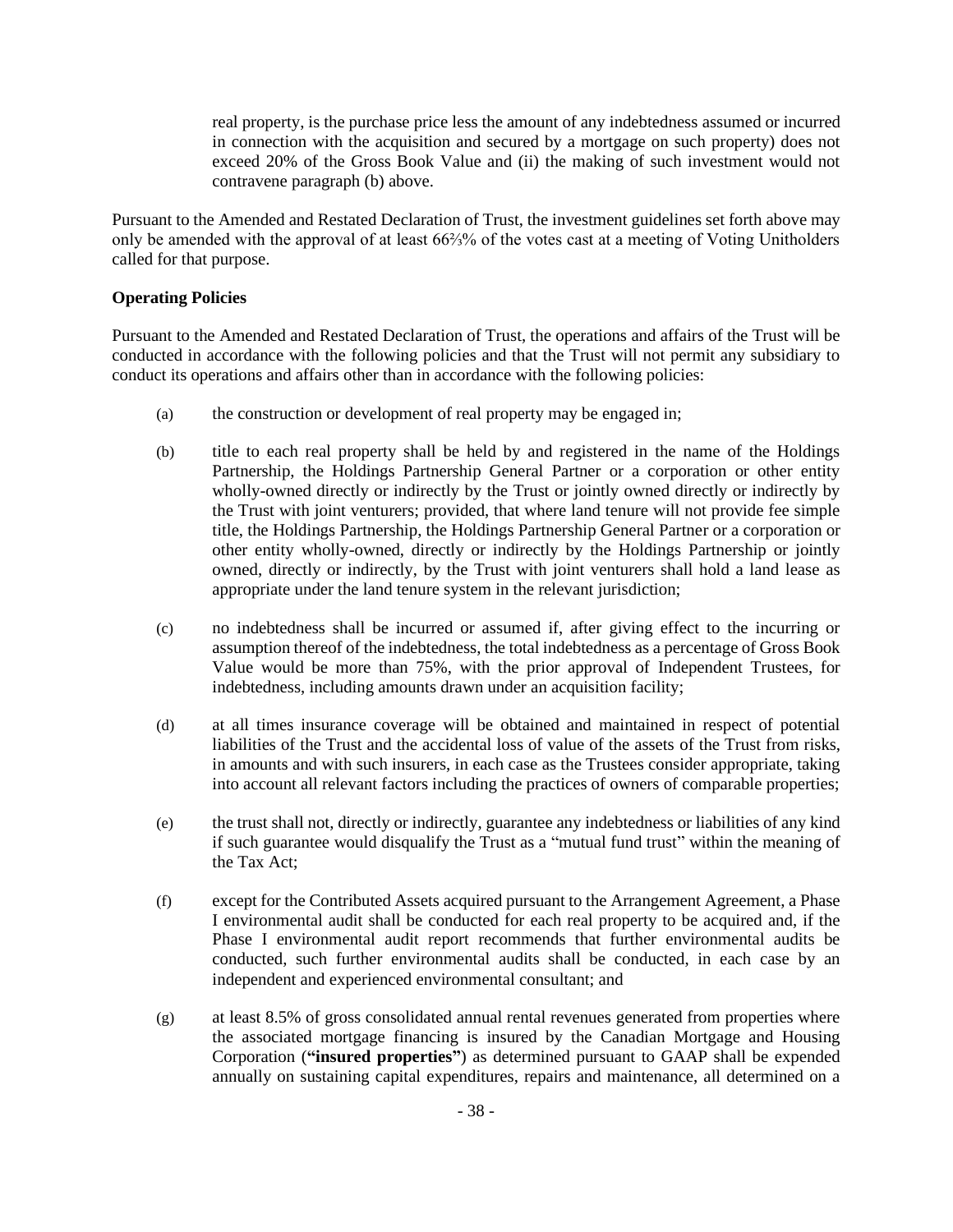portfolio basis for all insured properties. For this purpose, capital expenditures and repairs and maintenance include all onsite labour costs and other expenses and items associated with such capital expenditures, repairs and maintenance.

Pursuant to the Amended and Restated Declaration of Trust, the operating policies set forth above may only be amended with the approval of a majority of the votes cast at a meeting of Unitholders called for that purpose.

## <span id="page-40-0"></span>**Distribution Policy**

The Trust may distribute to Unitholders on or about each Distribution Date such percentage of the Distributable Income of the Trust for any Distribution Period or other period as the Trustees in their discretion may determine and declare. The Trust, at the Trustees' absolute discretion, currently intends to distribute in each year, subject to appropriate reserves as determined by the Trustees, in the range of 90% of the Distributable Income of the Trust for such year provided that the Trust receives amounts equal to such distributions from its investments. Unitholders at the close of business on each Distribution Record Date shall be entitled to receive and to enforce payment of any distribution of Distributable Income declared by the Trustees for such Distribution Period. The distribution for any Distribution Period will be paid on the Distribution Date for such Distribution Period. In addition to the distributions which are made payable to Unitholders, the Trustees may designate and make payable any income or capital gains realized by the Trust (including any income or capital gains realized by the Trust on the redemption of Trust Units *in specie*) to redeeming Unitholders. The Trustees, if they so determine when income has been accrued but not collected may, on a temporary basis, transfer sufficient monies from the capital to the income account of the Trust to permit distributions of income which are payable to be effected.

The computation of Distributable Income as well as other related matters in regards to distributions are available in the most recent Amended and Restated Declaration of Trust which can be found on www.sedar.com.

#### <span id="page-40-1"></span>**Actual Cash Distributions**

The Trust's current monthly distribution was changed to \$0.0285 per unit from \$0.027125 per unit for the November 2021 distribution that was paid in December 2021. The monthly distribution had changed from: \$.025833 to \$0.027125 in November 2020 and from \$.024167 to \$0.025833 in November 2019. The following distributions were declared for the most recent three financial years: 2021 – \$0.32825; 2020 - \$0.31258; and, 2019 - \$0.29334.

#### **RISK FACTORS**

<span id="page-40-2"></span>The Trust is exposed to a variety of risks, general and specific. General risks are the risks associated with general conditions in the real estate sector, and consist largely of commonly exposed risks affecting the real estate industry as a whole. Specific risks are the risks specific to the Trust and its operations, such as credit, market, liquidity and operational risks. This section should be read in conjunction with the Trust's management's discussion and analysis for the year ended December 31, 2021.

#### **Current Economic Risks**

InterRent REIT must raise mortgage funds for mortgages as they mature and for acquisitions. Given the interconnectivity of the global economy and the current global economic environment, there is no guarantee that the Trust will be able to secure such funds on a commercially beneficial basis, or at all, and the failure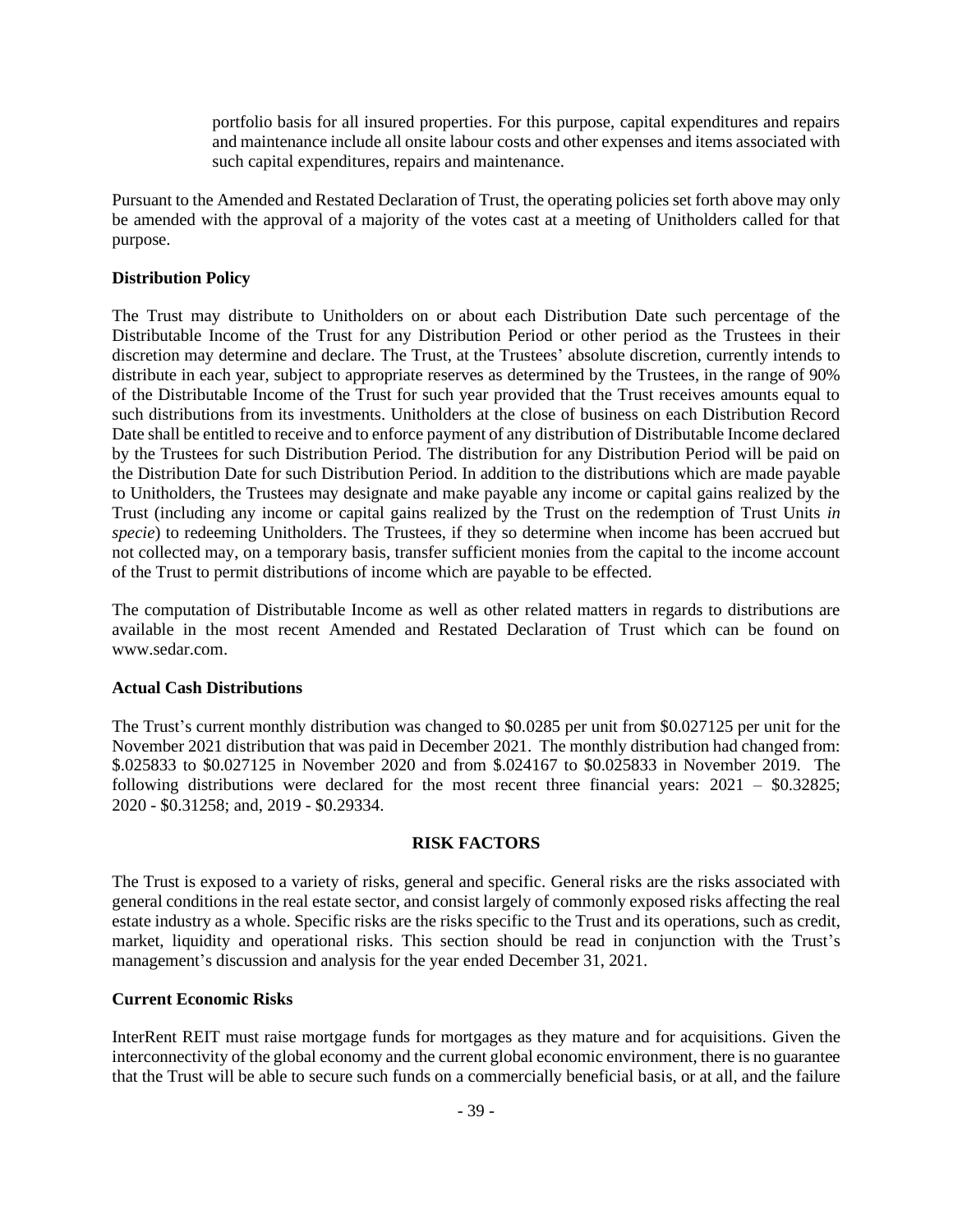to raise sufficient funds could have a material adverse effect on the business of the Trust and the market value of its securities.

# **Real Estate Industry Risk**

Real estate investments are generally subject to varying degrees of risk depending on the nature of the property. These risks include changes in general economic conditions (such as the availability and cost of mortgage funds), local conditions (such as an oversupply of space or a reduction in demand for real estate in the area), government regulations (such as new or revised residential resident legislation), the attractiveness of the properties to residents, competition from others with available space and the ability of the owner to provide adequate maintenance at an economic cost. The performance of the economy in each of the areas in which the Trust's properties are located, including the financial results and labour decisions of major local employers, can have an impact on revenues from the properties and their underlying values.

Additional factors which may further adversely affect revenues from the Trust's properties and their underlying values include the general economic climate, local conditions in the areas in which properties are located, such as an abundance of supply or a reduction in demand, the attractiveness of the properties, competition from other properties, the Trust's ability to provide adequate facilities maintenance, services and amenities, the ability of residents to pay rent and the ability of the Trust to rent vacant units on favourable terms.

Certain significant expenditures, including property taxes, maintenance costs, mortgage payments, insurance costs and related charges, must be made regardless of whether or not a property is producing sufficient income to service these expenses. The Trust's properties are subject to mortgages, which require significant debt service payments. If the Trust were unable or unwilling to meet mortgage payments on any property, losses could be sustained as a result of the mortgagee's exercise of its rights of foreclosure or of sale. Real estate is relatively illiquid. Such illiquidity will tend to limit the Trust's ability to vary its portfolio promptly in response to changing economic or investment conditions. In addition, financial difficulties of other property owners resulting in distress sales may depress real estate values in the markets in which the Trust operates. The majority of the Trust's properties were constructed in the 1960's and 1970's and require ongoing capital expenditures, the amount and timing of which is difficult to predict. These expenditures could exceed the Trust's existing reserve estimates which could have a material adverse effect upon Distributable Income.

The nature of the Trust's business is such that refurbishment and structural repairs are required periodically, in addition to regular on-going maintenance.

## **Multi-Unit Residential Sector Risk**

Income producing properties generate income through rent payments made by residents of the properties. Upon the expiry of any lease, there can be no assurance that the lease will be renewed or the resident replaced. The terms of any subsequent lease may be less favourable to the Trust than the existing lease. The Trust is dependent on leasing markets to ensure vacant residential space is leased, expiring leases are renewed and new residents are found to fill vacancies. A disruption in the economy could have a significant impact on how much space residents will lease and the rental rates paid by residents. This would affect the income produced by the Trust's properties as a result of downward pressure on rents.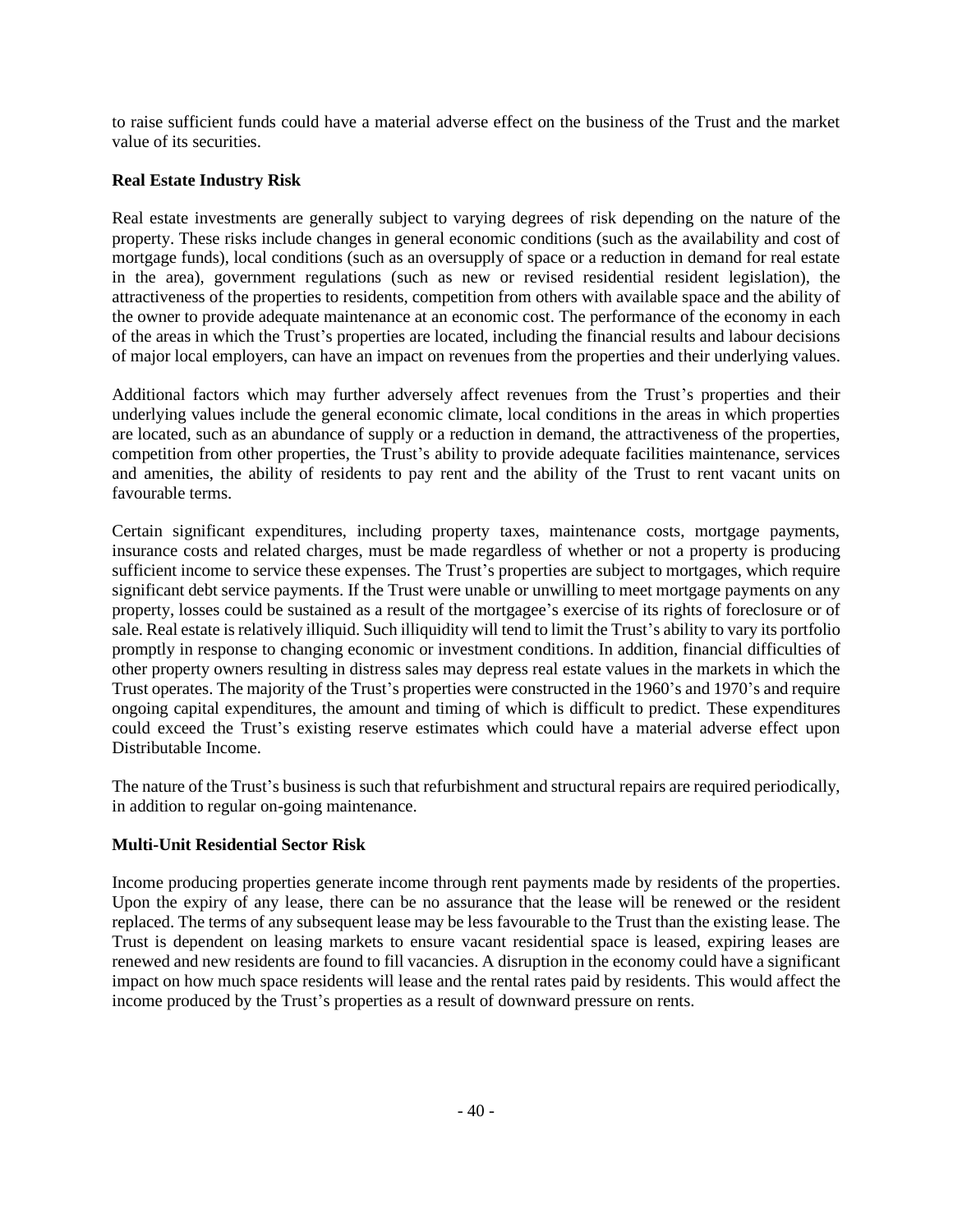#### **Environmental Risks**

As an owner and manager of real property, the Trust is subject to various Canadian federal, provincial, and municipal laws relating to environmental matters. These laws could encumber the Trust with liability for the costs of removal and remediation of certain hazardous substances or wastes released or deposited on or in its properties or disposed of at other locations. The failure to remove or remediate such substances, if any, could adversely affect the Trust's ability to sell its real estate, or to borrow using real estate as collateral, and could potentially also result in claims or other proceedings against the Trust. Although the Trust is not aware of any material non-compliance with environmental laws at any of its properties nor is it aware of any pending or threatened investigations or actions by environmental regulatory authorities in connection with any of its properties or any material pending or threatened claims relating to environmental conditions at its properties, no assurance can be given that environmental laws will not result in significant liability to the Trust in the future or otherwise adversely affect the Trust's business, financial condition or results of operations. The Trust has formal policies and procedures to review and monitor environmental exposure. The Trust has made, and will continue to make, the necessary capital expenditures for compliance with environmental laws and regulations. Environmental laws and regulations can change rapidly and the Trust may become subject to more stringent environmental laws and regulations in the future. Compliance with more stringent environmental laws and regulations could have a material adverse effect on the Trust's business, financial condition or results of operation.

# **Competition Risk**

Each segment of the real estate business is competitive. Numerous other residential developers and apartment owners compete in seeking residents. Although the Trust's strategy is to own multi-residential properties in desirable locations in each market in which it operates, some of the properties of the Trust's competitors may be newer, better located or better capitalized. The existence of alternative housing could have a material adverse effect on the Trust's ability to lease space in its properties and on the rents charged or concessions granted, and could adversely affect the Trust's revenues and its ability to meet its obligations.

## **General Uninsured Losses**

The Trust carries comprehensive general liability, fire, flood, extended coverage and rental loss insurance with policy specifications, limits and deductibles customarily carried for similar properties. There are, however, certain types of risks (generally of a catastrophic nature such as war or environmental contamination), which are either uninsurable or not economically insurable. The Trust will continue to procure insurance for such risks, subject to certain standard policy limits and deductibles and will continue to carry such insurance if it is economical to do so. Should an uninsured or underinsured loss occur, the Trust could lose its investment in, and anticipated profits and cash flows from, one or more of its properties, and would continue to be obligated to repay any recourse mortgage indebtedness on such properties. There is a risk that any significant increase in insurance costs will impact negatively upon the profitability of the Trust.

## **Credit Risk - Leases**

The key credit risk to the Trust is the possibility that its residents will be unable or unwilling to fulfill their lease term commitments. Key drivers of demand include employment levels, population growth, demographic trends and consumer confidence. The failure by residents to fulfill their lease commitments could have a material adverse effect upon Distributable Income.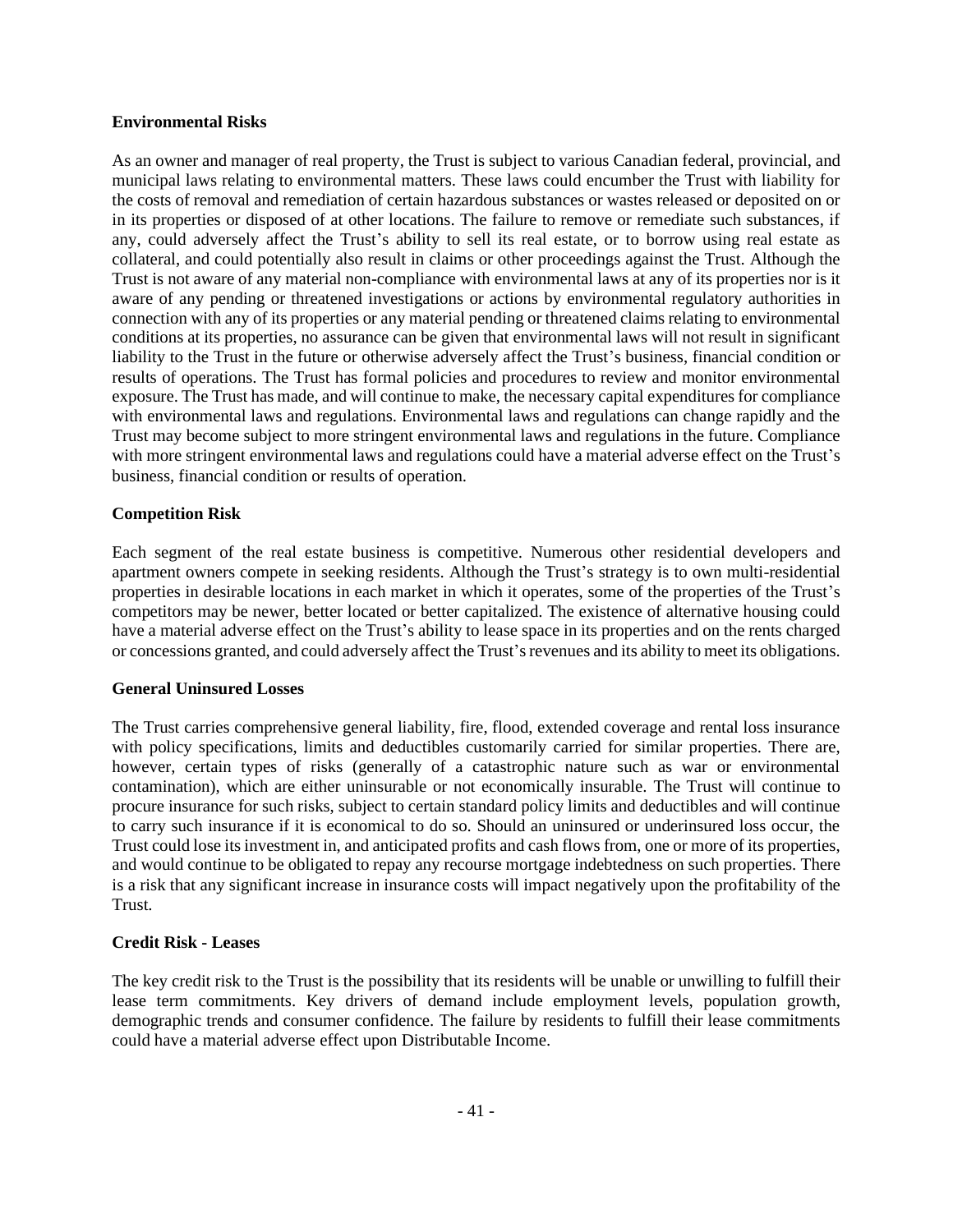#### **Local Real Estate Market Risk and Asset Concentration**

There is a risk that the Trust would be negatively affected by the new supply of, and demand for, multi-unit residential suites in its local market areas. Any significant amount of new construction will typically result in an imbalance in supply and cause downward price pressure on rents.

#### **Rent Control Legislation Risk**

Rent control legislation risk is the risk of the implementation or amendment of new or existing legislative rent controls in the markets where the Trust operates, which may have an adverse impact on the Trust's operations.

Certain provinces of Canada have enacted residential tenancy legislation which imposes, among other things, rent control guidelines that limit the Trust's ability to raise rental rates at its properties. Limits on the Trust's ability to raise rental rates at its properties may adversely affect the Trust's ability to increase income from its properties. In addition to limiting the Trust's ability to raise rental rates, residential tenancy legislation in such provinces provide certain rights to residents, while imposing obligations upon the landlord. Residential tenancy legislation in the Provinces of Ontario, British Columbia, and Québec prescribe certain procedures which must be followed by a landlord in order to terminate a residential tenancy. As certain proceedings may need to be brought before the respective administrative body governing residential tenancies as appointed under a province's residential tenancy legislation, it may take several months to terminate a residential lease, even where the resident's rent is in arrears.

Further, residential tenancy legislation in certain provinces provide the resident with the right to bring certain claims to the respective administrative body seeking an order to, among other things, compel the landlord to comply with health, safety, housing and maintenance standards. As a result, the Trust may, in the future, incur capital expenditures which may not be fully recoverable from residents. The inability to fully recover substantial capital expenditures from residents may have an adverse impact on the Trust's financial conditions and results of operations and decrease the amount of cash available for distributions.

Residential tenancy legislation may be subject to further regulations or may be amended, repealed or enforced, or new legislation may be enacted, in a manner which will materially adversely affect the ability of the Trust to maintain the historical level of earnings of its properties.

## **Utility and Property Tax Risk**

Utility and property tax risk relates to the potential loss the Trust may experience as a result of higher resource prices as well as its exposure to significant increases in property taxes. Over the past few years, property taxes have increased as a result of re-valuations of municipal properties and their adherent tax rates. For the Trust, these re-valuations have resulted in significant increases in some property assessments due to enhancements. Utility expenses, mainly consisting of natural gas and electricity service charges, have been subject to considerable price fluctuations over the past several years. Any significant increase in these resource costs that the Trust cannot pass on to the resident may have a negative material impact on the Trust.

## **Operational Risk**

Operational risk is the risk that a direct or indirect loss may result from an inadequate or failed technology, from a human process or from external events. The impact of this loss may be financial loss, loss of reputation or legal and regulatory proceedings.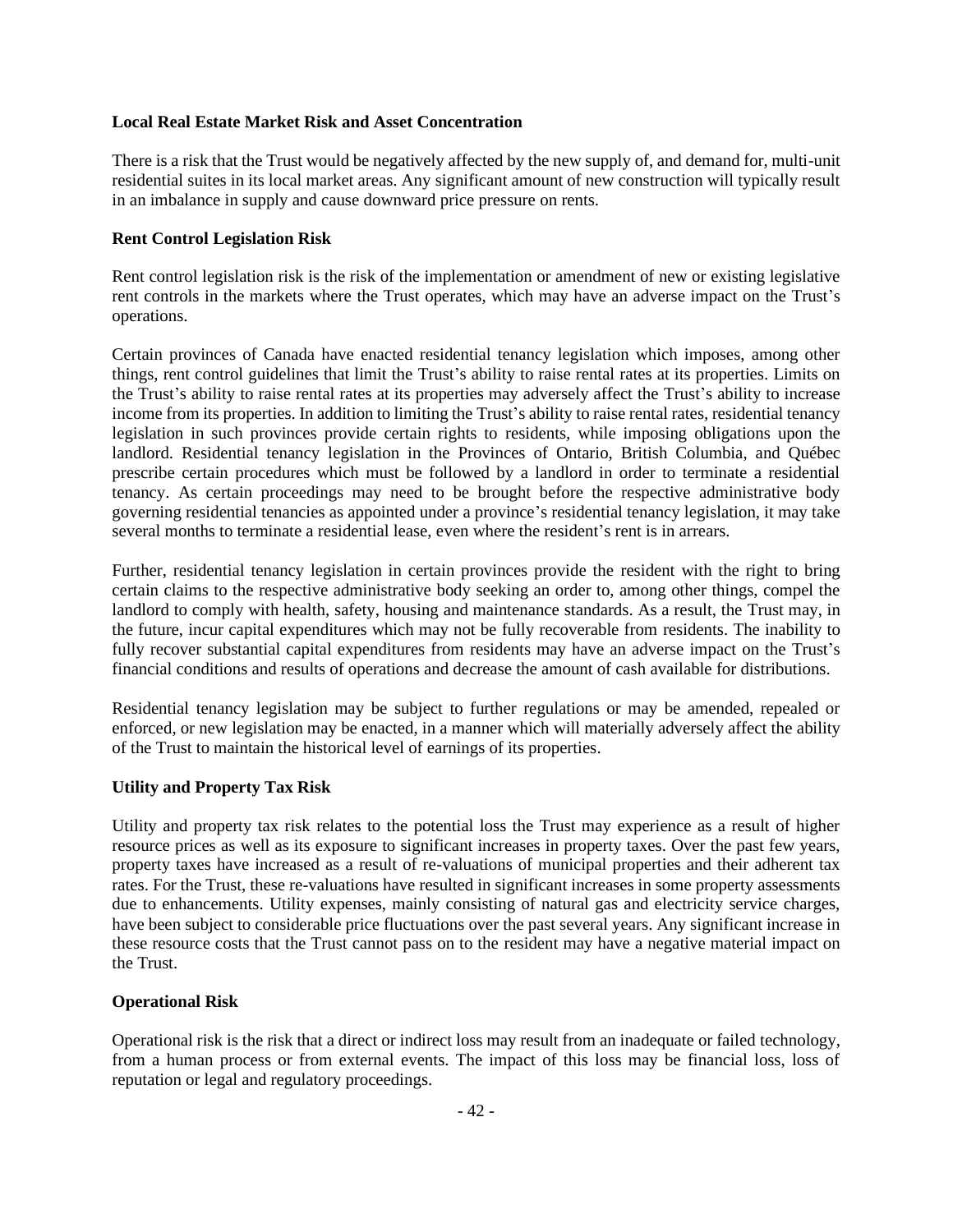#### **Renovation Risks**

The Trust is subject to the financial risk of having unoccupied units during extended periods of renovations. During renovations, these properties are unavailable for occupancy and do not generate income. Certain significant expenditures, including property taxes, maintenance costs, interest payments, insurance costs and related charges must be made throughout the period of ownership of real property regardless of whether the property is producing revenue. Delays in the renovation of a building or individual apartment could delay the renting of such building or units resulting in an increased period of time where the building is not producing revenue, or produces less revenue than a fully occupied building. The Trust intends to address these risks by acquiring financing to fund renovations, staggering renovations and by carrying out a detailed capital expenditures budget to monitor its cash position on a monthly basis.

## **Fluctuations and Availability of Cash Distributions**

Although the Trust intends to continue distributing its Distributable Income, the actual amount of Distributable Income distributed in respect of the Units will depend upon numerous factors, some of which may be beyond the control of the Trust. The distribution policy of the Trust is established by the Trustees and is subject to change at the discretion of the Trustees. The recourse of Unitholders who disagree with any change in policy is limited and could require such Unitholders to seek to replace the Trustees. Distributable Income may exceed actual cash available to the Trust from time to time because of items such as principal repayments, resident allowances, leasing commissions and capital expenditures and redemption of Units, if any. The Trust may be required to use part of its debt capacity or to reduce distributions in order to accommodate such items.

# **Cyber Security Risk**

A cyber incident is any adverse event that threatens the confidentiality, integrity or availability of the Trust's information technology resources. More specifically, a cyber incident is an intentional attack or an unintentional event that can include gaining unauthorized access to information systems to disrupt operations, corrupt data or steal confidential information. The Trust's primary risks that could directly result from the occurrence of a cyber incident include operational interruption, damage to its reputation, damage to relationships with its vendors and residents and disclosure of confidential vendor or resident information. The Trust has implemented processes, procedures and controls to mitigate these risks, but these measures, as well as its increased awareness of a risk of a cyber incident, do not guarantee that its financial results will not be negatively impacted by such an incident.

## **Market Price of Units**

One of the factors that may influence the market price of the Units is the annual yield thereon. Accordingly, an increase in market interest rates may lead purchasers of Units to expect a higher annual yield which could adversely affect the market price of the Units. In addition, the market price for the Units may fluctuate significantly and may be affected by changes in general market conditions, fluctuations in the markets for equity securities, short-term supply and demand factors for real estate investment trusts and numerous other factors beyond the control of the Trust. The Trust has no obligation to distribute to Unitholders any fixed amount, and reductions in, or suspensions of, cash distributions may occur that would reduce yield. There is no assurance that there will exist a liquid market for trading in the Units which may have an adverse effect on the market price of the Units. Trading prices of the Units may not correspond to the underlying value of the Trust's assets.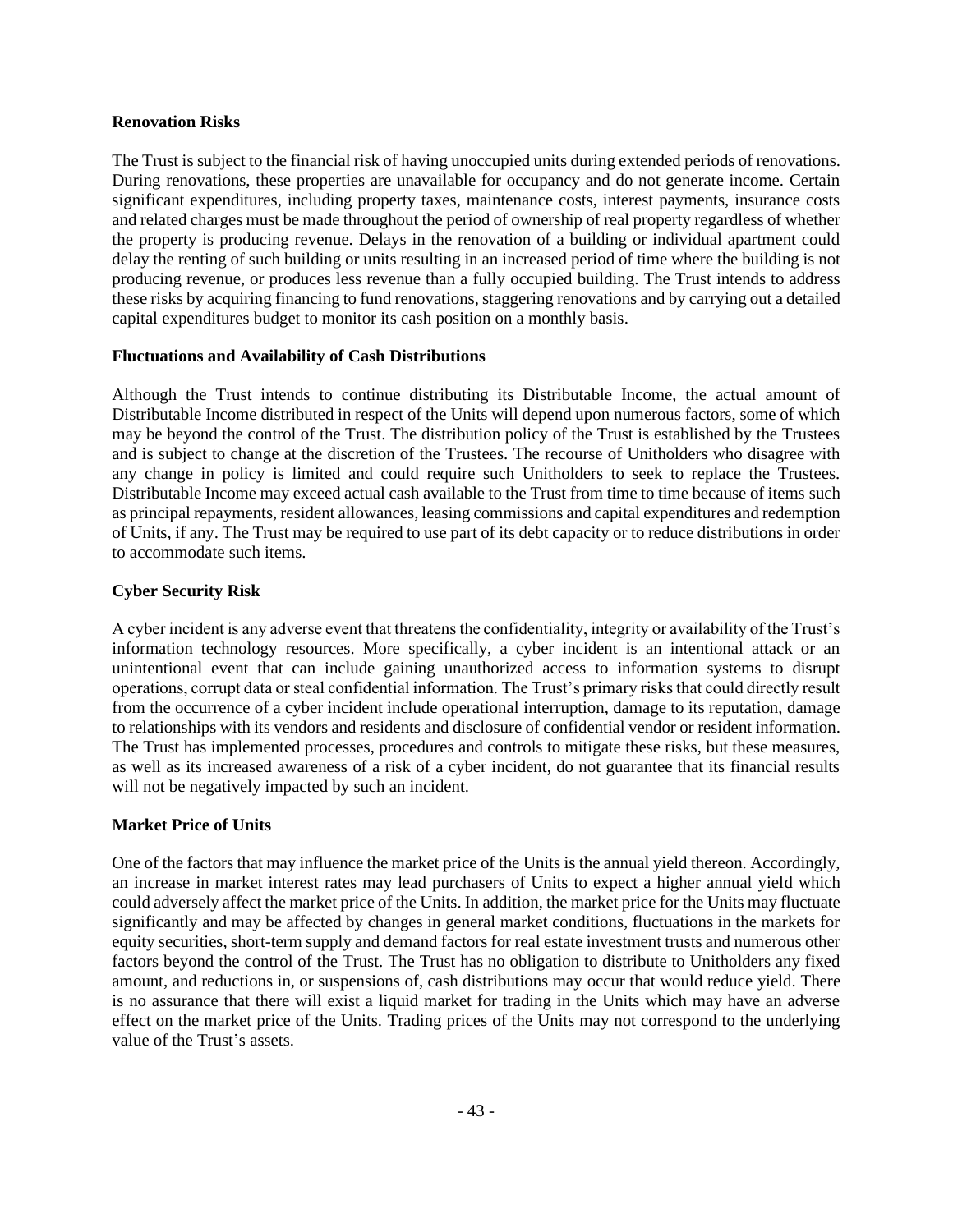#### **Legal Rights Normally Associated with the Ownership of Shares of a Corporation**

As holders of Units, Unitholders do not have all of the statutory rights normally associated with ownership of shares of a company including, for example, the right to bring "oppression" or "derivative" actions against the Trust. The Units are not "deposits" within the meaning of the *Canada Deposit Insurance Corporation Ac*t (Canada) and are not insured under the provisions of that Act or any other legislation. Furthermore, the Trust is not a trust company and, accordingly, is not registered under any trust and loan company legislation as it does not carry on or intend to carry on the business of a trust company.

## **Ability of Unitholders to Redeem Units**

It is anticipated that the redemption right attached to the Units will not be the primary mechanism by which holders of such Units liquidate their investments. The entitlement of holders of Units to receive cash upon the redemption of their Units is subject to the limitations that: (i) the total amount payable by the Trust in respect of such Units and all other Units tendered for redemption in the same calendar month shall not exceed \$50,000 (provided that such limitation may be waived at the discretion of the Trustees); (ii) at the time such Units are tendered for redemption, the outstanding Units shall be listed for trading on a stock exchange or traded or quoted on another market which the Trustees consider, in their sole discretion provides representative fair market value prices for such Units; and (iii) the normal trading of the Units is not suspended or halted on any stock exchange on which the Units are listed for trading or, if not so listed, on any market on which the Units are quoted for trading, on the redemption date or for more than five trading days during the ten trading day period ending on the redemption date.

#### **Regulatory Approvals Risk**

Upon a redemption of Units or termination of the Trust, the Trustees may distribute securities directly to the Unitholders, subject to obtaining any required regulatory approvals. No established market may exist for the securities so distributed at the time of the distribution and no market may ever develop. In addition, the securities so distributed may not be qualified investments for Mutual Fund Plans (Plans), depending upon the circumstances at the time.

## **Changes in Legislation**

There can be no assurance that the Canadian federal income tax laws (or the judicial interpretation thereof), the administrative and/or assessing practices of the CRA and/or the treatment of mutual fund trusts (including real estate investment trusts) and/or SIFT trusts (as defined below) will not be changed in a manner which adversely affects the Trust or Unitholders.

## **Risks Associated with Disclosure Controls and Procedures or Internal Control over Financial Reporting**

The Trust could be adversely affected if there are deficiencies in disclosure controls and procedures or internal control over financial reporting.

The design and effectiveness of disclosure controls and procedures and internal control over financial reporting may not prevent all errors, misstatements or misrepresentations. Deficiencies, including material weaknesses, in internal control over financial reporting which may occur could result in misstatements of the Trust's results of operations, restatements of financial statements, a decline in the Unit price, or otherwise materially adversely affect the Trust's business, reputation, results of operations, financial condition or liquidity.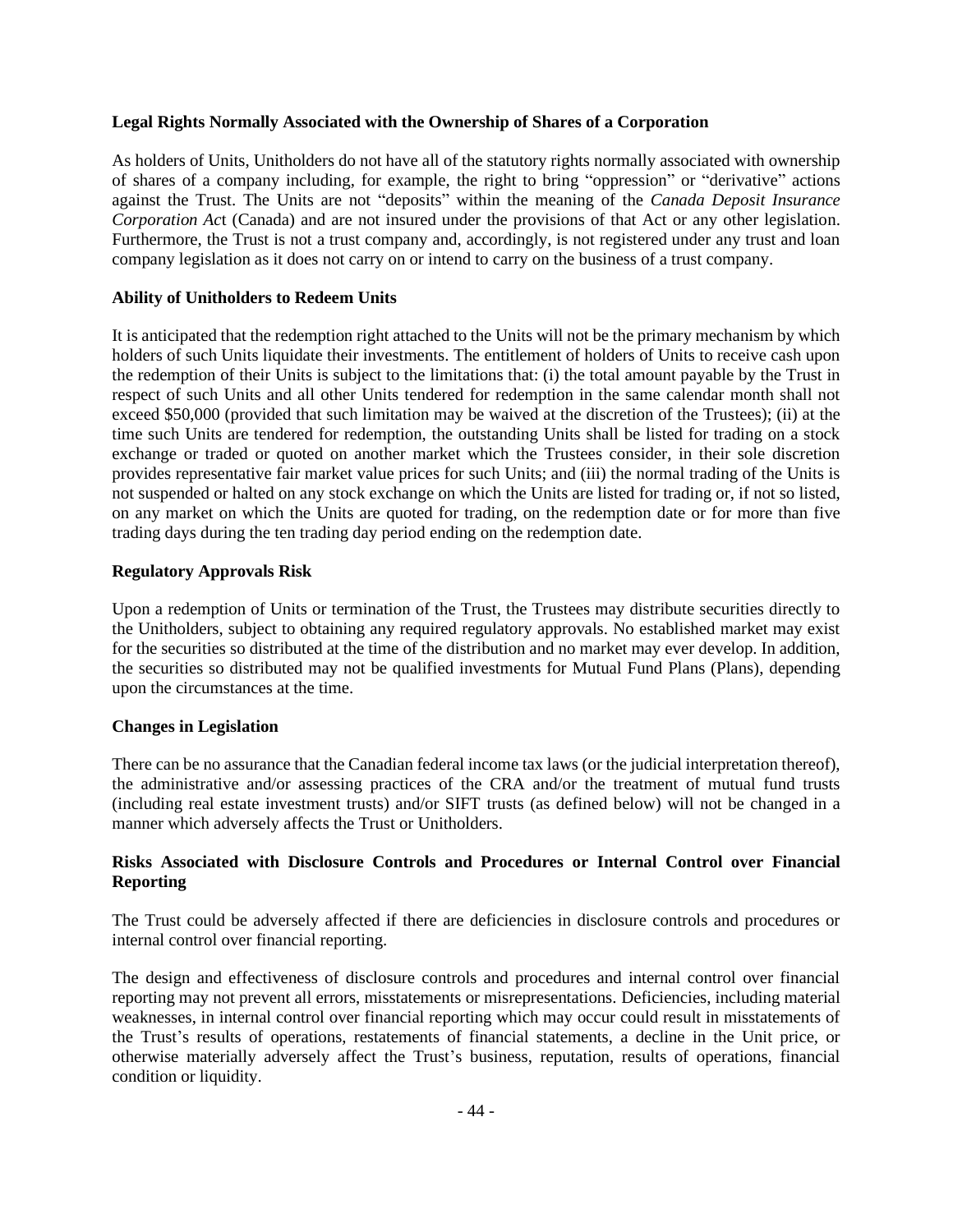## **Unitholders Limited Liability**

Recourse for any liability of the Trust is intended to be limited to the assets of the Trust. The Amended and Restated Declaration of Trust provides that no Unitholder or annuitant under a plan of which a Unitholder acts as trustee or carrier (an "**annuitant**") will be held to have any personal liability as such, and that no resort shall be had to the private property of any Unitholder or annuitant for satisfaction of any obligation or claim arising out of or in connection with any contract or obligation of the Trust or of the Trustees. Because of uncertainties in the law relating to investment trusts, there is a risk (which is considered by counsel to be remote in the circumstances) that a Unitholder or annuitant could be held personally liable for obligations of the Trust (to the extent that claims are not satisfied by the Trust) in respect of contracts which the Trust enters into and for certain liabilities arising other than out of contract including claims in tort, claims for taxes and possibly certain other statutory liabilities. The Trust will seek to limit recourse under all of its material contracts to the assets of the Trust. However, in conducting its affairs, the Trust will be indirectly acquiring real property investments, subject to existing contractual obligations, including obligations under mortgages and leases. Trustees will use all reasonable efforts to have any such obligations under mortgages on such properties and material contracts, other than leases, modified so as not to have such obligations binding upon any of the Unitholders or annuitants personally. However, the Trust may not be able to obtain such modification in all cases. To the extent that claims are not satisfied by the Trust, there is a risk that a Unitholder or annuitant will be held personally liable for obligations of the Trust where the liability is not disavowed as described above. Ontario has enacted legislation intended to remove uncertainty about the liability of Unitholders of publicly traded trusts. *The Trust Beneficiaries' Liability Act, 2004,* implemented on January 1, 2005, is a clear legislative statement that the Unitholders of a trust that is a reporting issuer and governed by the laws of Ontario will not be personally liable for the obligations and liabilities of the trust or any of its trustees that arise after *The Trust Beneficiaries' Liability Act, 2004,* came into force, which *The Trust Beneficiaries' Liability Act, 2004,* states was December 16, 2004.

## **Structural Subordination of Debt**

Liabilities of a parent entity with assets held by various subsidiaries may result in the structural subordination of the lenders to the parent entity. The parent entity is entitled only to the residual equity of its subsidiaries after all debt obligations of its subsidiaries are discharged. In the event of a bankruptcy, liquidation or reorganization of the Trust, holders of indebtedness of the Trust (including holders of Notes) may become subordinate to lenders to the subsidiaries of the Trust.

## **Statutory Remedies**

The Trust is not a legally recognized entity within the relevant definitions of the *Bankruptcy and Insolvency Act*, the *Companies' Creditors Arrangement Ac*t and in some cases, the *Winding Up and Restructuring Act*. As a result, in the event a restructuring of the Trust were necessary, the Trust would not be able to access the remedies available thereunder. In the event of a restructuring, a holder of debentures may be in a different position than a holder of secured indebtedness of a corporation.

## **Outstanding Indebtedness**

The ability of the Trust to make cash distributions to Unitholders or to make other payments are subject to applicable law and contractual restrictions contained in instruments governing the Trust's indebtedness. Although the Trust is currently not in default under any existing loan agreements or guarantee agreements, any future default could have significant consequences for Unitholders. Further, the amount of the Trust's indebtedness could have significant consequences to holders of Units, including the ability of the Trust to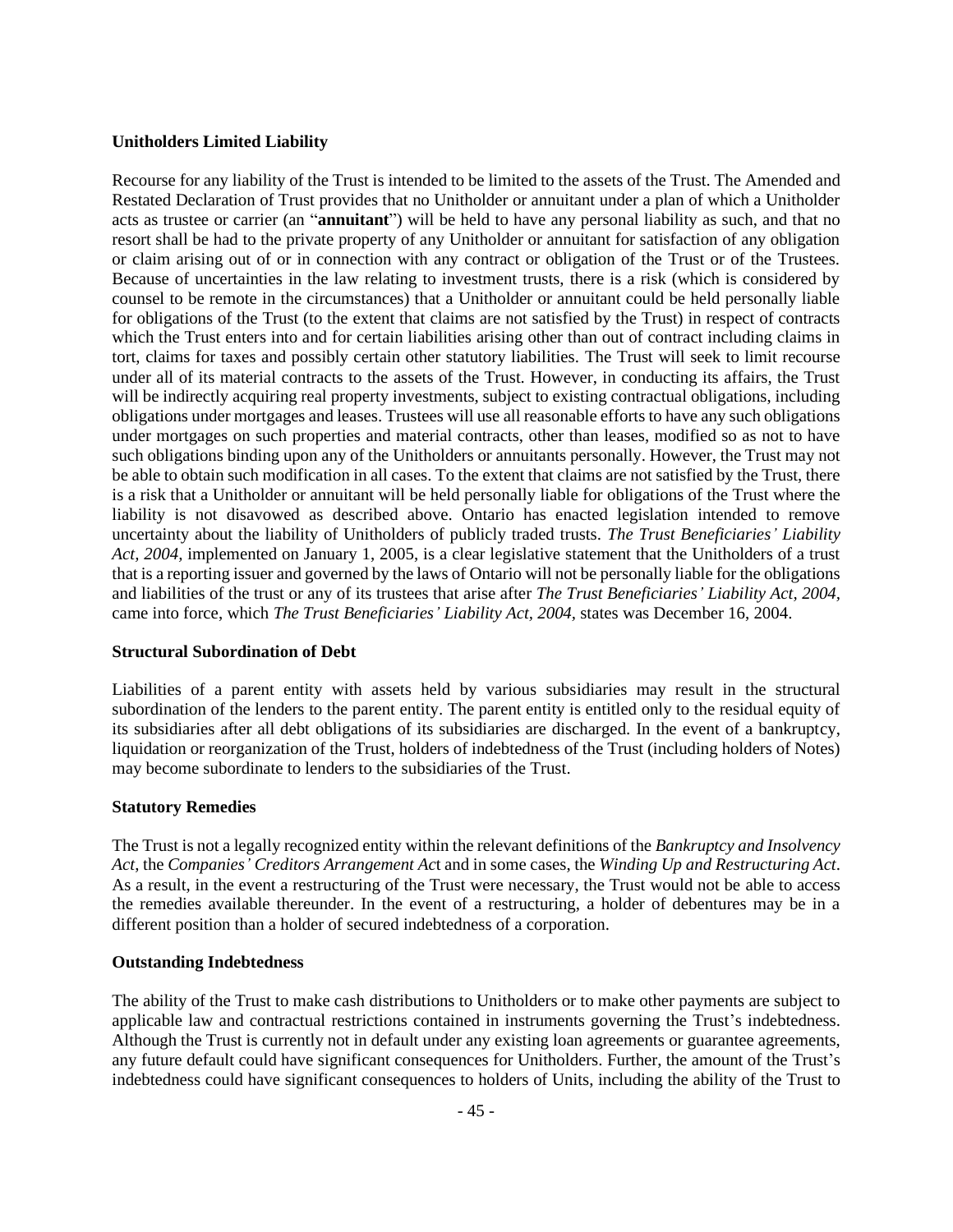obtain additional financing for working capital, capital expenditures or future acquisitions may be limited; and that a significant portion of the Trust's cash flow from operations may be dedicated to the payment of principal and interest on its indebtedness thereby reducing funds available for future operations and distributions. Additionally, some of The Trust's debt may be at variable rates of interest or may be renewed at higher rates of interest, which may affect cash flow from operations available for distributions. Also, in the event of a significant economic downtown, there can be no assurance that the Trust will generate sufficient cash flow from operations to meet required interest and principal payments. The Trust is subject to the risk that it may not be able to refinance existing indebtedness upon maturity or that the terms of such refinancing may be onerous. These factors may adversely affect the Trust's cash distributions.

#### **Pandemic Risk and Economic Downturn**

On March 11, 2020, the World Health Organization declared COVID-19 a global pandemic. The transmission of COVID-19 and efforts to contain its spread have resulted in international, national and local border closings, significant disruptions to business operations, financial markets, regional economies and the world economy and other changes to services as well as considerable general concern and uncertainty. Such disruptions could adversely affect the ability of the Trust's residents to pay rent and increase the Trust's credit risk. In addition, the COVID-19 pandemic and other outbreaks could materially interrupt the Trust's supply chain and service providers, which could have material adverse affects on the Trust's ability to maintain and service its properties. There can be no assurance that a disruption in financial markets, regional economies and the world economy and the government measures to contain COVID-19 will not negatively affect the financial performance or fair values of the Trust's investment properties in a material manner.

The Trust's response to the COVID-19 pandemic is guided by local public health authorities and governments. The Trust continues to closely monitor business operations and may take further actions that respond to directives of governments and public health authorities or that are in the best interests of employees, residents, suppliers, or other stakeholders, as necessary. These changes and any additional changes in operations in response to COVID-19 could materially impact the business operations and financial results of the Trust. The COVID-19 situation continues to change rapidly and uncertainties remain with respect to the severity and duration of a resurgence in COVID-19 or its variants, the availability, distribution rates and efficacy of COVID-19 vaccines, the speed and extent to which normal economic conditions are able to resume and the effectiveness of government and central bank responses. There are no comparable recent events that provide guidance as to the effect the spread of COVID-19 may have, and, as a result, it is not possible to reliably estimate the duration and severity of these consequences, as well as their impact on the financial position and results of the Trust for future periods.

## **Volatility Resulting from the Current Conflict in Ukraine**

Russia launched a large-scale invasion of Ukraine on February 24, 2022. The extent and duration of the military action, resulting sanctions and resulting future market disruptions are impossible to predict, but could be significant. Actual and threatened responses to such military action, including trade and monetary sanctions, may impact the markets for certain Russian commodities, such as oil and natural gas. This could significantly affect worldwide demand and prices for these commodities and cause turmoil in the global financial system. This could materially affect our business, our supply chains, and financial condition, along with our operating costs as an increase in the price of natural gas would negatively affect the Trust's financial performance.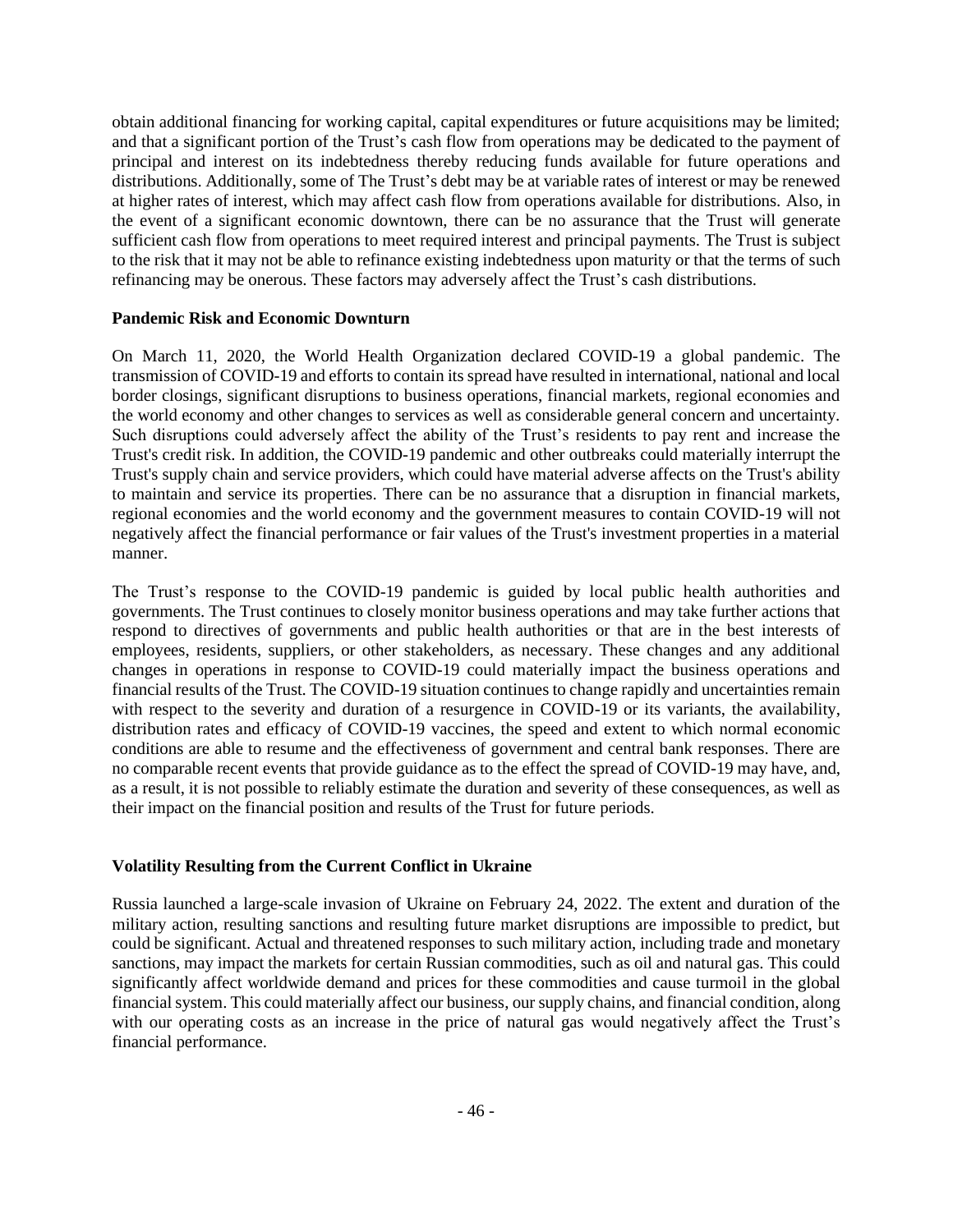#### **Dependence on Key Personnel**

The management of the Trust depends on the services of certain key personnel. The termination of employment by any of these key personnel could have a material adverse effect on the Trust.

#### **Potential Conflicts of Interest**

The Trust may be subject to various conflicts of interest because of the fact that Trustees and officers of the Trust, including the Chief Executive Officer who is also a principal of CLV, are engaged in other real estate-related business activities. The Trust may become involved in transactions which conflict with the interests of the foregoing. Trustees may from time to time deal with persons, firms, institutions or corporations with which the Trust may be dealing, or which may be seeking investments similar to those desired by the Trust. The interests of these persons could conflict with those of the Trust. In addition, from time to time, these persons may be competing with the Trust for available investment opportunities. The Amended and Restated Declaration of Trust contains "conflicts of interest" provisions requiring Trustees to disclose material interests in material contracts and transactions and to refrain from voting thereon.

#### **Dilution**

The number of Units the Trust is authorized to issue is unlimited. The Trustees have the discretion to issue additional Units in other circumstances, including pursuant to the Unit Option Plan, the Deferred Unit Plan and the Long Term Incentive Plan and upon conversion or exercise of other convertible securities. Any issuance of additional Units may have a dilutive effect on the existing holders of the Units. Future acquisitions and combinations with other entities could result in significant dilution.

#### **Restrictions on Potential Growth and Reliance on Credit Facilities**

The payout by the Trust of a substantial part of its operating cash flow could adversely affect the Trust's ability to grow unless it can obtain additional financing. Such financing may not be available, or renewable, on attractive terms or at all. In addition, if current credit facilities were to be cancelled or could not be renewed at maturity on similar terms, the Trust could be materially and adversely affected.

## **Proposed Property Acquisitions**

There can be no assurance that future acquisitions will not adversely affect the business, financial condition or operating results of the Trust. The Trust's planned growth will require increasingly sophisticated financial and operational controls to be implemented. In the event that financial and operational controls do not keep pace with the Trust's expansion, the potential for unintended accounting and operational errors may increase.

#### **Property Acquisition Risks**

An important factor in the success of the Trust is the ability of the management of the combined entities to coexist and, if appropriate, integrate all or part of the holdings, systems and personnel of such entities. The integration of businesses can result in unanticipated operational problems and interruptions, expenses and liabilities, the diversion of management attention and the loss of key employees, residents or suppliers. There can be no assurance that the business integration will be successful or that future acquisitions and/or development opportunities will not adversely affect the business, financial condition or operating results of the combined entities. There can be no assurance that the combined entities will not incur additional material charges in subsequent quarters to reflect additional costs associated with the Trust or that that the benefits expected from the Trust will be realized. The Trust's planned growth will require increasingly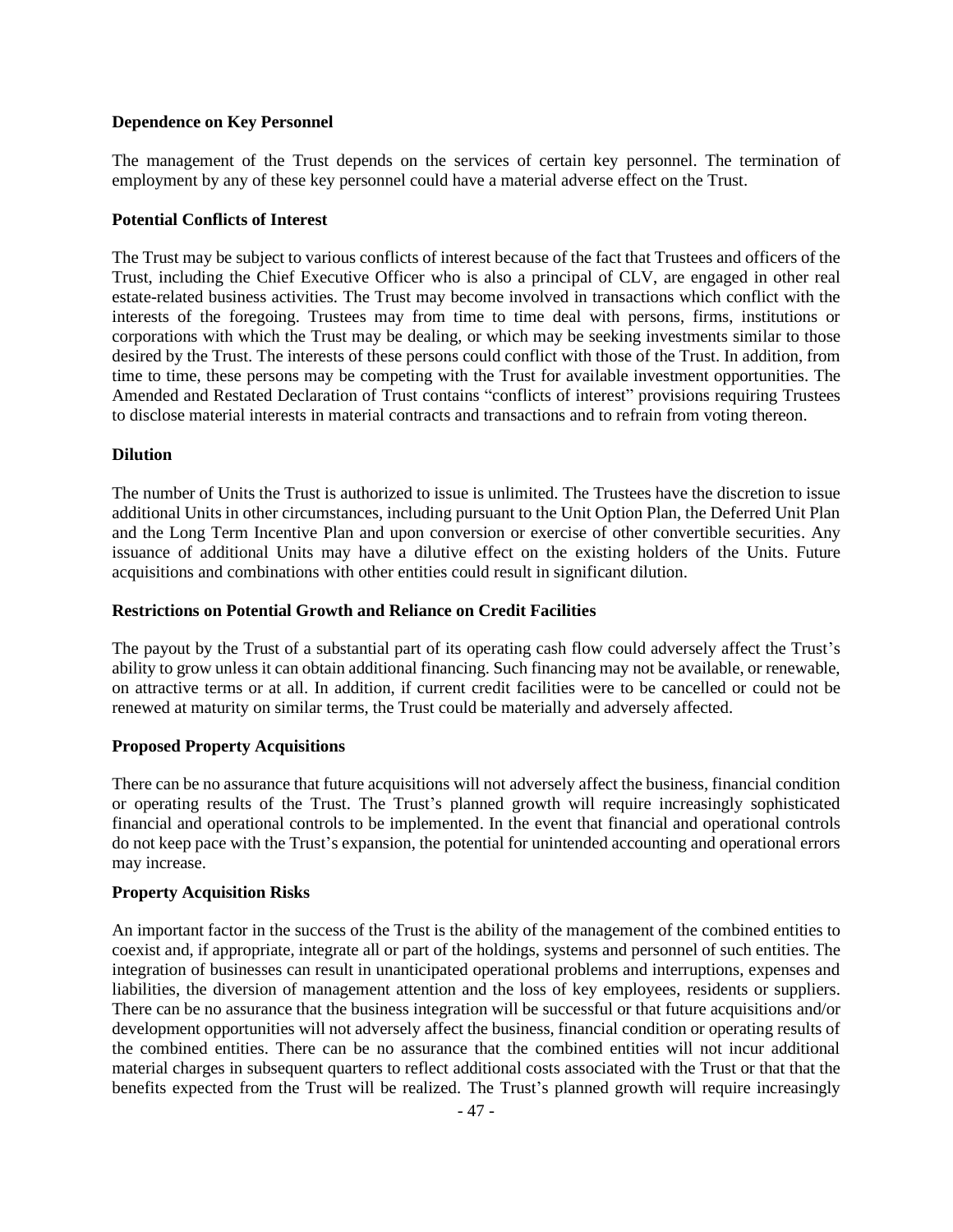sophisticated financial and operational controls to be implemented. In the event that financial and operational controls do not keep pace with the Trust's expansion, the potential for unintended accounting and operational errors may increase.

# **Interest Risk**

Interest risk is the combined risk that the Trust would experience a loss as a result of its exposure to a higher interest rate environment (interest rate risk) and the possibility that at the term end of a mortgage the Trust would be unable to renew the maturing debt either with the existing or an additional lender (renewal risk). The Trust attempts to manage its interest rate risk by maintaining a balanced, maturing portfolio with mortgage debt being financed for varying lengths of time through the implementation of a structured mortgage debt ladder. There can, however, be no assurance that the renewal of debt will be on as favourable of terms as the Trust's existing debt.

# **Appraisals of Properties**

An appraisal is an estimate of market value and caution should be used in evaluating data with respect to appraisals. It is a measure of value based on information gathered in the investigation, appraisal techniques employed and reasoning both quantitative and qualitative, leading to an opinion of value. The analysis, opinions, and conclusions in an appraisal are typically developed based on, and in conformity with, or interpretation of the guidelines and recommendations set forth in the Canadian Uniform Standards of Appraisal Practice. Appraisals are based on various assumptions of future expectations of property performance and while the appraiser's internal forecast of net income for the properties appraised are considered to be reasonable at that time, some of the assumptions may not materialize or may differ materially from actual experience in the future.

# **Joint Arrangements**

The Trust has two development projects that are subject to joint control and are joint arrangements (joint ventures and joint operations). Risks associated with joint arrangements include the risk of non-payment for operating and capital costs from the partner, risk of inability to finance a property associated with a joint venture or limited partnership and the risk of a partner selling their interest in the properties.

# **Zoning and Approval**

Future acquisitions and development projects may require zoning and other approvals from local government agencies. The process of obtaining such approvals may take months or years, and there can be no assurance that the necessary approvals for any particular project will be obtained. Holding costs accrue while regulatory approvals are being sought, and delays could render future acquisitions and developments uneconomical.

# **Debt and Distributable Income**

Distributable Income available for distribution to Unitholders is based, directly and indirectly, on the ability of the Trust to pay distributions on its Units, such ability, in each case, is dependent upon the performance of the business of the Trust and its ability to maintain certain debt levels. The Trust will be required to refinance certain debt as it expires. The Trust may be unable to refinance such debt on terms as favourable as existing debt, or at all. In addition, the Trust's ability to borrow is subject to certain restrictive covenants contained in the Amended and Restated Declaration of Trust and certain credit agreements. The Trust's ability to make distributions may be materially affected should any of the foregoing conditions arise.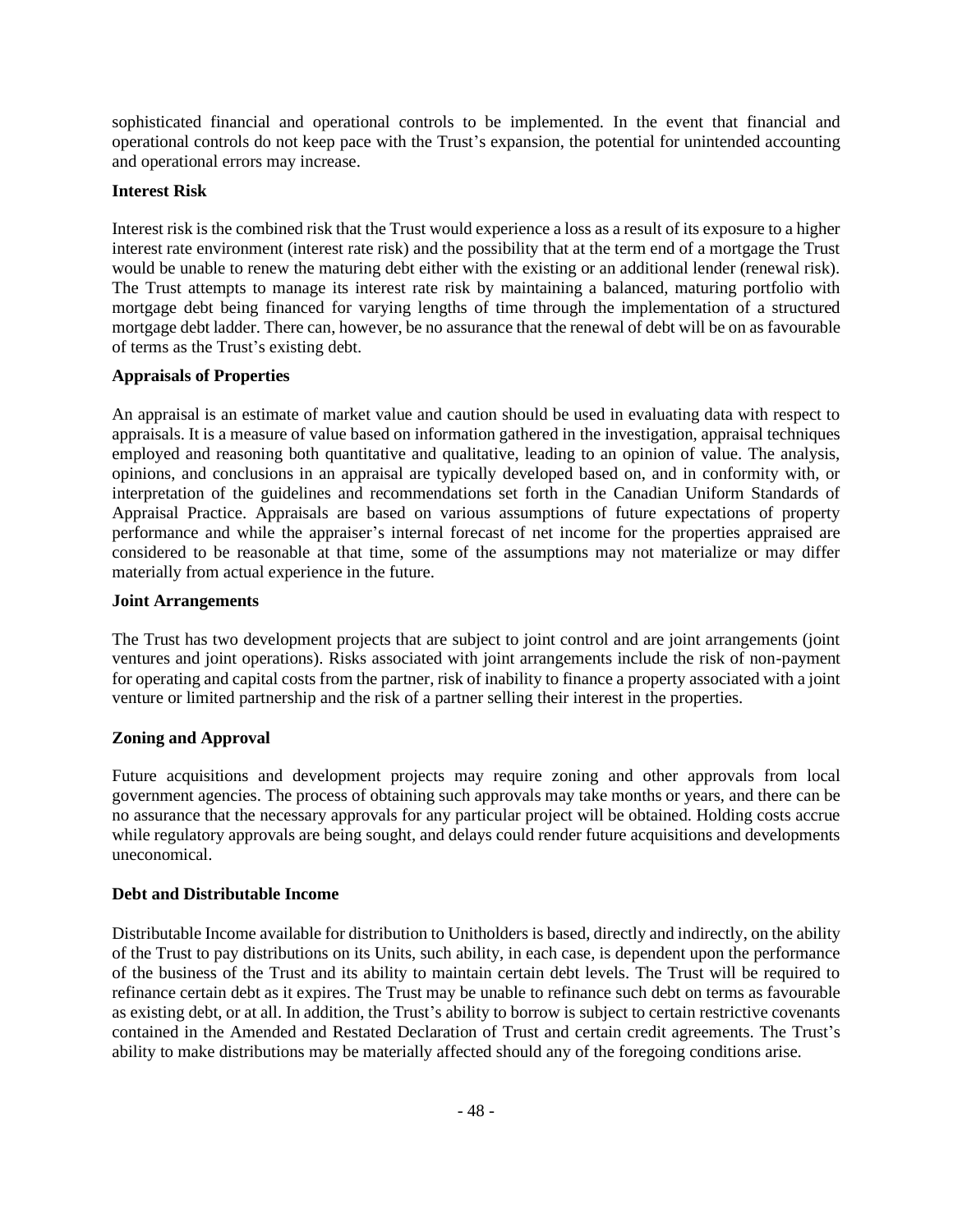#### **Legal Proceedings**

In the normal course of operations, the Trust may become subject to a variety of legal and other claims. Management and legal counsel evaluate all claims on their apparent merits, and accrue management's best estimate of the estimated costs to satisfy such claims.

#### **INCOME TAX MATTERS**

#### <span id="page-50-0"></span>**SIFT Rules**

Certain rules in the Tax Act (the "**SIFT Rules**") affect the tax treatment of "specified investment flowthrough trusts ("**SIFT trusts**"), and their unitholders. Subject to the SIFT Rules a SIFT trust is itself liable to pay income tax on certain income at a rate that is substantially equivalent to the combined federal and provincial general tax rate applicable to taxable Canadian corporations. Such non-deductible distributions paid to a holder of units of the SIFT trust are generally deemed to be taxable dividends received by the holder of such units from a taxable Canadian corporation. However, a trust will not be considered to be a SIFT trust for a taxation year if it qualifies as a "real estate investment trust" (as defined in the Tax Act) for that year (the "**REIT Exception**").

## **The REIT Exception**

Based on a review of the Trust's assets and revenues, management believes that the Trust satisfied the tests to qualify for the REIT Exception throughout 2021 and therefore the SIFT Rules will have no application and the Trust and its Unitholders will not, directly or indirectly, be subject to tax imposed by the SIFT Rules. However, as the REIT exemption includes complex revenue and asset tests no assurances can be provided that the Trust will continue to qualify for any subsequent year.

In the unlikely event that the Trust does not qualify for the REIT Exception, distributions of income may be treated by the Trust as distributions of capital which are not taxed and instead reduce the adjusted cost base of the Unitholder's Units.

The REIT Exception is applied on an annual basis. Accordingly, if the Trust did not qualify for the REIT Exception in a particular Taxation Year, it may be possible to restructure the Trust such that it may qualify in a subsequent Taxation Year. There can be no assurances, however, that the Trust will be able to restructure such that it will not be subject to the tax imposed by the SIFT Rules, or that any such restructuring, if implemented, would not result in material costs or other adverse consequences to the Trust and Unitholders. The Trust intends to take such steps as are necessary to ensure that, to the extent possible, it qualifies for the REIT Exception and any negative effects of the SIFT Rules on the Trust and Unitholders are minimized.

## **Other Canadian Tax Matters**

Although the Trust is of the view that all expenses to be claimed by the Trust and/or its subsidiary entities will be reasonable and deductible and that the cost amount and capital cost allowance claims of such entities will have been correctly determined, there can be no assurance that the Tax Act or the interpretation of the Tax Act will not change, or that the CRA will agree. If the CRA successfully challenges the deductibility of such expenses, the taxable income of the Trust and/or its subsidiary entities and indirectly the Unitholders may increase or change. The extent to which distributions will be non-taxable in the future will depend in part on the extent to which the Trust and/or its subsidiary entities is able to deduct capital cost allowance relating to its Properties.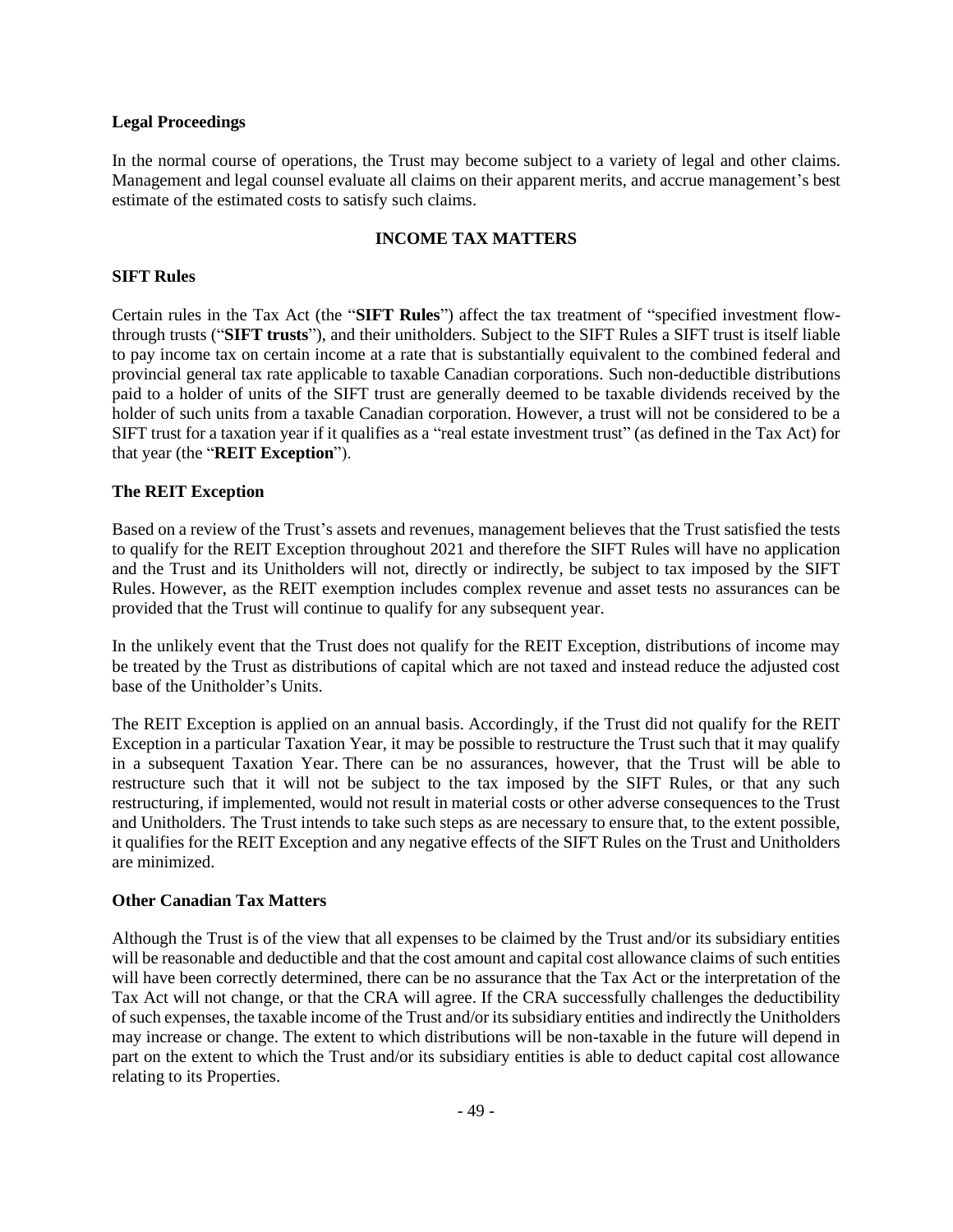In structuring its affairs, the Trust consults with its tax and legal advisors and receives advice as to the optimal method in which to complete its business objectives while at the same time minimizing or deferring taxes, where possible. There is no guarantee that the relevant taxing authorities will not take a different view as to the ability of the Trust to utilize these strategies. It is possible that one or more taxing authorities may review these strategies and determine that tax should have been paid, in which case the Trust may be liable for such taxes. Such increased tax liability could have a material adverse effect upon the Trust's ability to make distributions to Unitholders.

#### **Investment Eligibility**

There can be no assurance that income tax laws and the treatment of mutual fund trusts will not be changed in a manner which adversely affects holders of Units. If the Trust ceases to qualify as a "mutual fund trust" under the Tax Act and the Units thereof cease to be listed on a designated stock exchange (which currently includes the TSX), Units will cease to be qualified investments for registered retirement savings plans, deferred profit sharing plans, registered retirement income funds, registered education savings plans, registered disability savings plans and tax-free savings accounts. The Tax Act imposes penalties for the acquisition or holding of non-qualified investments.

#### **Non-Resident Withholding Tax**

A holder of Units that is non-resident of Canada for purposes of the Tax Act will generally be subject to Canadian withholding tax under Part XIII of the Tax Act at the rate of 25% on the portion of the income of the Trust (including, in general, taxable capital gains deemed to be "TCP gains distributions" for purposes of the Tax Act) paid or credited (whether in cash or in specie) in respect of such Units, subject to reduction under an applicable tax treaty. In addition, a holder of Units that is a non-resident of Canada for purposes of the Tax Act will generally be subject to Canadian withholding tax under Part XIII.2 of the Tax Act at the rate of 15% on the portion of any distributions from the Trust that are not otherwise subject to tax under Part I or Part XIII of the Tax Act. A refund in respect of any withholding tax payable under Part XIII.2 of the Tax Act may be available in certain circumstances. Investors should consult with their own tax advisors regarding the applicability of withholding tax having regard to their particular circumstances.

#### **INTEREST OF MANAGEMENT AND OTHERS IN MATERIAL TRANSACTIONS**

<span id="page-51-0"></span>Mr. Mike McGahan, Chief Executive Officer and a Trustee of the Trust is the President, Chief Executive Officer and principal of CLV. CLV is a company that focuses on providing "Complete Real Estate Solutions", including property management, real estate brokerage, mortgage brokerage, residential rentals, commercial leasing and construction. As a result, Mr. McGahan may be subject to certain potential conflicts of interest with respect to his roles with the Trust and CLV. To mitigate the potential for conflicts of interest, Asset Purchase Agreement with CLV included a specific non-competition provision related to managing multi-family residential properties.

## **MANAGEMENT CONTRACTS**

<span id="page-51-1"></span>There are no management functions of InterRent REIT that are to any substantial degree performed by a person other than the Trustees or officers of InterRent REIT.

In 2018, the REIT entered into an agreement with CLV to internalize the Trust's property management function effective February 15, 2018. CLV agreed to allow the Trust to use the property manager's brand without cost for a period of 24 months following closing of the transaction. Subsequently, the Trust entered into an agreement with CLV which extended the term to February 14, 2025 at no cost consideration.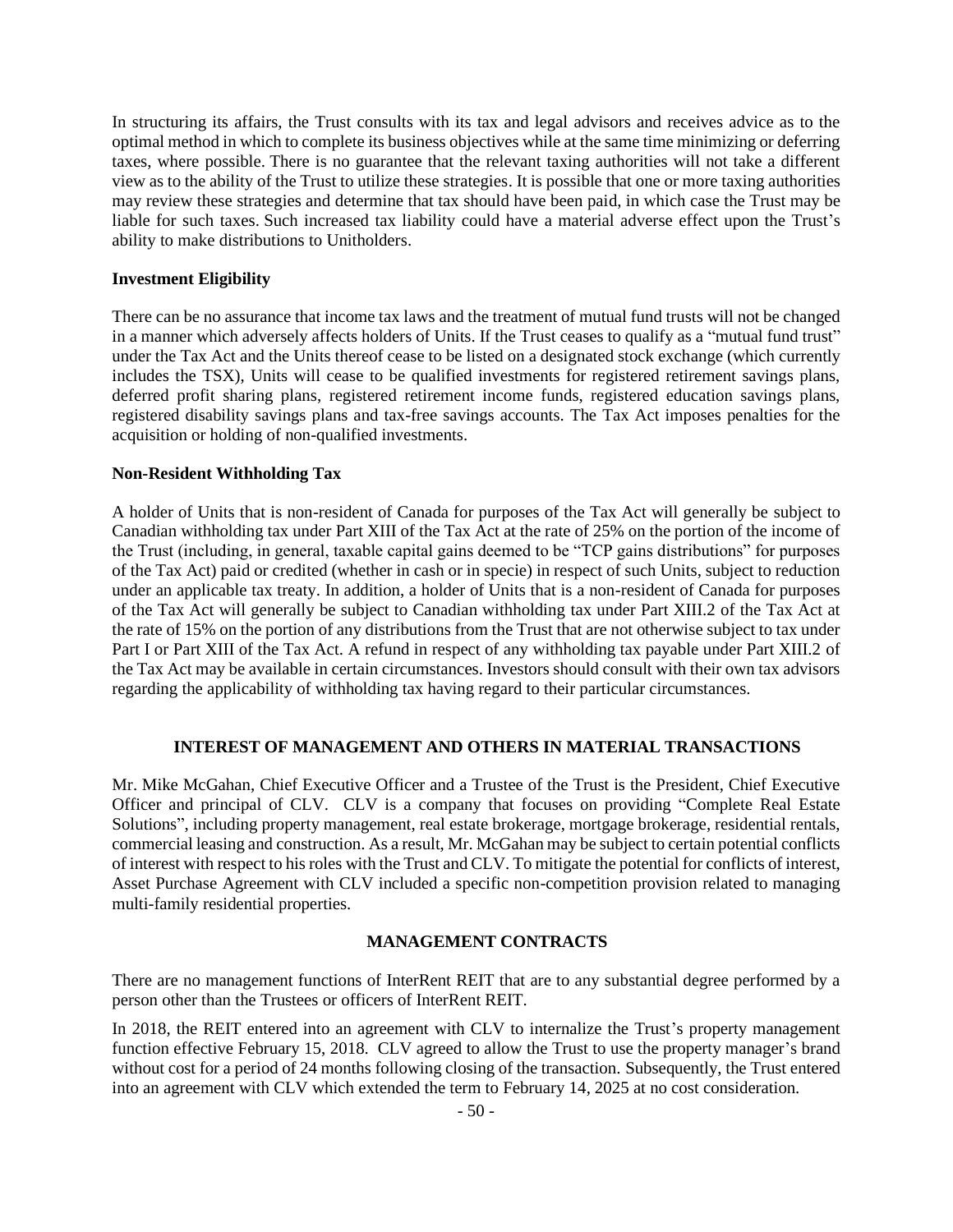# **AUDITOR, TRANSFER AGENT AND REGISTRAR**

# <span id="page-52-1"></span><span id="page-52-0"></span>**Auditor**

The auditors of InterRent REIT are RSM Canada LLP, Chartered Professional Accountants ("**RSM**"), who have prepared an independent auditors' report dated March 8, 2022 in respect of InterRent REIT's consolidated annual financial statements with accompanying notes as at and for the years ended December 31, 2021 and 2020. RSM has advised that they are independent with respect to InterRent REIT within the meaning of the Rules of Professional Conduct of the Institute of Chartered Professional Accountants of Ontario.

# <span id="page-52-2"></span>**Transfer Agent and Registrar**

The transfer agent and registrar for the Units is TSX Trust Company, 200 University Avenue, Suite 300, Toronto, Ontario, M5H 4H1.

# <span id="page-52-3"></span>**MATERIAL CONTRACTS**

The following are the material contracts relating to the Trust and its Subsidiaries:

- 1. the Amended and Restated Declaration of Trust;
- 2. the InterRent Trust Declaration of Trust;
- 3. the Holdings Partnership Limited Partnership Agreement;
- 4. the Exchange Agreement;
- 5. the Note Indenture; and
- 6. the Asset Purchase Agreement

See information in this annual information form and the information circular dated October 17, 2006 of IIP for particulars of such contracts. Copies of these agreements are available for review at www.sedar.com but may be inspected, without charge, at the registered office of InterRent REIT located at 485 Bank Street, Suite 207, Ottawa, Ontario, K2P 1Z2 Attention: Chief Financial Officer during ordinary business hours.

## **ADDITIONAL INFORMATION**

<span id="page-52-4"></span>Additional information relating to InterRent REIT, including the documents listed above and incorporated by reference in this AIF can be found on the Canadian Securities Administrators' System for Electronic Document Analysis and Retrieval (SEDAR) at www.sedar.com. Additional financial information respecting the InterRent REIT is provided in the audited financial statements and management's discussion and analysis for the period ended December 31, 2021. Additional information of InterRent REIT, including InterRent REIT's Trustees and officers' remuneration and indebtedness, principal holders of InterRent REIT's Units and securities authorized for issuance under equity compensation plans is provided in InterRent REIT's management information circular dated May 7, 2021. All of the foregoing documents have been filed on SEDAR. Copies of those documents, as well as additional copies of this AIF, are available upon written request without charge from the Chief Financial Officer of InterRent REIT at 485 Bank Street, Suite 207, Ottawa, Ontario, K2P 1Z2.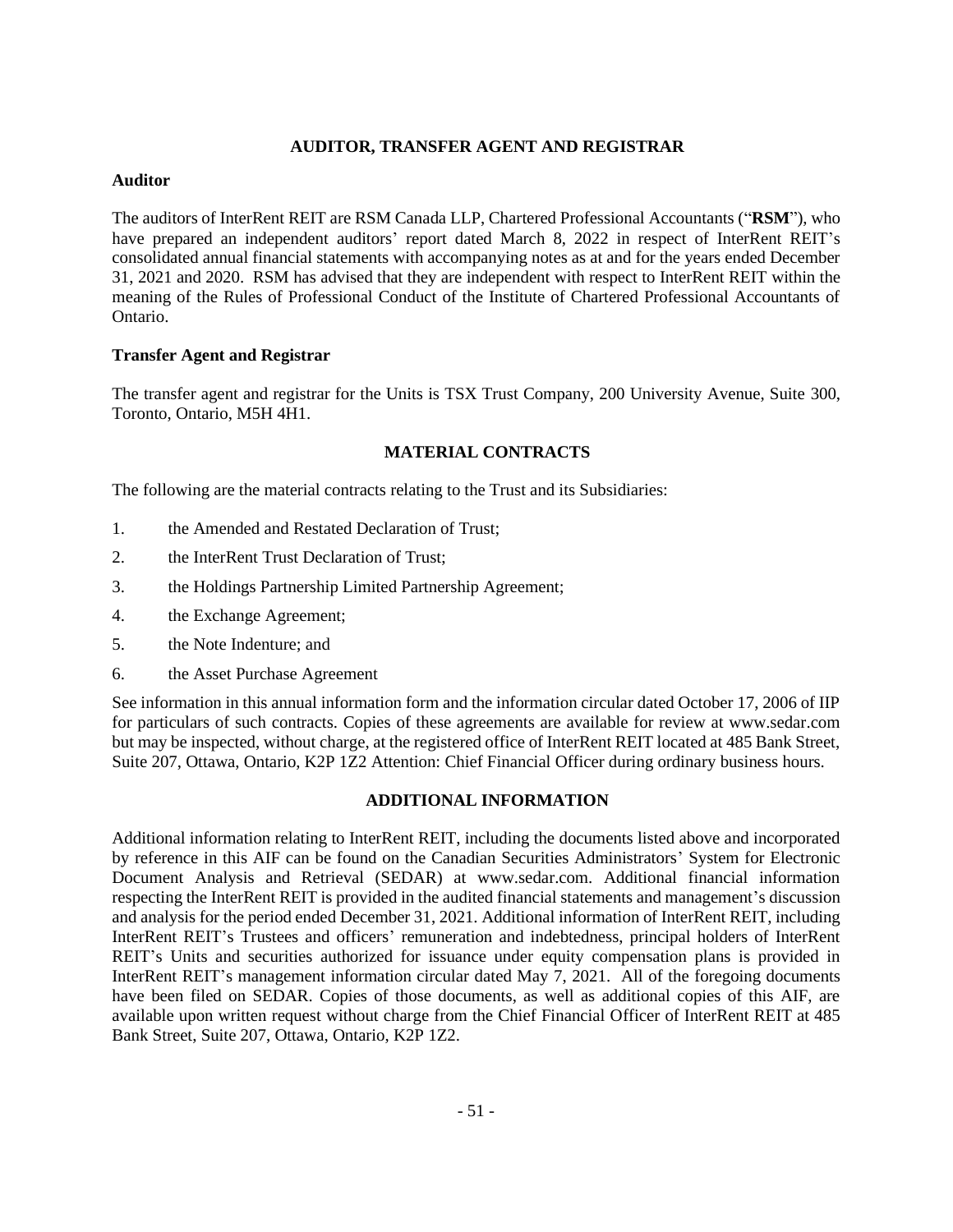## **APPENDIX A**

# **INTERRENT REAL ESTATE INVESTMENT TRUST** (the "**Trust**")

# **CHARTER OF THE AUDIT COMMITTEE** (the "**Charter**")

# **I. GENERAL**

#### **1. Mandate and Purpose**

The Audit Committee (the "**Committee**") is a committee of the Board of Trustees ("**Board**"/ "**Board of Trustees**") of the Trust. The primary function of the Committee is to assist the Board in fulfilling its oversight responsibilities by:

- reviewing the financial reports, other financial information and relevant documents provided by the Trust to any governmental body or the public;
- recommending the appointment of the Trust's external auditor and reviewing and appraising the audit efforts of such external auditor;
- reviewing and approving any proposed hiring of the Trust's internal auditor, as may be recommended by management;
- providing an open avenue of communication among the external auditor, financial and senior management of the Trust and the Board of Trustees;
- reviewing the qualifications, independence and performance of the external auditor;
- serving as an independent and objective party to monitor the Trust's financial reporting processes including internal controls and disclosure controls thereon;
- encouraging continuous improvement of, and fostering adherence to, the Trust's policies, procedures and practices over financial reporting processes;
- ensuring the Trust's compliance with legal and regulatory requirements, as they relate to the Trust's financial statements;
- review management's program of risk assessment and steps taken to address significant risks or exposures of all types, including insurance coverage and tax compliance;
- establishing procedures for the receipt, retention and treatment of complaints received by the Trust regarding accounting, internal controls or auditing matters, and for the confidential, anonymous submission by employees of the Trust of concerns regarding questionable accounting or auditing matters and including the establishment and review of a whistle blower policy; and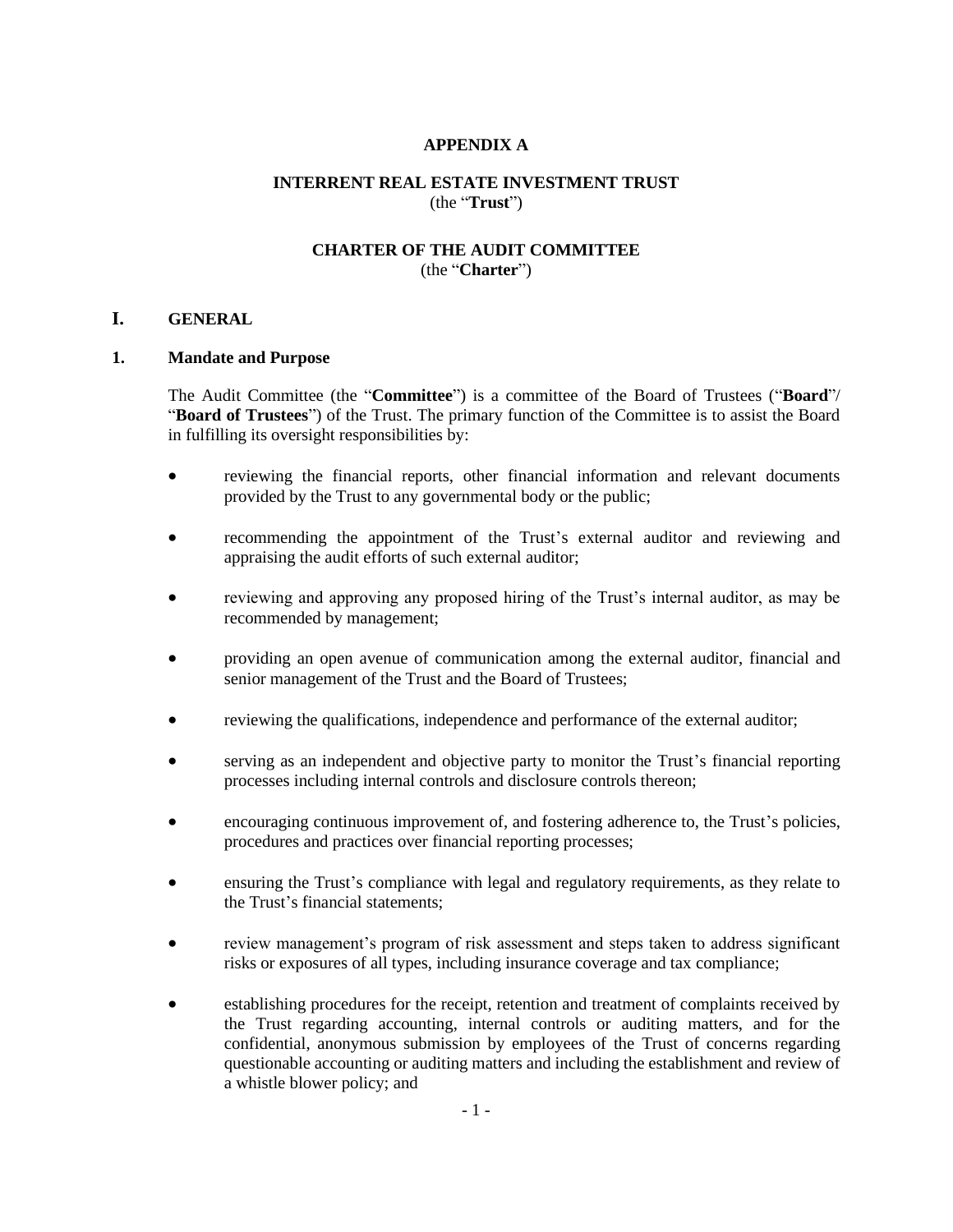• performing the additional duties set out in this Charter or otherwise delegated to the Committee by the Board.

For purposes of performing its oversight related duties, members of the Committee shall have full access to all Trust information and shall be permitted to discuss such information and any other matters relating to the financial position of the Trust with senior employees, officers and external auditors of the Trust.

#### **2. Authority**

The Committee has authority to:

- (a) engage independent counsel, accountants, experts and other advisors as it determines necessary to carry out its duties;
- (b) set and pay the compensation for any advisors employed by the Committee; and
- (c) communicate directly with the external auditors.

# **II. PROCEDURAL MATTERS**

#### **1. Composition**

The Committee shall be composed of a minimum of three members.

#### **2. Member Qualifications**

- (a) Every Committee member must be a trustee of the Trust;
- (b) Every Committee member must be "independent" as that term is defined in sections 1.4 and 1.5 of National Instrument 52-110 *Audit Committees*, and in addition a controlling shareholder or non-employee officer of the Trust or its affiliates if he or she is among the five most highly compensated, would not be considered independent for the purposes of this Committee;
- (c) Every Committee member must be "financially literate" as that term is defined in section 1.6 of National Instrument 52-110 *Audit Committees*;
- (d) No members of the Committee shall have served as Chief Financial Officer of the Trust in the three years prior to their appointment to the Committee or have ever served as Chief Executive Officer of the Trust; and
- (e) Each member of the Committee shall hold no more than three audit committee memberships at once for publicly listed companies.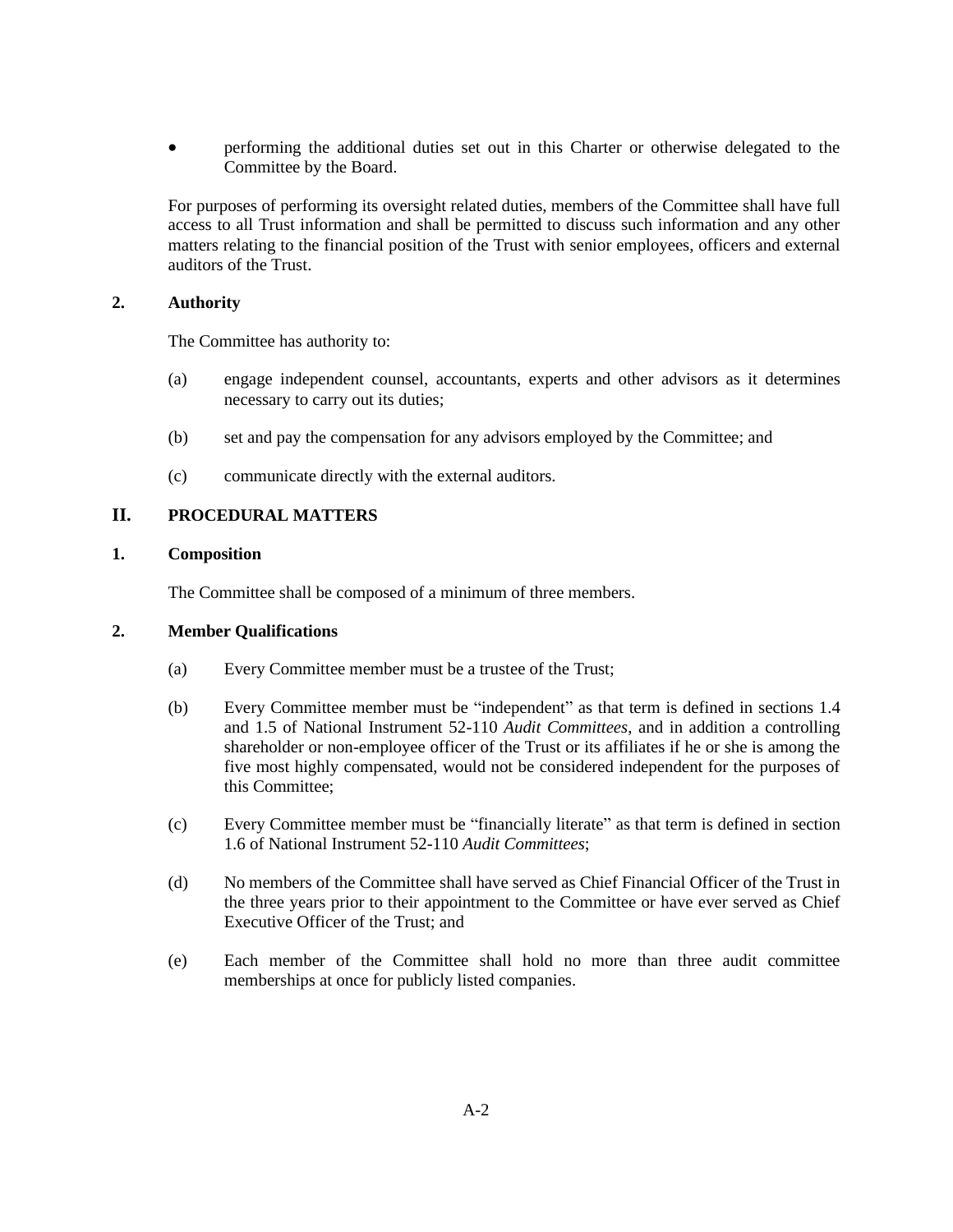#### **3. Member Appointment and Removal**

Members of the Committee will be appointed by the Board annually. The members of the Committee will hold office until their successors are appointed or until they are removed by the Board or cease to be trustees of the Trust.

The Board may, by resolution, remove a member of the Committee at any time in its sole discretion. Where a vacancy occurs at any time in the membership of the Committee, it may be filled by the Board. A vacancy will be filled by the Board if the membership of the Committee falls below three members.

#### **4. Structure and Operations**

#### (a) **Chair**

Each year, the Board will appoint one member of the Committee to act as the chairperson of the Committee (the "**Chair**"). The Chair must have accounting or related financial expertise. The Chair may be removed at any time at the discretion of the Board. If the Chair is absent from any meeting, the Committee will select one of its other members to preside at that meeting.

#### (b) **Meetings**

The Chair will be responsible for developing and setting the agenda of the Committee meetings, and in consultation with management determining the schedule and frequency of such Committee meetings, provided that any member of the Committee or the external auditor may call a meeting of the Committee. The Committee shall meet at least four times annually, or more frequently as circumstances require. The Committee shall meet prior to the filing of quarterly financial statements to review and discuss the financial results for the preceding quarter and the related Management Discussion & Analysis ("**MD&A**") and the Auditor's report thereon, and shall meet prior to filing the annual financial statements to review and discuss the audited financial results for the year and related MD&A and the Auditor's report thereon.

As part of its job to foster open communication, the Committee should meet at least annually with management and the external auditor in separate executive sessions to discuss any matters that the Committee or each of these groups believe should be discussed privately.

#### (c) **Notice**

Notice of the time and place of every meeting will be given in writing, verbally or by telephonic or other electronic communication to each member of the Committee, the chairman of the Board, the chief executive officer (the "**CEO**") of the Trust and the chief financial officer (the "**CFO**") of the Trust, at least 48 hours prior to the time fixed for such meeting. The notice period may be waived by a quorum of the Committee.

Notice of all meetings of the Committee shall be given to the external auditor and the external auditor shall be entitled to attend and be heard at each Committee meeting. The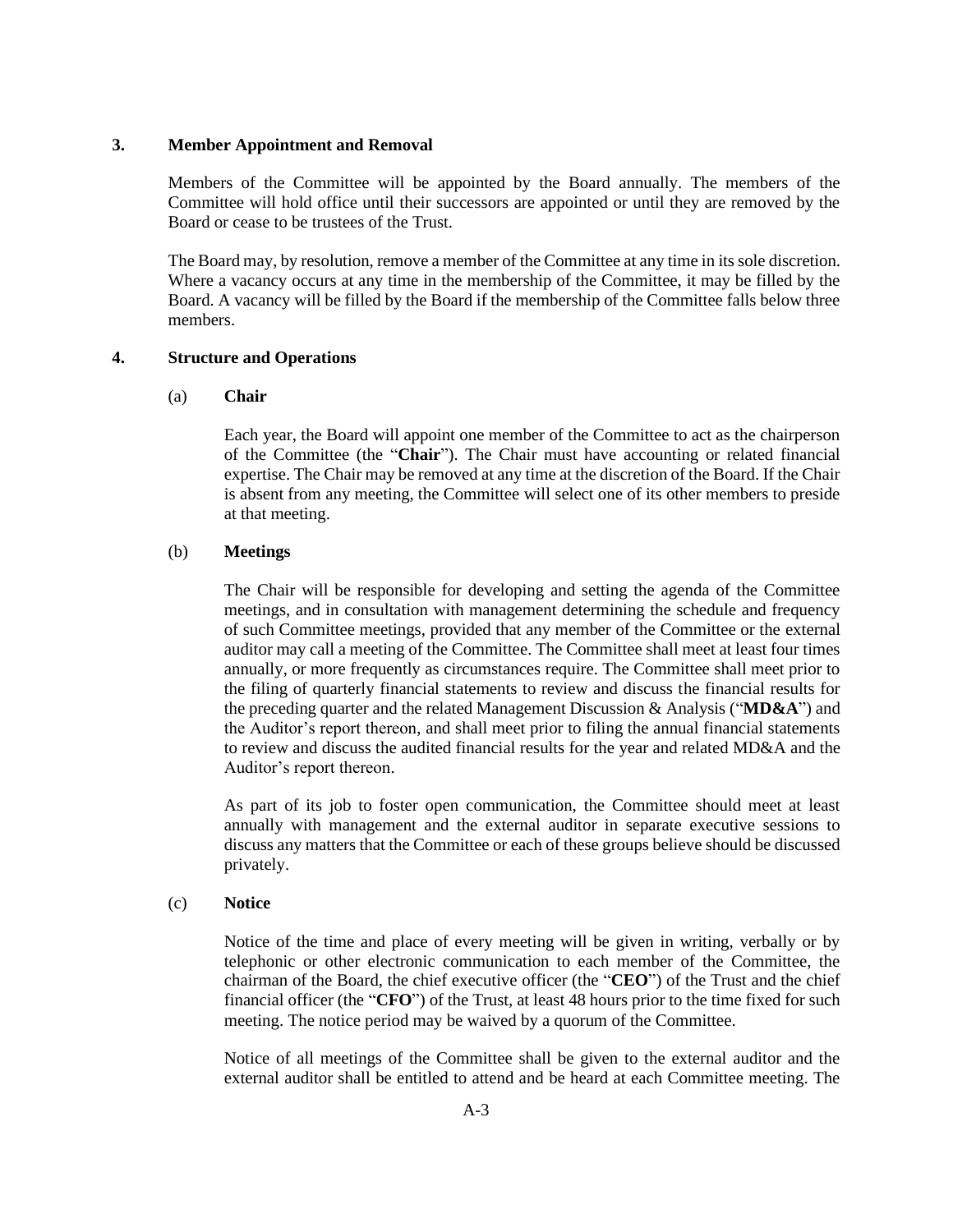external auditor must attend every meeting of the Committee that it is specially required to attend by a member of the Committee.

#### (d) **Attendees**

The Committee may invite such officers and employees of the Trust and advisors as it sees fit from time to time to attend meetings of the Committee to assist in the discussion and deliberation of matters being considered by the Committee, and to provide information as necessary.

#### (e) **Quorum**

The quorum for the transaction of business at any meeting of the Committee shall consist of a majority of the number of members of the Committee then holding office, or such greater number as the Committee shall by resolution determine. No business may be transacted by the Committee except at a meeting of its members at which a quorum of the Committee is present in person, or by means of a telephonic, electronic or other communications facility that permits all persons participating in the meeting to communicate with each other simultaneously and instantaneously.

#### (f) **Secretary**

The Committee will appoint a Secretary to the Committee who need not be a trustee or officer of the Trust.

#### (g) **Records**

Minutes of meetings of the Committee will be recorded and maintained by the Secretary to the Committee and will be subsequently presented to the Committee for review and approval.

#### (h) **Liaison**

The CFO will act as management liaison with the Committee.

# **III. RESPONSIBILITIES AND DUTIES**

#### **1. General**

In general, the Committee has responsibility to:

- create an agenda for the ensuing year;
- review all legislative and regulatory requirements applicable to the Committee as well as any best practice guidelines recommended by regulators, and recommend to the Nominations and Governance Committee any changes to be made to this Charter; and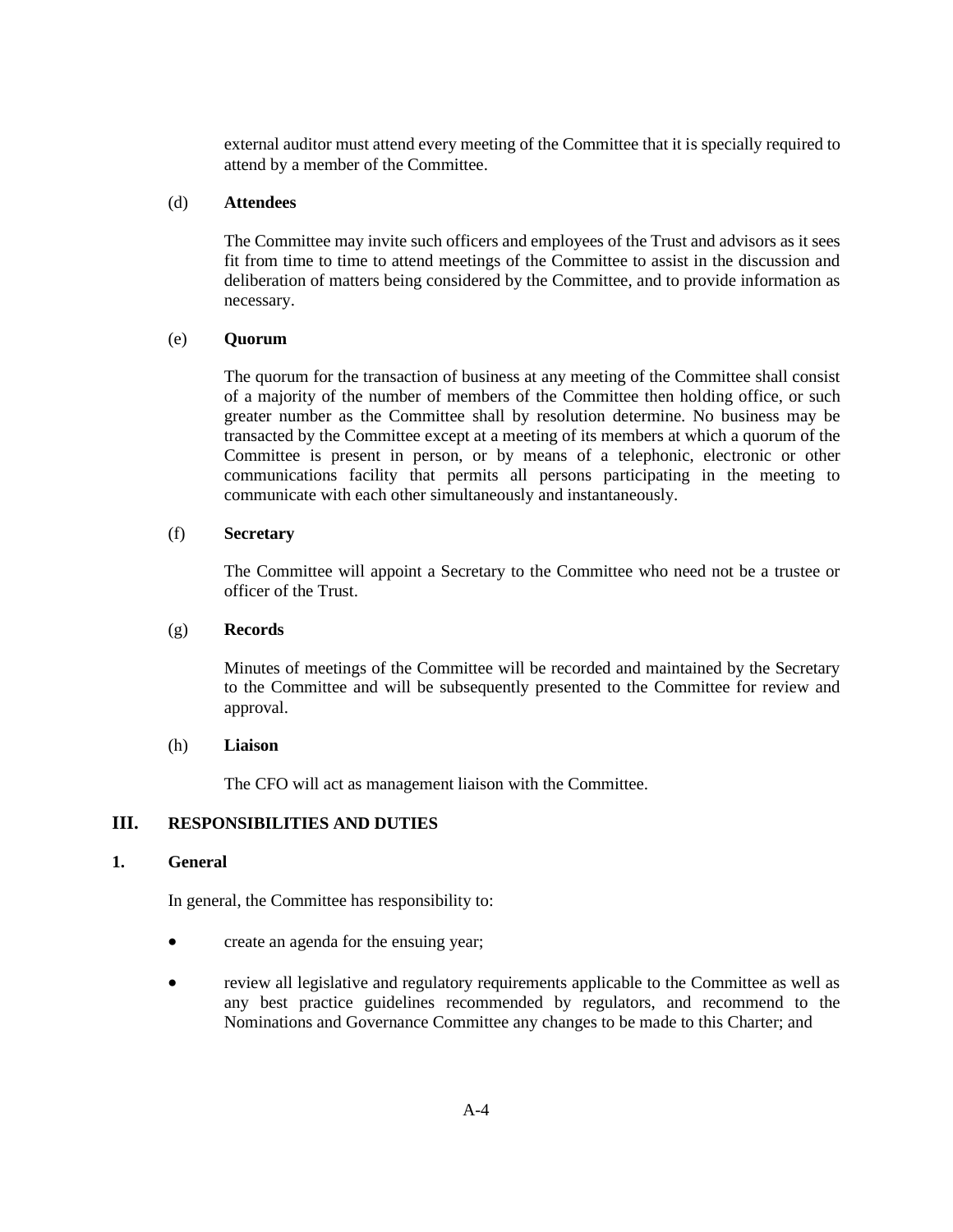• assist management in providing the information required by Form 52-110F1 in the Trust's annual information form or such other disclosure document required by National Instrument 52-110 and other legal requirements.

#### **2. Documents/Reports Review**

The Committee has responsibility to:

- review the Trust's interim and annual financial statements, all interim and annual MD&As and all financial-related information and press releases prior to their publication and/or filing with any governmental body, or the public, or the Unitholders including any certification, report, opinion or review rendered by the external auditor; and
- satisfy itself that adequate procedures are in place for the review of the Trust's public disclosure of financial information extracted or derived from the Trust's financial statements, and periodically assess the adequacy of such procedures.

## **3. External Auditor**

The Committee has responsibility to:

- recommend to the Board of Trustees the selection of the external auditor, consider the independence and effectiveness of such external auditor, and approve their fees and other compensation to be paid;
- monitor the relationship between management and the external auditor including reviewing any management letters or other reports of the external auditor and discuss and resolve any material differences of opinion between management and the external auditor;
- review, discuss and obtain a formal written statement of external auditor, on an annual basis, setting forth all significant relationships they have with the Trust to determine their independence;
- oversee and review, on an annual basis, the performance of the external auditor who shall be ultimately accountable to the Board and Committee as representatives of unitholders of the Trust, and approve any proposed discharge of the external auditor when circumstances warrant. Consider with management and the external auditor the rationale for employing accounting/auditing firms other than the principal external auditor;
- review and discuss with the external auditor, any disclosed relationships or services that may impact the objectivity and independence of the external auditor;
- periodically consult with the external auditor out of the presence of management about significant risks or exposures, internal controls and other steps that management has taken to control such risks, and the fullness and accuracy of the Trust's financial statements. Particular emphasis should be given to the adequacy of internal controls to expose any payments, transactions, or procedures that might be deemed illegal or otherwise improper;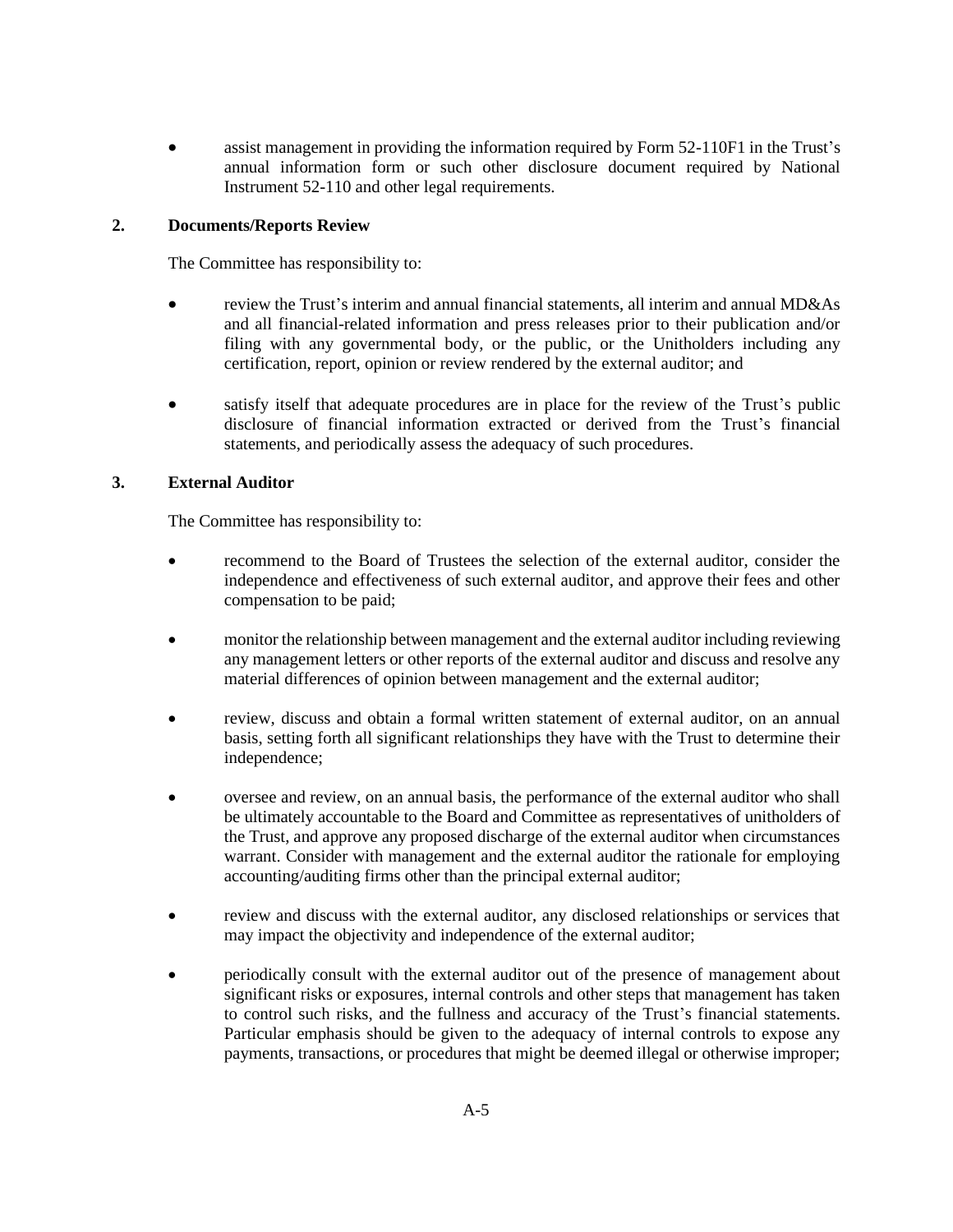- ensure that the external auditor reports directly to the Committee and arrange for the external auditor to be available to the Committee and the Board of Trustees as needed; and
- review and approve the Trust's hiring policies regarding partners, employees and former partners and employees of the Trust's present and former external auditor.

#### **4. Internal Auditor**

The Committee has responsibility to:

- review and approve any proposed hiring of the Trust's internal auditor, as may be recommended to the Committee by management;
- determine the annual compensation of the internal auditor; and
- oversee the work of the internal auditor.

#### **5. Pre-Approval of Non-Audit Services**

The Committee has responsibility to:

- review and pre-approve all audit and audit related services and the fees and other compensation related thereto, and any non-audit services to be provided to the Trust or its subsidiaries by the external auditor; and
- establish policies and procedures relating to the review and pre-approval of all audit and non-audit services provided by the external auditor and to approve and monitor all expenditures or fees related to the performance of such services.

The Committee may delegate such pre-approval authority to a member or several members of the Committee. The decision of any Committee member to whom pre-approval authority is delegated must be presented to the full Committee at its first scheduled meeting following such pre-approval.

#### **6. Financial Reporting Processes**

The Committee has responsibility to:

- review and recommend approval to the Board of:
	- (i) the annual financial statements; and
	- (ii) financial information contained in prospectuses or other offering documents
- in consultation with the external auditor, review with management the integrity of the Trust's financial reporting processes, both internal and external;
- consider the external auditor's judgments about the quality and appropriateness, not just the acceptability, of the Trust's accounting principles and financial disclosure practices, as applied in its financial reporting, particularly about the degree of aggressiveness or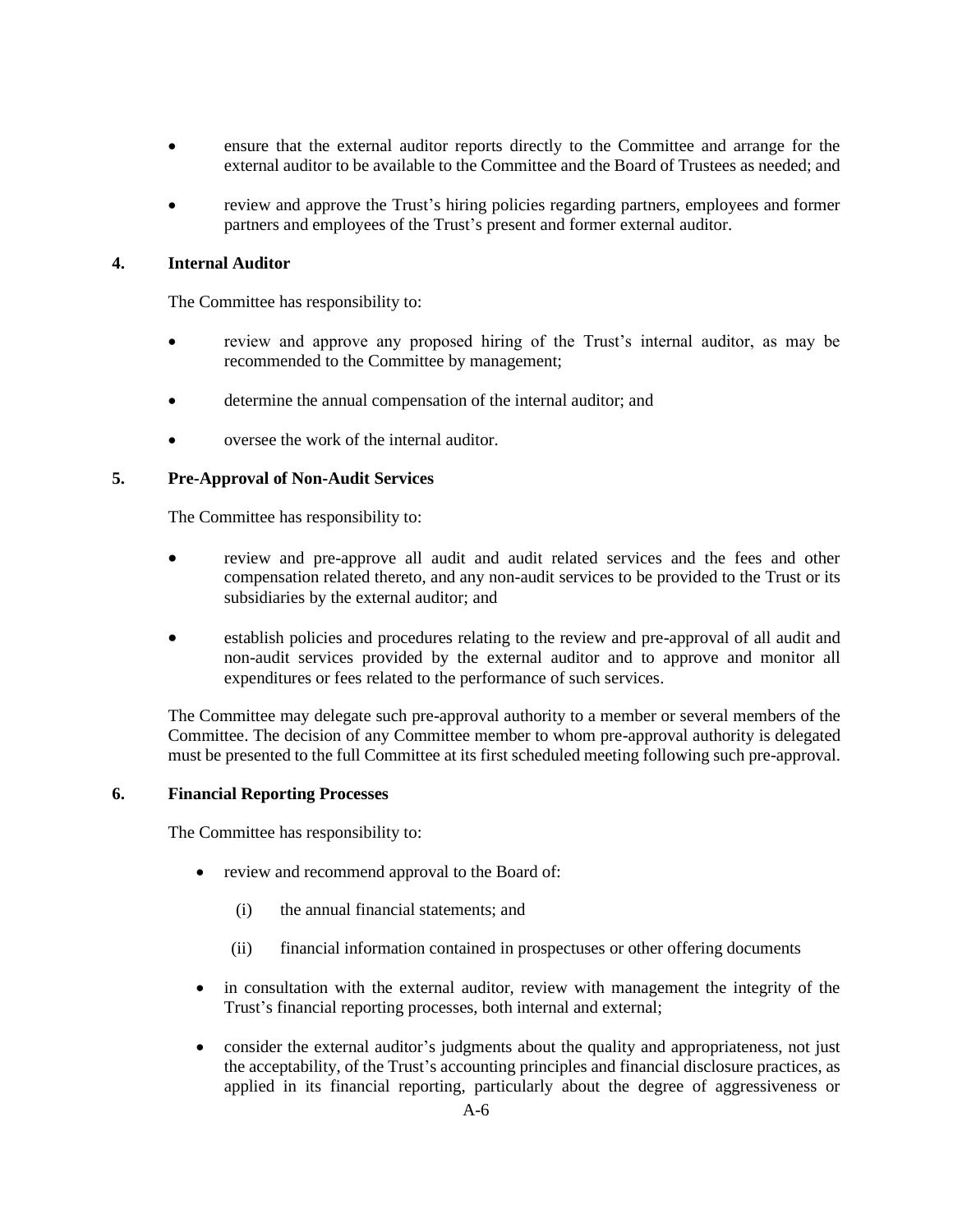conservatism of its accounting principles and underlying estimates and whether those principles are common practices or are minority practices;

- consider and approve, if appropriate, changes to the Trust's accounting principles and practices as suggested by management with the concurrence of the external auditor and ensure that the management's reasoning is described in determining the appropriateness of changes in accounting principles and disclosure; and
- discuss with management any significant variances between comparative reporting periods.

# **7. Process Improvement**

The Committee has responsibility to:

- establish regular and separate systems of reporting to the Committee by each of management and the external auditor regarding any significant judgments made in management's preparation of the financial statements and the view of each as to appropriateness of such judgments;
- review the scope and plans of the external auditor's audit and reviews prior to the audit and reviews being conducted. The Committee may authorize the external auditor to perform supplemental reviews or audits as the Committee may deem desirable;
- following completion of the annual audit and quarterly reviews, review separately with each of management and the external auditor any significant changes to planned procedures, any difficulties encountered during the course of the audit and reviews, including any restrictions on the scope of work or access to required information and the cooperation that the external auditor received during the course of the audit and reviews;
- review and resolve any significant disagreements among management and the external auditor in connection with the preparation of the financial statements;
- ensure that there is an agreed course of action for the resolution of such matters where there are significant unsettled issues, or areas of concern;
- review with the external auditor and management significant findings during the year and the extent to which changes or improvements in financial or accounting practices, as approved by the Committee, have been implemented. This review should be conducted at an appropriate time subsequent to implementation of changes or improvements, as decided by the Committee;
- review activities, organizational structure, and qualifications of the CFO and the staff in the financial reporting area and see to it that matters related to succession planning within the Trust are raised for consideration by the Board; and
- oversee the success of the Trust's internal control systems in:
	- (i) identifying, monitoring and mitigating business risks; and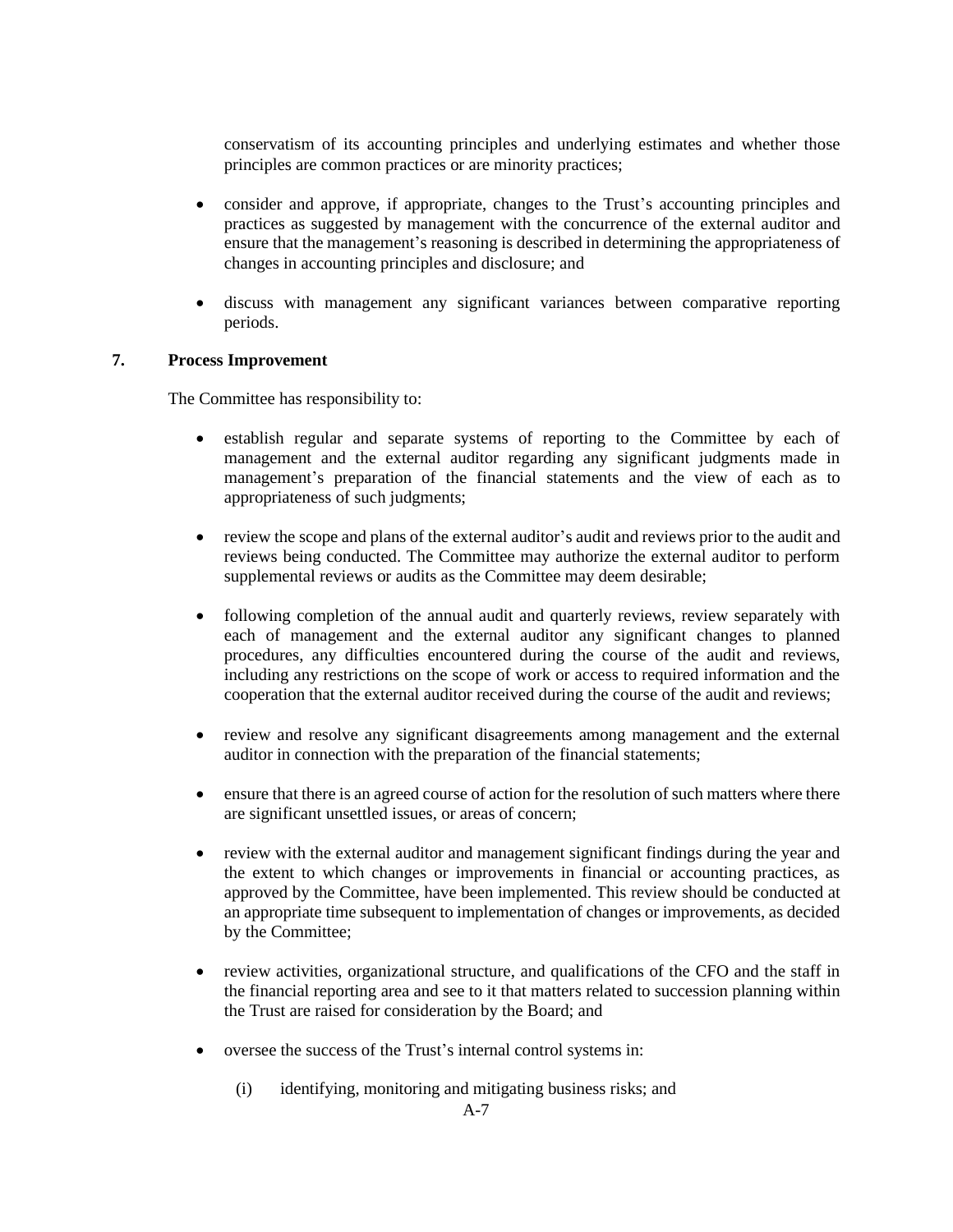(ii) ensuring compliance with legal, ethical and regulatory requirements

## **8. Controls and Control Deviations**

The Committee has the responsibility to:

- review the plan and scope of the annual audit with respect to planned reliance and testing of controls;
- review major points contained in the auditor's management letter resulting from control evaluation and testing;
- receive reports from management when significant control deviations occur;
- establish a Trust-wide culture that conveys basic values of ethical integrity as well as legal compliance and strong financial reporting and control;
- review plans of the external auditors to ensure the evaluation and testing of control is comprehensive, cost effective and appropriate to risks, business activities and changing circumstances;
- receive from management and the external auditors, regular reports on all major control deviations, or indications/detection of fraud, and how such control breakdowns have been corrected;
- participate in the review and appointment of key people involved in financial reporting (i.e. the CFO etc.);
- review CEO and CFO certification matters including matters relating to disclosure controls and procedures;
- regularly review and report to the Board the expenses incurred by the Chief Executive Officer of the Trust, and ensure procedures are in place for review of all expenses incurred by the senior officers of the Trust by the Chief Executive Officer;
- review annually a formal report prepared by management on the effectiveness of the Trust's internal control systems;
- review fraud prevention policies and programs and for monitoring their implementation; and
- examine whether extension of its oversight of internal control systems into any nonfinancial areas (e.g., operations) is appropriate.

# **9. Ethical and Legal Compliance**

The Committee has the responsibility to: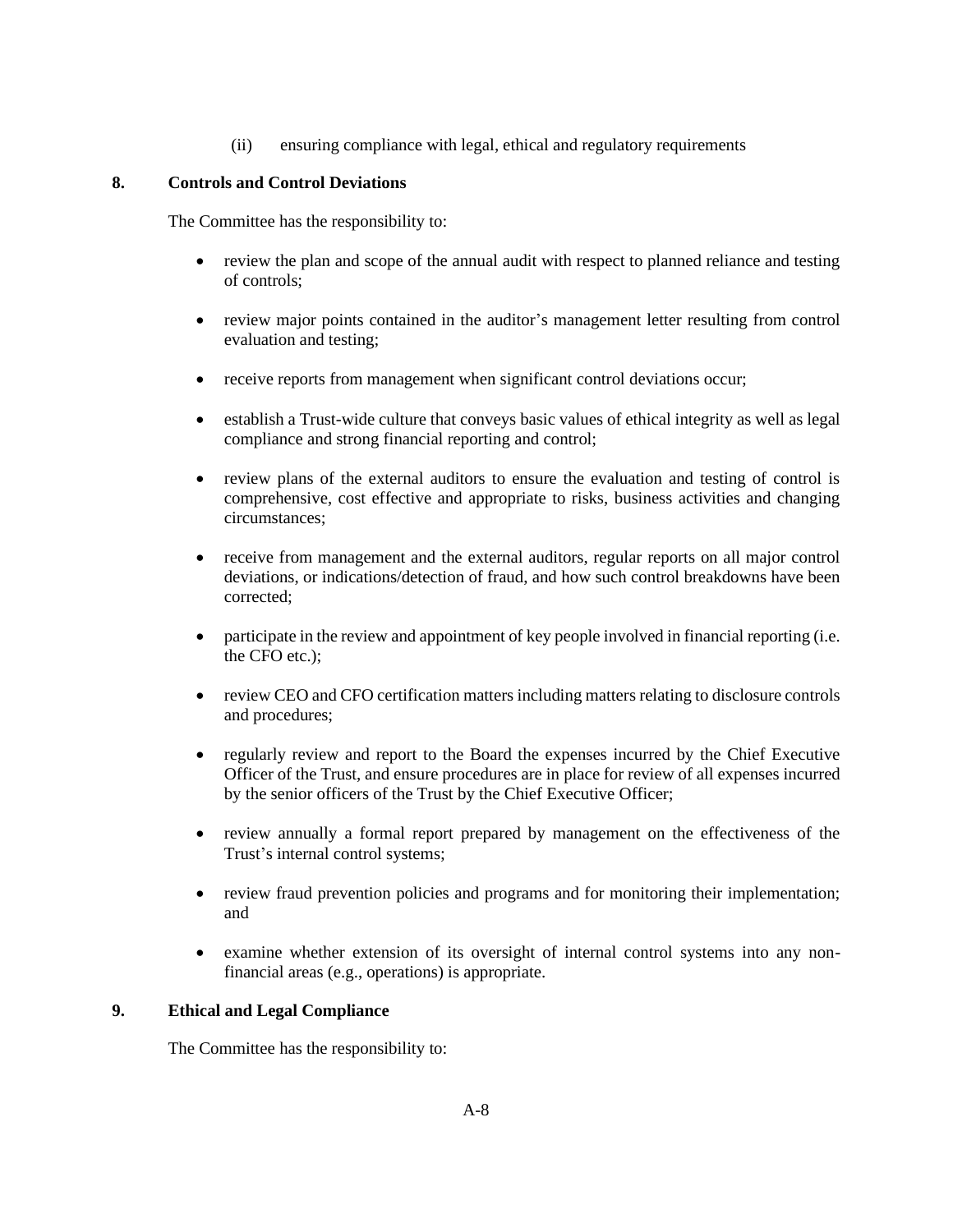- establish procedures for the receipt, retention and treatment of complaints received by the Trust regarding accounting, internal controls or auditing matters, and the confidential, anonymous submission by employees of concerns regarding questionable accounting or auditing matters and ensure that these complaints are brought directly to the attention of the chair of the Committee;
- regularly review and update the Trust's Whistle Blower Policy;
- review management's monitoring of the Trust's system in place to ensure that the Trust's financial statements, reports and other financial information disseminated to governmental organizations, and the public satisfy legal requirements; and
- review, with the Trust's counsel, legal and regulatory compliance matters, including corporate securities trading policies, and matters that could have a significant impact on the Trust's financial statements.

#### **10. Risk Management**

The Committee has the responsibility to:

- serve as the Trust's "Risk Management Committee" by examining the Trust's principal business risks and financial risks and ensuring that such risks are controlled and appropriately described in the Trust's annual information forms, MD&As and other operating documents;
- review the Trust's "appetite" for risk as set forth by the management and the Board;
- review management's plans, processes and programs to manage and control such risks; and
- review management's program of risk assessment and steps taken to address significant risks or exposures, including insurance coverage.

#### **11. General**

- Conduct or authorize investigations into any matters within the Committee's scope of responsibilities.
- Perform any other activities consistent with this Charter, the Amended and Restated Declaration of Trust and governing law, as the Committee or the Board of Trustees deem necessary or appropriate.

#### **12. Reporting to the Board**

• Report to the Board in a timely manner on all significant matters it has considered and addressed and with respect to such other matters that are within its responsibilities. This report may take the form of circulating copies of the minutes of each meeting held.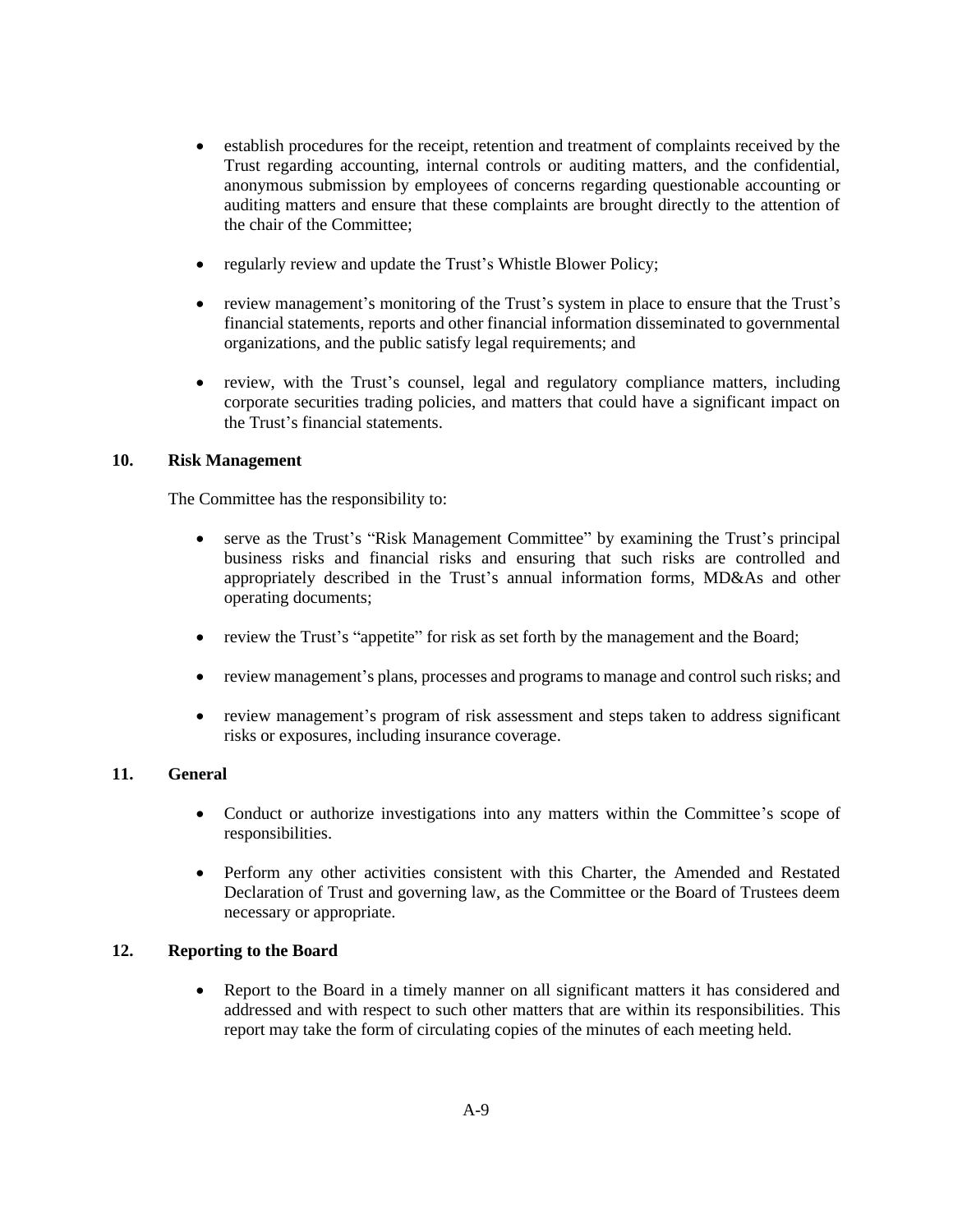# **Schedule "A"**

## **Independence Requirement of National Instrument 52-110 – Audit Committee ("NI 52-110")**

A member of the Audit Committee shall be considered "independent", in accordance with NI 52- 110 - Audit Committees, subject to the additional requirements or exceptions provided in NI 52- 110, if that member has no direct or indirect relationship with the Trust, which could reasonably interfere with the exercise of the member's independent judgment. The following persons are considered to have a material relationship with the Trust and, as such cannot be a member of the Committee:

- (a) an individual who is, or has been within the last three years an employee or executive officer of the Trust;
- (b) an individual whose immediate family member is, or has been within the last three years, an executive officer of the Trust;
- (c) an individual who:
	- (a) is a partner of a firm that is the Trust's internal or external auditor;
	- (b) is an employee of that firm; or
	- (c) was within the last three years a partner or employee of that firm and personally worked on the Trust's audit within that time;
- (d) an individual whose spouse, minor child or stepchild, or child or stepchild who shares home with the individual:
	- (a) is a partner of a firm that is the Trust's internal or external auditor;
	- (b) is an employee of that firm and participates in its audit, assurance or tax compliance (but not tax planning) practice, or
	- (c) was within the last three years a partner or employee of that firm and personally worked on the Trust's audit within that time;
- (e) an individual who, or whose immediate family member, is or has been within the last three years, an executive officer of an entity if any of the Trust's current executive officers serve or served at the same time on the entity's human resources and compensation committee; and
- (f) an individual who received, or whose immediate family member who is employed as an executive officer or the Trust received more than \$75,000 in direct compensation from the Trust during any 12 month period within the last three years, other than a remuneration for acting in his or her capacity as a member of the Board of Trustees or any committee of the Board, or the receipt of fixed amounts of compensation under a retirement plan (including deferred compensation) for prior service to the Trust if the compensation is not contingent in any way on continued service.